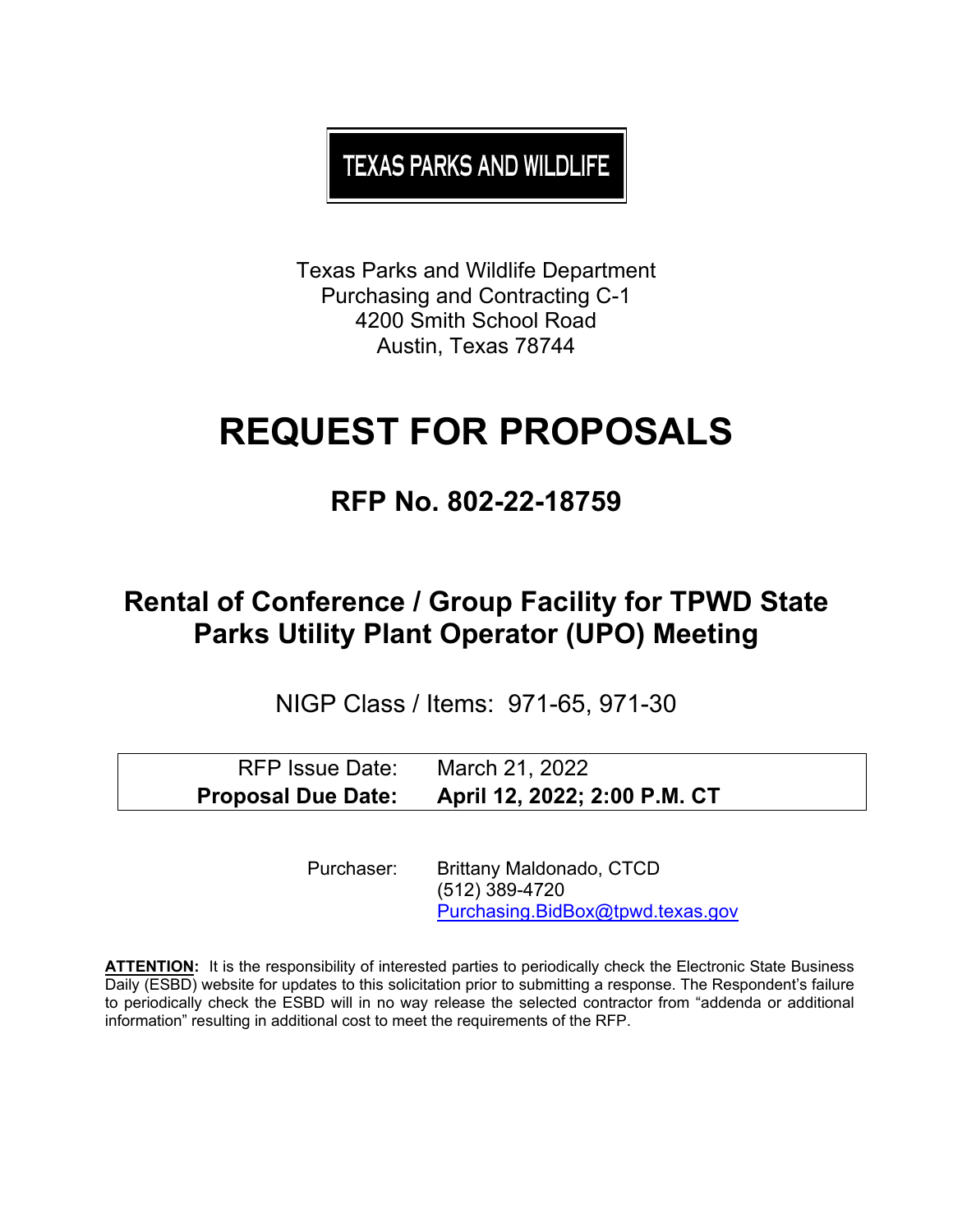## **Table of Contents**

| $\mathbf{1}$    |  |
|-----------------|--|
| 2.              |  |
| 3.              |  |
| 4.              |  |
| 5.              |  |
| 6.              |  |
| 7.              |  |
| 8.              |  |
| 9.              |  |
| 10 <sub>1</sub> |  |
| 11.             |  |
| 12.             |  |
| 13.             |  |
| 14.             |  |
|                 |  |
| 1.              |  |
| 2.              |  |
| 3.              |  |
| 4.              |  |
| 5.              |  |
| 6.              |  |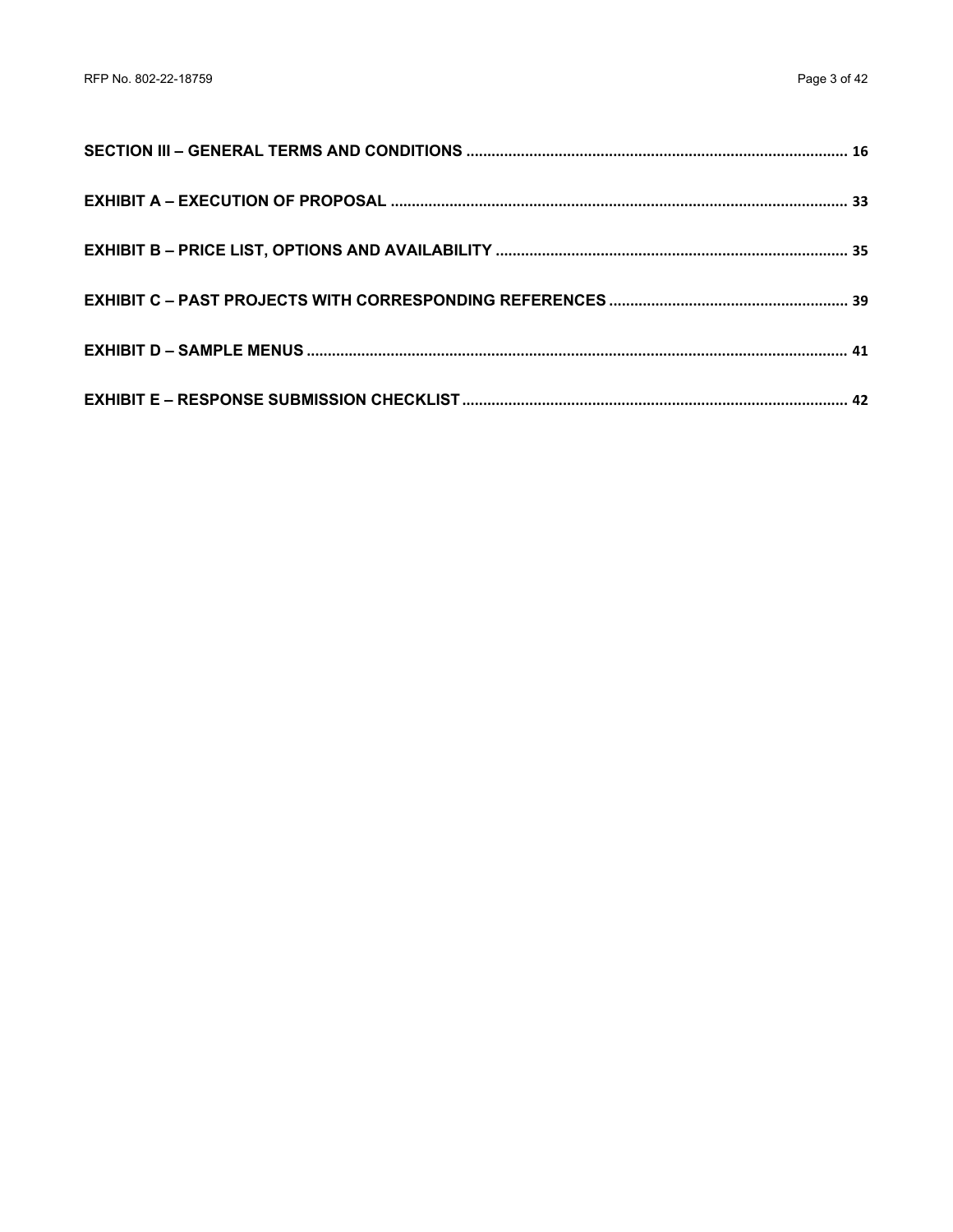### <span id="page-3-0"></span>**SECTION I – GENERAL INFORMATION AND STATEMENT OF WORK**

#### <span id="page-3-1"></span>**1. INTRODUCTION**

The Texas Parks and Wildlife Department (TPWD) is requesting proposals for rental of conference / group facilities to include lodging, training/meeting space, and partial provision of meals for a division meeting for State Parks Staff with approximately one hundred and fifty (150) attendees. TPWD is preparing for an upcoming Utility Plant Operator (UPO) Meeting for State Parks Staff. The goal of the training / meeting is to provide educational opportunities for State Parks Staff as they carry out their mission of managing and conserving parks and historic sites, while providing outdoor recreation and educational experiences to Texas citizens and visitors.

The Request for Proposal (RFP) solicitation method allows qualified Respondents to submit a written proposal addressing pricing, qualifications, experience, locations, availability, approach, and other factors that will be employed to ensure successful accomplishment of the requirements set forth herein. TPWD will review, compare, and evaluate responses based on the criteria and weights identified in this RFP.

#### <span id="page-3-2"></span>**2. CONTRACT TERM**

- 2.1. Contract Term: Contract shall commence upon the issuance of a contract by TPWD and automatically expire upon the delivery date agreed upon and final acceptance by TPWD. Conference will be three (3) days and two (2) nights, (see Preliminary Meeting/Training and Meal Schedule).
- 2.2. Termination: The contract shall terminate upon full performance of all requirements contained in the contract, unless otherwise extended or renewed, as provided in accordance with the contract terms and conditions.
- 2.3. Amendments: The contract may be amended in writing by mutual consent of the parties.

#### <span id="page-3-3"></span>**3. QUANTITIES**

- 3.1. Number of Attendees: Over the three (3) day period, there will be approximately one hundred and fifty attendees (150) for the majority of the dates (see Room Needs in specifications). Some instructors may stay for one (1) or more nights while others may come for just the training day.
	- 3.1.1. Facility shall agree to block space, based on tentative / preliminary scheduled needs, upon award of Contract. Lodging and meeting space will be held by facility until completion of final meeting/training schedule by TPWD. Lodging and meeting/training space not identified in the final meeting/training schedule for use by TPWD will be released back to facility.
	- 3.1.2. Facility shall identify cost for additional room night(s) per person, should travel distance for some participants require an extended stay.
	- 3.1.3. Facility shall waive any deposit or advance payment requirements and will hold TPWD harmless for any monetary penalty for failing to meet anticipated income resulting from this event.
	- 3.1.4. TPWD's payment of facility for lodging, meals, use of facility meeting/training space will be used on final number of actual attendees. TPWD will not be responsible for payment of blocked rooms not used.
	- 3.1.5. Quantities specified herein are estimates only. TPWD does not guarantee any minimum or maximum quantity of services, stay days or to allocate any specific dollar amount on any contract that may result from this RFP. TPWD reserves the right to increase or decrease quantities as needed for the same price. TPWD will only pay for actual services provided.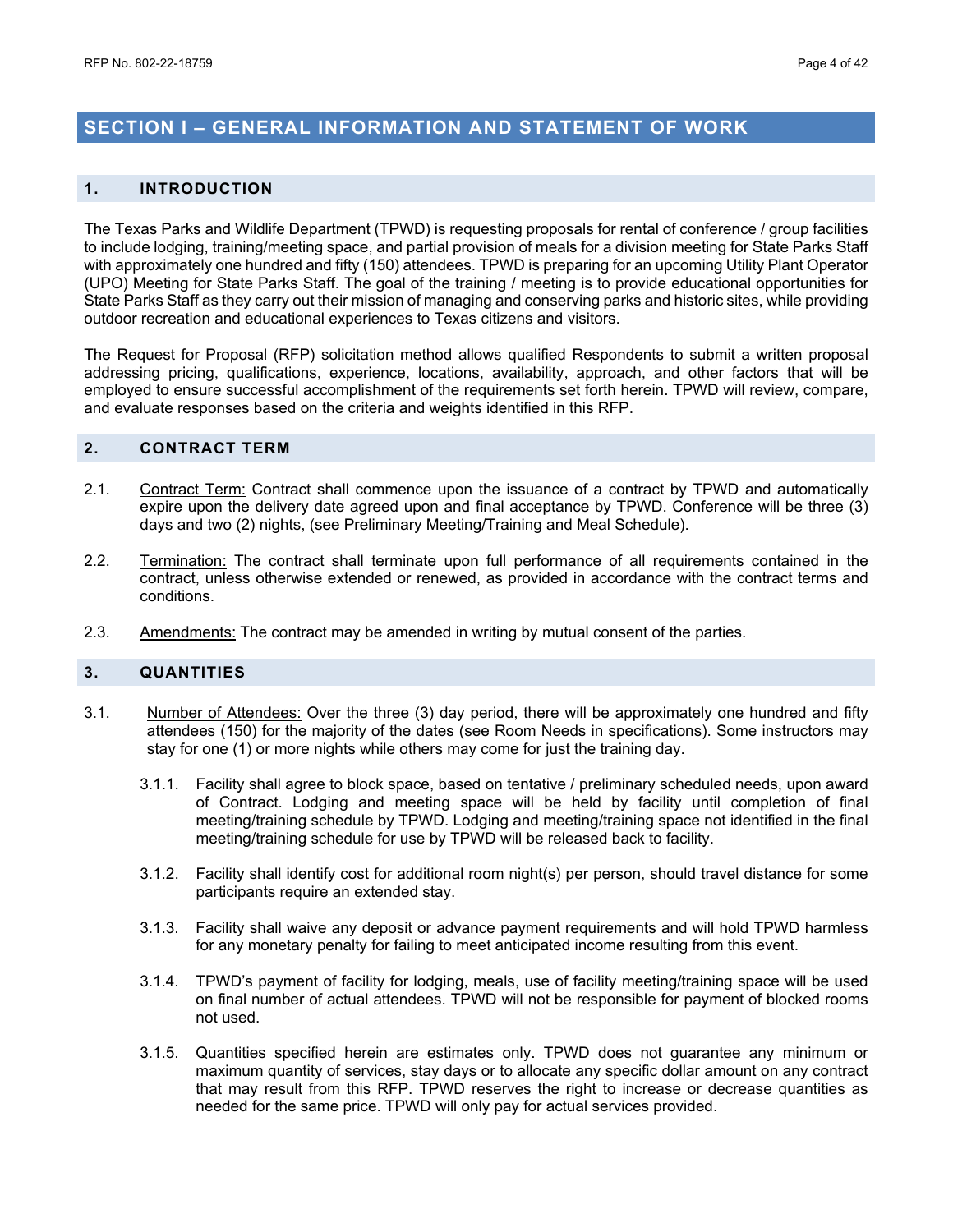#### <span id="page-4-0"></span>**4. QUALIFICATIONS AND EXPERIENCE**

- 4.1.**Minimum Qualifications and Experience:** Respondent (and awarded contractor) shall meet the following minimum qualifications:
	- 4.1.1. Contractor shall have available the necessary qualified personnel, skills, qualifications, organization, facility, equipment, and supplies required to fulfill all requirements under this solicitation and any resulting contract.
	- 4.1.2. Note: Any subcontractor under the primary contractor must meet the same qualifications as contractor. Primary contractor shall maintain all responsibility for work conducted under this contract as specified herein.
	- 4.1.3. Shall be in good financial standing. TPWD reserves the right to request a copy of the Respondent's audited or un-audited financial statement.
	- 4.1.4. Respondent shall provide a minimum of three (3) references for jobs completed within the last five (5) years, *Exhibit C - Past Projects with Corresponding References*. The references shall illustrate recent experiences successfully completing work of a similar nature and scope as the work described in the solicitation. Attention: Do NOT use TPWD staff or past work performed for TPWD as a "reference." Failure to supply references may result in the proposal being considered non-responsive. TPWD reserves the right to check references prior to award. Any negative responses received may be grounds for disqualification of the proposal.

#### <span id="page-4-1"></span>**5. SCOPE OF WORK AND SPECIFICATIONS**

- 5.1. Locations: All counties in Texas will be considered, however, TPWD prefers the following locations Abilene, New Braunfels, or Waco, Texas. Facility location, time, and costs associated with employee travel may be a factor in determining best value.
- 5.2. Training Date: Training Classes will consist of three (3) days, with preferred dates:

| <b>Preferred Dates</b>                             |  |
|----------------------------------------------------|--|
| First Preference Week of August 2 - August 4, 2022 |  |
| Second Preference Week of July 19 - July 21, 2022  |  |

Alternative dates, other than the above listed, may be submitted for consideration. Respondent may also recommend alternate dates with a discounted option.

- 5.3. Facility Requirements: Services shall include, but are not limited to the following:
	- 5.3.1. Estimated Room Needs: Room block shall be for single or double occupancy. Bunk style lodging is not acceptable for this event. Specify type of rooms – lodge, cabins, hotel, style, etc. utilizing *Exhibit B - Price List Options and Availability*. See below graph for projected room needs:

| Day of<br>the week | Monday        | Tuesday       | Wednesday     |
|--------------------|---------------|---------------|---------------|
| <b>Number</b>      | Approximately | Approximately | Approximately |
| of Beds            |               | 150           | 150           |

5.3.2. TPWD prefers to have all sleeping rooms at one property but will consider a headquarter hotel with overflow at a secondary property. If the entire room block cannot be accommodated at one hotel, 70% of the peak room requirement must be at the primary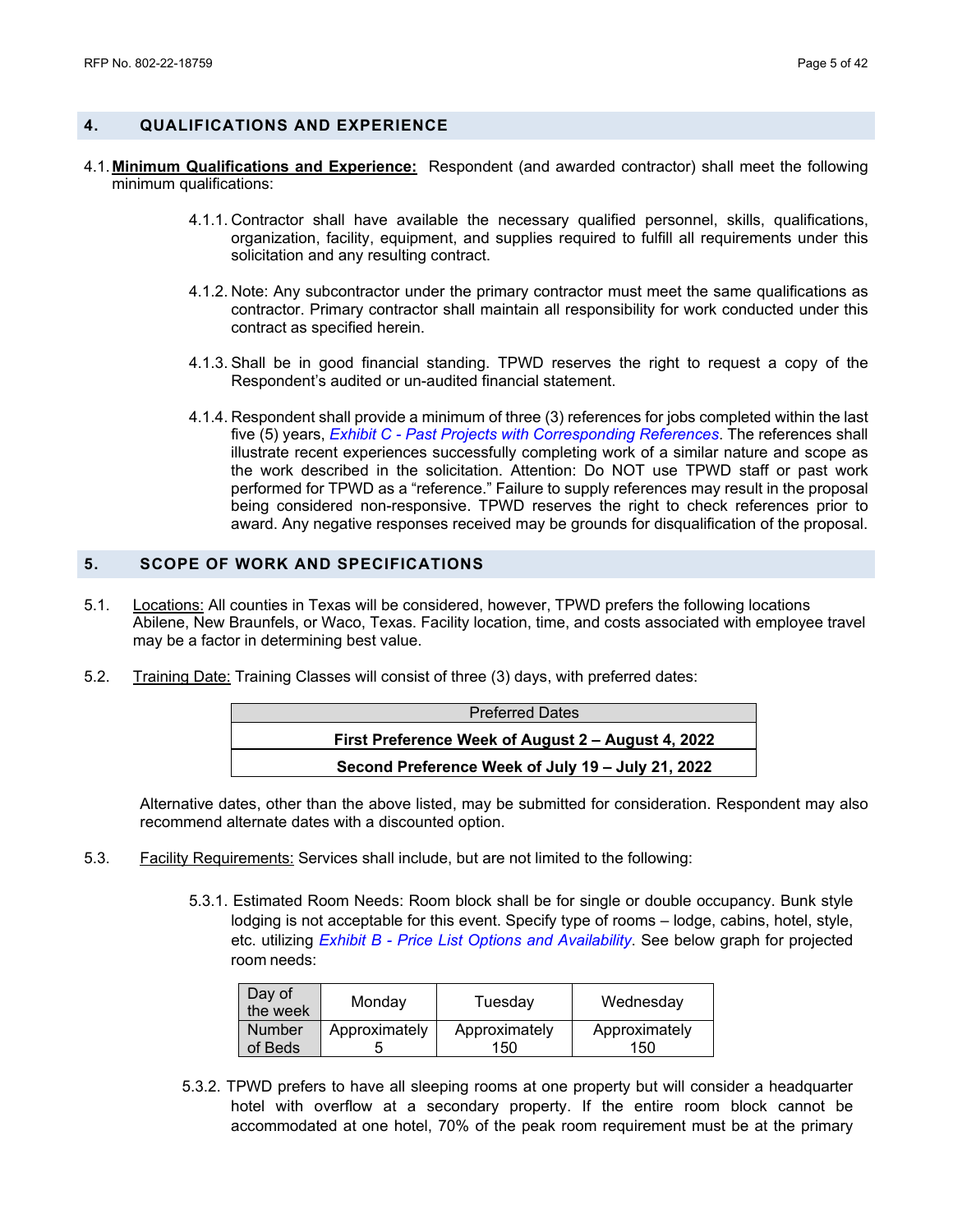hotel and the remaining 30% of the peak rooms may be at an overflow property within easy walking distance or complementary shuttle service from the headquarter hotel or meeting facility. Both facilities must provide matching rates.

- 5.3.3. Advance planning team will arrive on Monday to set-up and stage the event. Facility shall reserve approximately five (5) rooms at the conference rate for the planning team.
- 5.3.4. All other State Parks staff will arrive on Tuesday and stay through Thursday.
- 5.3.5. Departure time will be Thursday at approximately 1:00 p.m. CT with the class time ending at 12:00 p.m. CT, no lunch provided.
- 5.3.6. All meeting/training rooms will be vacated no later than 5:00 p.m. CT on Thursday.
- 5.3.7. Facility shall provide complimentary Wi-Fi for participants in guest rooms.
- 5.3.8. Facility shall provide a daily breakfast on Tuesday, Wednesday, and Thursday for approximately 150 attendees. TPWD prefers options for dinners if available. Facility shall provide on Wednesday hot or cold lunches as outlined in the *Exhibit B Price List- Options and Availability*. Specialty meal options such as vegan, vegetarian, and gluten free options shall be available. **Submit samples menus with proposal submission and pricing for each sample.**
- 5.3.9. TPWD prefers to have a location / common area with tables and chairs for State Parks Staff to have meals. It is not required to be exclusive to State Parks Staff. TPWD will consider separate dining room that is available for meals.
- 5.4. Food and Beverage Requirements:
	- 5.4.3. Facility shall provide options for beverage station(s) for breaks consisting of:
		- 5.4.3.1. Option A: Coffee, tea, and water.
		- 5.4.3.2. Option B: Coffee, tea, water, fruit, breakfast breads, cookies, brownies, trail mix, health bars, ice cream bars or other similar snacks. **Submit samples menus with proposal submission and pricing for each sample.**
		- 5.4.3.3. Option C: Additional tables or break area where TPWD and/or its partners can provide snacks/beverages during breaks.
	- 5.4.4. Facility shall provide the option of daily meals for approximately one hundred and fifty (150) attendees consisting of hot breakfast and cold and hot lunches. **Respondent shall submit food and beverage menu with prices in the proposal submission.**
		- 5.4.4.1. If Facility offers multiple menu options, Respondent shall clearly outline options and cost for each item.
		- 5.4.4.2. Please note, that meal costs cannot exceed State of Texas per diem rates for breakfast, lunch, and dinner: http://www.gsa.gov/portal/category/100120.
	- 5.4.5. Facility shall provide public gathering space for after-hours socializing.
- 5.5. Meeting/Training Room Requirements:
	- 5.5.1. Facility shall provide one (1) meeting/training room space for approximately 150 participants and one (1) instructor in classroom style for three (3) meeting days. Meeting / training room must be within the facility.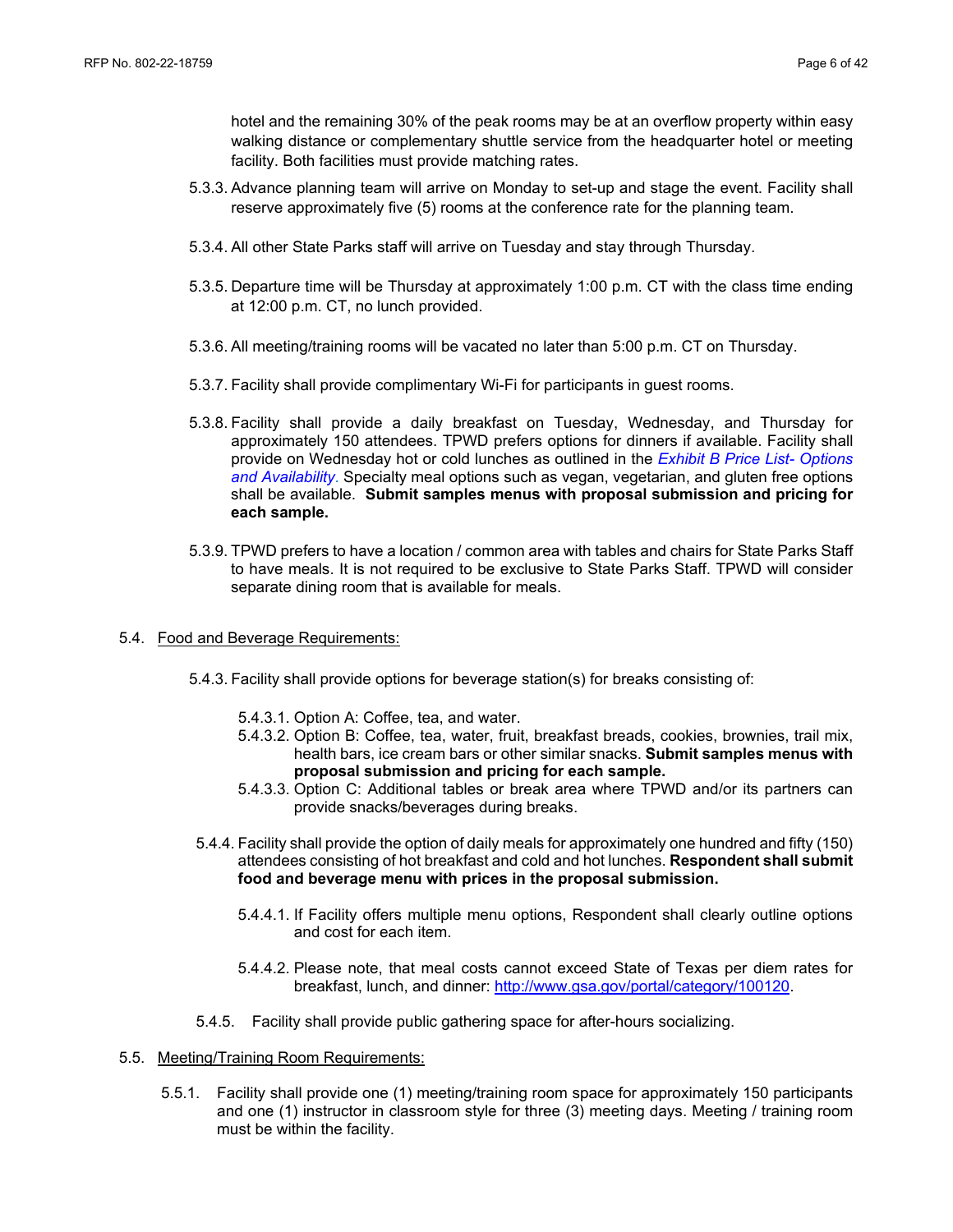- 5.5.2. Facility shall provide high speed internet for conference A/V table and wireless internet access for multiple computers and the ability to operate computers simultaneously in large meeting room.
- 5.5.3. Facility shall provide 24-hour meeting room access to allow for set-up of the next day'sevents.
- 5.5.4. Facility shall provide additional tables for registration / sign-in and presentation materials in meeting room(s) for the duration of the meeting.
- 5.5.5. Facility shall provide a central area with a speaker podium in meeting rooms for speakers to present.
	- 5.5.5.1. An option for a sound system in main meeting room shall be provided, if not included in the meeting room price. **Respondent shall submit A/V (Audio Visual) rate card with prices in the proposal submission.**
- 5.5.6. Tables, chairs, and linens/table covers shall be provided in meeting room(s).
- 5.5.7. Projection screen(s) shall be provided in meetingroom(s), and an option to include projector(s) in the meeting rooms should be provided if not included in meeting room cost.
- 5.5.8. Adequate outlets to support media equipment shall be provided. TPWD prefers to use facility A/V equipment provided. If A/V equipment is not provided, facility must provide locked storage area / locked meeting area.
- 5.5.9. Facility shall provide drinking water or water stations in main meeting room.
- 5.5.10. Americans with Disabilities Act (ADA) Title III of the Americans with Disabilities Act (ADA) and the regulation promulgated thereunder, the hotel/facility being used by the group under this agreement, its guest rooms and common areas shall be in compliance with the public accommodation requirements of the ADA. Elevators must be located in all main areas if there is more than one floor being used for the conference or lodging and they must be accessible for wheelchairs and other ADA equipment requirements. At no time can a freight elevator be utilized as the main elevator for individuals with disabilities.
- 5.5.11. Parking Facility must provide ample room for attendees (approximately 150) to park at no additional cost. Some attendees have large pickup trucks. If main parking is in a parking garage with ramp, clearance must allow a minimum height of 7 feet. Parking must be on site or within one block from the conference hotel lodging facilities.
- 5.5.12. TPWD encourages the participating and involvement of local tourism entities to include Convention and Visitor Bureaus and/or Destination Marketing Organizations. Consideration will be given to all incentives and/or sponsorships provided by these entities.

#### <span id="page-6-0"></span>**6. SCHEDULE REQUIREMENTS**

- 6.1. Selected facility shall be required to maintain a master account for all meeting rooms and activities. A rooming list will be provided in a timeframe agreed upon, prior to arrival of the group.
- 6.2. TPWD will use its best effort to keep host site informed of room reservation changes as theyoccur.
- 6.3. All meals shall be provided in a single room exclusive to TPWD staff.
- 6.4. The planning team and some instructors / students will arrive Monday to begin set-up. (See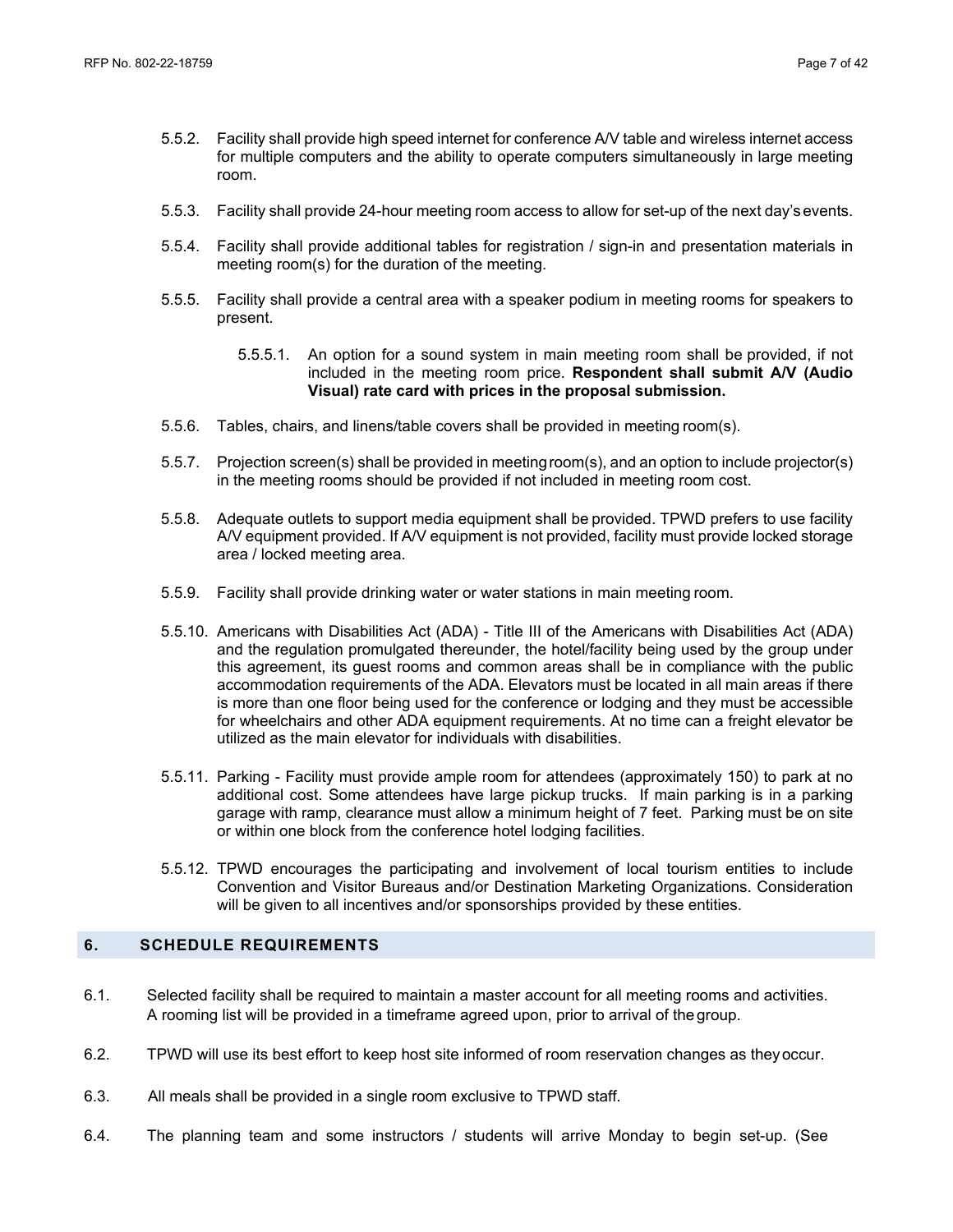Preliminary Meeting/Training and Meal Schedule below).

6.5. The Preliminary Meeting/Training Schedule is outlined below with the preferred daily schedule. TPWD reserves the right to change meeting space requirements.

### **PRELIMINARY MEETING/TRAINING AND MEAL SCHEDULE:**

| Date      | <b>Start Time</b>    | Event                                             | Room Style                                                                                   | Approximate<br># of People |
|-----------|----------------------|---------------------------------------------------|----------------------------------------------------------------------------------------------|----------------------------|
| Monday    | 1:00 pm - 5:00<br>pm | Planning team<br>arrival and<br>advanced<br>setup | <b>Planning Team</b><br>Room must<br>have access to<br>Registration<br>Area, Meeting<br>Room | 5                          |
| Tuesday   | 8:00 am - 12:00 pm   | Planning team set up<br>Registration              | Large Meeting<br>Room-<br>Classroom                                                          | 5                          |
|           | 12:00 pm - 1:00 pm   | Lunch                                             | Large Meeting                                                                                |                            |
|           | 1:00 pm - 2:55 pm    | Meeting/Training                                  | Room-<br>Classroom                                                                           | 150                        |
|           | 2:55 pm - 3:05 pm    | <b>Break</b>                                      | Large Meeting                                                                                |                            |
|           | 3:05 pm - 5:00 pm    | Meeting/Training                                  | $Room -$<br>Classroom or                                                                     |                            |
|           | 6:30 pm              | <b>Dinner</b>                                     | Dining area                                                                                  | 150                        |
| Wednesday | 8:00 am - 9:55 am    | Meeting/Training                                  | Large Meeting<br>Room - Classroom                                                            | 150                        |
|           | 9:55 am - 10:05 am   | <b>Break</b>                                      | Large Meeting                                                                                |                            |
|           | 10:05 am - 12:00 pm  | Meeting/Training                                  | Room -<br>Classroom                                                                          | 150                        |
|           | 12:00 pm - 1:00 pm   | Lunch                                             | Large Meeting                                                                                |                            |
|           | 1:00 pm - 2:55 pm    | Meeting/Training                                  | Room-<br>Classroom                                                                           | 150                        |
|           | 2:55 pm - 3:05 pm    | <b>Break</b>                                      | Large Meeting                                                                                |                            |
|           | 3:05 pm - 5:00 pm    | Meeting/Training                                  | Room-<br>Classroom or                                                                        | 150                        |
|           | 6:30 pm              | Dinner                                            | Dining area                                                                                  |                            |
| Thursday  | 8:00 am - 9:55 am    | Meeting/Training                                  | Large Meeting<br>Room -                                                                      | 150                        |
|           | 9:55 am - 10:05 am   | <b>Break</b>                                      | Classroom                                                                                    |                            |
|           | 10:05 am - 12:00 pm  | Meeting/Training                                  | Large Meeting<br>Room-                                                                       | 150                        |
|           | END AT NOON          | <b>Training Adjourns</b>                          | Classroom                                                                                    |                            |
|           |                      |                                                   |                                                                                              |                            |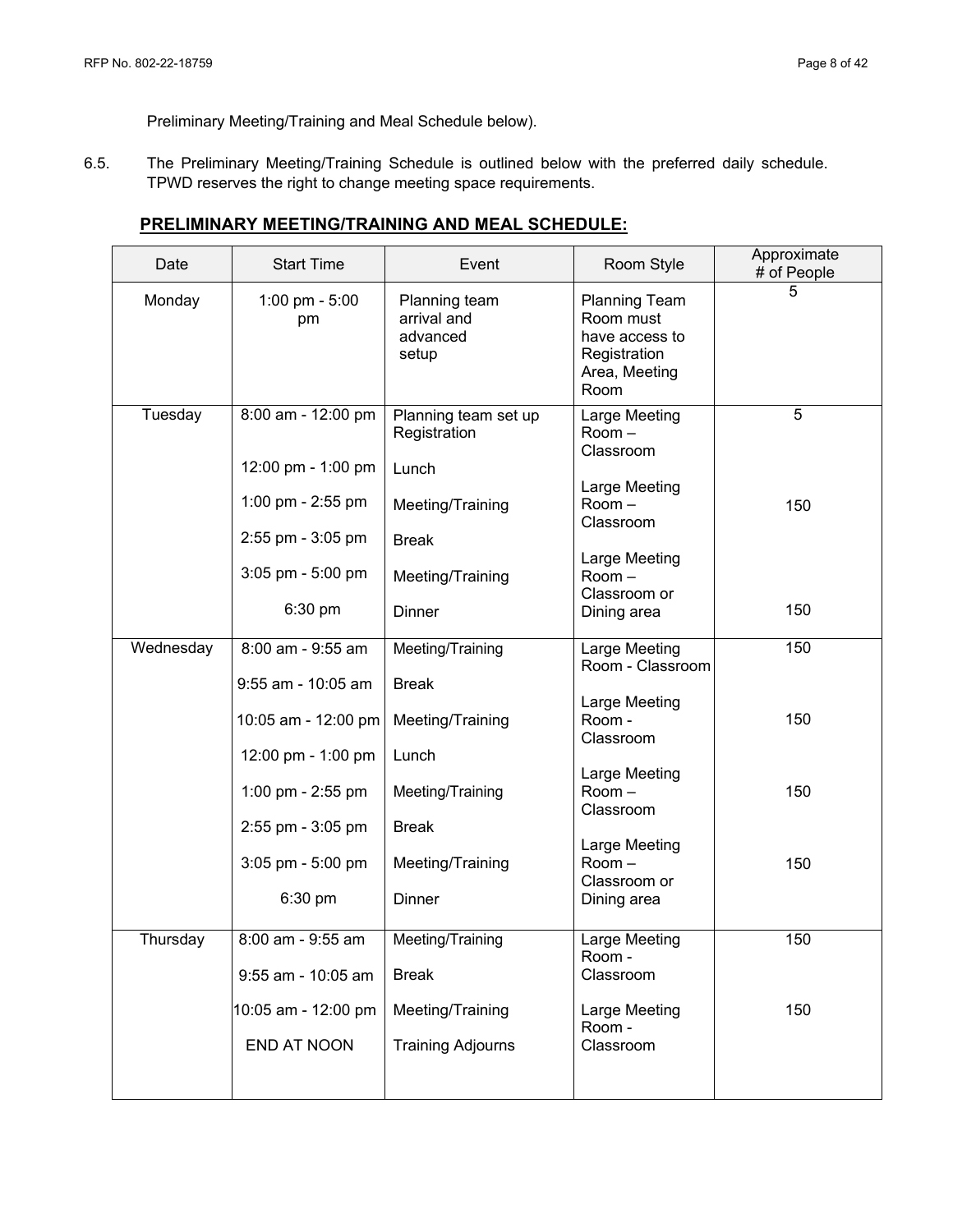#### <span id="page-8-0"></span>**7. CONTRACTOR REQUIREMENTS**

- 7.1. Contractor shall provide service in accordance with requirements specified herein and the resulting contract and adhere to the TPWD Terms and Conditions.
- 7.2. Contractor shall provide all labor, materials, and equipment necessary to meet requirements of the specified services throughout the term of the contract.
- 7.3. Contractor is responsible for all costs incurred in the performance of the contract.
- 7.4. Contractor shall comply with all laws, ordinances, statutes, and regulations pertaining to the services requested herein, and shall obtain such permits, licenses or other authorizations as may be required.
- 7.5. Contractor shall follow relevant safety rules and conduct the work in a safe manner.

#### <span id="page-8-1"></span>**8. TPWD RESPONSIBILITIES**

- 8.1. TPWD will designate a Contract Manager upon contract award.
- 8.2. TPWD will furnish no material, labor, equipment, or facilities unless otherwise provided for in this contract.

#### <span id="page-8-2"></span>**9. PERFORMANCE MEASURES**

- 9.1. Contractor will be responsible for the performance of any contractual obligations that may result from an award based on this RFP and shall not be relieved due to non-performance of any or all subcontractor(s). By submitting a proposal, the Respondent commits to providing the goods and services required in the RFP. The successful Respondent(s) will be required to abide by TPWD policies, procedures, standards, and guidelines relevant to the execution of this contract.
- 9.2. TPWD will measure and evaluate the Contractor's and subcontractor's performance under the contract. If the Contractor or subcontractor does not meet any standards for deliverables and/or performance incentives (if applicable), TPWD may impose remedies if the Contractor or subcontractor(s) fails to meet their responsibilities as outlined in the RFP and the terms and conditions of the contract. All services and deliverables under the contract shall be provided at an acceptable quality level and in a manner consistent with acceptable industry standards, customs, and practices. In the event TPWD deems that the Contractor's performance does not meet an acceptable quality level of service and deliverables, TPWD may seek or negotiate remedies with the Contractor.

#### <span id="page-8-3"></span>**10. ADDING NEW PRODUCTS/SERVICES TO CONTRACT AFTER AWARD**

Following the contract award, additional products/services of the same general category that could have been encompassed in the award of this contract, and that are not already on the contract, may be added. A formal written request will be sent to successful Respondent to quote on the proposed additional products/services. Respondent shall submit Proposals to TPWD as instructed. All prices are subject to negotiation with the Best and Final Offer ("BAFO"). TPWD may accept or reject any or all proposals and may issue a separate solicitation for the products/services after rejecting some or all of the responses. The products/services covered under this provision shall conform to the specifications as outlined in the request.

#### <span id="page-8-4"></span>**11. MODIFICATIONS OF CONTRACT TERMS AND/OR AMENDMENTS**

- 11.1. The terms and conditions of the Contract shall govern all transactions under the Contract.
- 11.2. The Contract may only be modified or amended upon mutual written agreement of Texas Parks and Wildlife Purchaser(s) and the Contractor.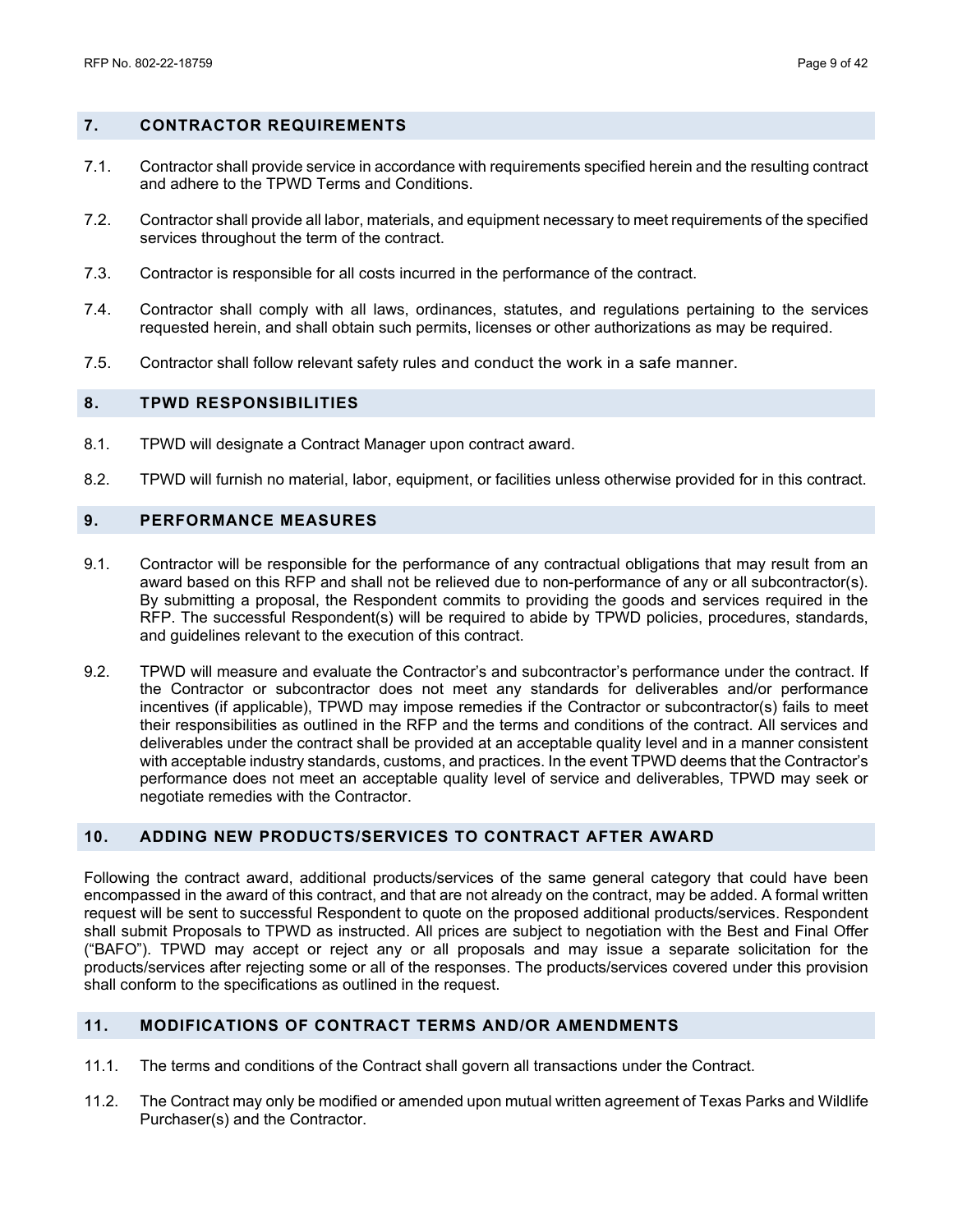11.3. Terms and conditions that do not conflict with the Contract and are acceptable to the Contractor(s) may be added in a Purchase Order and given effect. No additional term or condition added in a Purchase Order can conflict with or diminish a term or condition of the Contract. In the event of a conflict between Purchase Order and the Contract, the Contract term shall control.

#### <span id="page-9-0"></span>**12. PRICE ADJUSTMENTS**

Price Decreases: Price decreases will be allowed at any time. Contractor shall apply price decreases as soon as practicable following their determination. Any price reductions passed on to other customers shall be correspondingly offered at the same ratio to TPWD. Contractor's failure to promptly notify TPWD of such industrywide price decreases may continue a breach of contract and the contract may be cancelled. TPWD reserves the right to award any cancelled contract to the next lowest responsive Respondent or re-bid, whichever is the TPWD's best interest.

#### <span id="page-9-1"></span>**13. CONTRACT ADMINISTRATION**

Administration of the contract is a joint responsibility of TPWD State Parks Division and the TPWD Purchasing & Contracting Branch. TPWD Purchasing Staff will be responsible for administering the contractual business relationship with the contractor. Upon issuance of contract, TPWD will designate an individual who will serve as the contract manager and point-of-contact between the agency and the contractor. The contract manager does not have any express or implied authority to vary the terms of the contract, amend the contract in any way or waive strict performance of the terms or conditions of the contract. This individual's contract management and contract administration responsibilities include, but are not limited to:

- 13.1. Monitoring the contractor's progress and performance and ensuring services conform to established specification requirements.
- 13.2. Managing the financial aspects of the contract including approval of payments.
- 13.3. Meeting with the contractor to schedule service, and as needed to review progress, discuss problems, and consider necessary action.
- 13.4. Identifying a breach of contract by assessing the difference between contract performance and nonperformance.
- 13.5. Other areas as identified by the State of Texas Procurement and Contract Management Guide, latest edition.

#### <span id="page-9-2"></span>**14. INVOICING AND PAYMENT**

- 14.1. Lodging, meals, and audio-visual equipment will be direct billed. Invoice submitted by vendor shall be all inclusive. Lodging will be direct billed, and payment shall only be made for the actual number of rooms used. **Gratuities billed as a separate line item will not be reimbursed. TPWD is not allowed to paygratuities.**
- 14.2. Pursuant to the general appropriations act, state employees traveling cannot exceed federal travel rates set by the U.S. General Services Administration[.http://www.gsa.gov/portal/category/100120](http://www.gsa.gov/portal/category/100120)
- 14.3. Invoices must be submitted to the receiving entity in compliance with the followingprocedures:

<sup>14.3.1.</sup> The vendor name as shown on the purchase order or contract and correct "Remit to:" address.

<sup>14.3.2.</sup> A valid Texas Identification Number (T.I.N.) issued by the Comptroller of Public Accounts.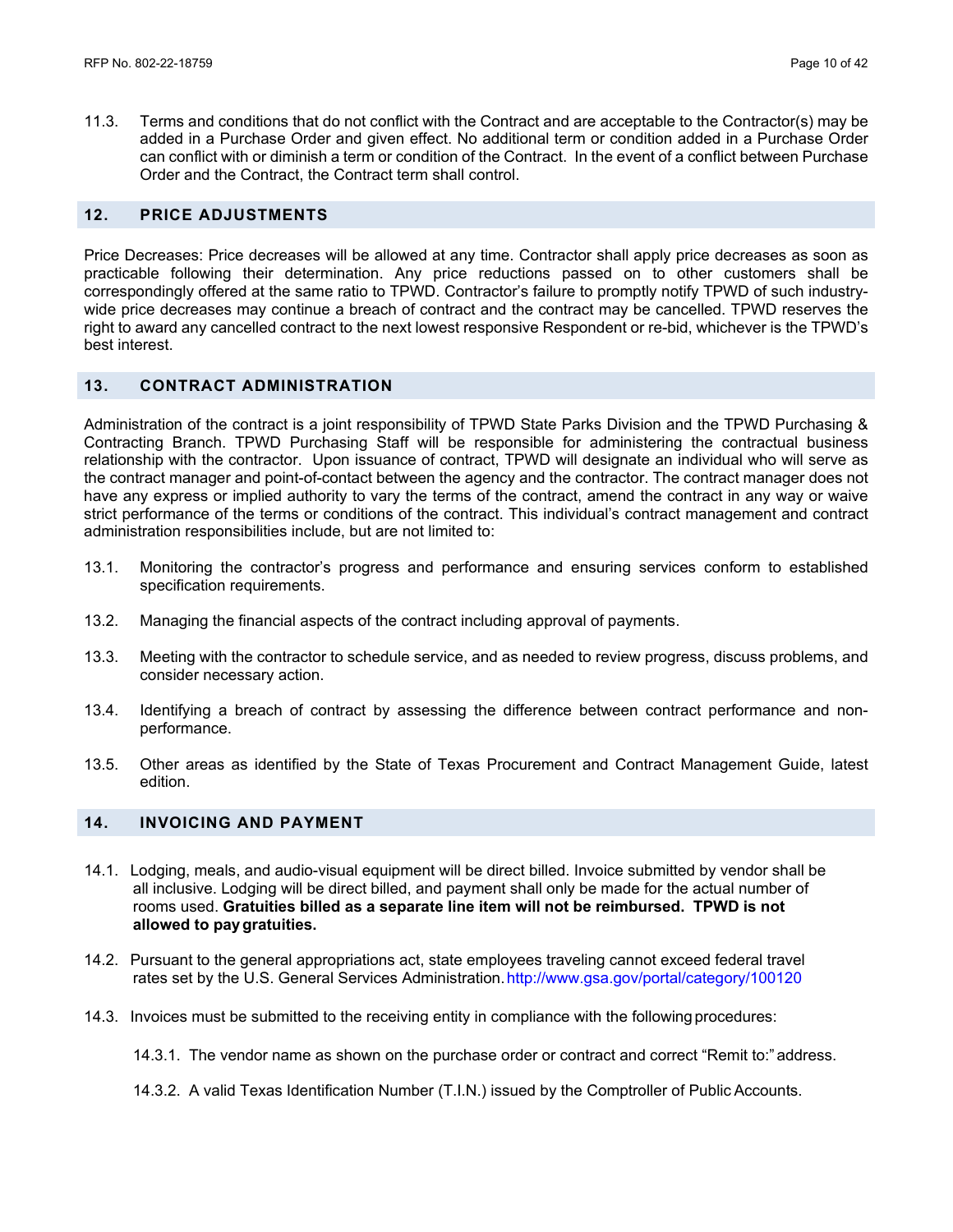- 14.3.3. The purchase order or contract number and requisition number, if applicable.
- 14.3.4. A description of each item for the goods or services listed on the purchase order in sufficient detail to identify the order that relates to the invoice including a complete list of names occupying the sleeping rooms. Item numbers shown must correspond with the item numbers on the purchase order or contract.
- 14.3.5. Quantity delivered, unit and total price of each item must be shown and all prices extended on the invoice. All extensions on the invoice must be totaled and a grand totalshown.
- 14.3.6. Discounts, if applicable, must be stated, extended, and deducted to arrive at a Net Total forthe invoice.
- 14.3.7. Dates of service.
- 14.3.8. Other relevant information supporting and explaining the payment requested or identify a successor organization to an original vendor, if necessary
- 14.4. Payment:
	- 14.4.1. The contractor will be paid for the services performed as invoiced. If another payment mechanism is agreed to by the parties, then contractor will be paid in accordance with the agreement approved by the parties.
	- 14.4.2. Under no circumstances shall TPWD be obligated to make any payment (whether a progress payment or final payment) to Contractor, if any of the following conditions exists:
		- 14.4.2.1. Contractor is in breach of this contract;
		- 14.4.2.2. Any portion of a payment is for services that were not performed in accordance with this contract provided, however, payment shall be made for those services which were performed in accordance with this contract;
		- 14.4.2.3. Contractor has failed to make payments promptly to consultants or other third parties used in connection with services for which TPWD has made payment to Contractor;
		- 14.4.2.4. If TPWD, in good faith, determines that the balance of the unpaid fees are not sufficient to complete the services in accordance with this contract; or if Contractor has failed to achieve a level of performance necessary to maintain the project schedule. No deductions shall be made from Contractor's compensation on account of liquidated damages or other sums withheld from payments to other contractors or on account of the cost of changes in the Work other than those for which Contractor may be liable.
- 14.5. Payments will be processed once all deliverables are received and accepted by TPWD. Deliverables are all items required in the Statement of Work. Payment will be made in accordance with the Texas Prompt Payment law, Texas Government Code, Subtitle F, Chapter 2251 (normally within 30 days after receipted of a properly prepared invoice or the receipt of and the acceptance of services orders, whichever is later).
- 14.6. Partial payments are an exception but may be made with the prior written approval of the payingentity.
- 14.7. Payments for services purchased with state appropriated funds will be made through state warrants issued by the Comptroller of Public Accounts. Payments by qualified ordering entities will be made through the entities local payment system. Electronic payment may be available through some ordering entities. Contact Accounts Payable at (512) 389-4823 for additional information.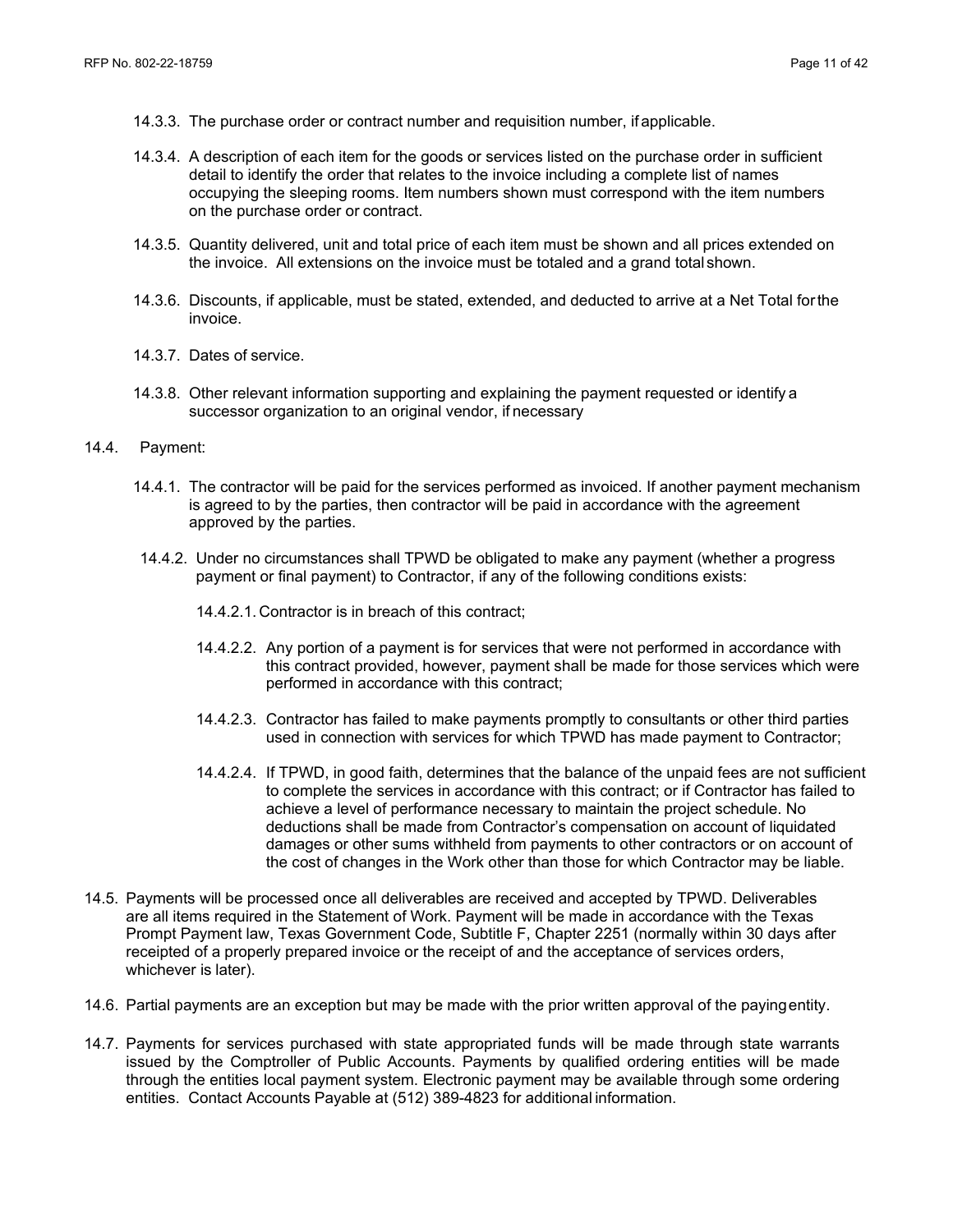## <span id="page-11-0"></span>**SECTION II – PROPOSAL REQUIREMENTS**

#### <span id="page-11-1"></span>**1. SCHEDULE OF EVENTS**

TPWD intends to proceed according to the following schedule. These dates represent a tentative schedule of events. TPWD reserves the right to change the dates in the schedule of events above upon written notification to prospective Respondents through a posting on the Electronic State Business Daily as an Addendum.

| Event                     | Date/Time                  |
|---------------------------|----------------------------|
| RFP Issue Date:           | March 21, 2022             |
| <b>Proposal Due Date:</b> | April 12, 2022; 2:00 PM CT |

#### <span id="page-11-2"></span>**2. INQUIRIES**

2.1. CONTACT: All requests, questions, or other communications about this Solicitation shall be made in writing to TPWD's Purchasing Department, addressed to the following person:

| Brittany Maldonado, CTCD, Purchaser        | Phone: (512) 389-4720                   |
|--------------------------------------------|-----------------------------------------|
| Texas Parks & Wildlife Department          | Fax: (512) 389-4677                     |
| 4200 Smith School Road Austin, Texas 78744 | Email: Purchasing.BidBox@tpwd.texas.gov |

- 2.2. CLARIFICATIONS: TPWD will allow written requests for clarification of this Solicitation. Questions may be faxed or e-mailed to the point-of-contact listed in *Section II, Subsection 2.1*. Questions should be submitted in the following format: a) Reference the Solicitation number; b) Reference the Section number, Page number, Paragraph number, and Text of passage being questioned; and c) Question.
- 2.3. DEADLINE FOR SUBMISSION OF QUESTIONS: To provide TPWD with sufficient time to adequately prepare responses to vendor inquiries, all questions must be submitted by the deadline specified in *Section II, Subsection 1*.
- 2.4. ANSWERS TO QUESTIONS: The target date for answering questions is within three business days after deadline for questions. Official answers will be posted as an addendum to this solicitation, on the Electronic State Business Daily at [http://www.txsmartbuy.com/esbd.](http://www.txsmartbuy.com/esbd) Respondent names will be removed from questions in the responses released. TPWD reserves the right to amend answers prior to the proposal submission deadline. If respondents do not have Internet access, copies may be obtained through the point of contact listed above. *Note: It is the responsibility of interested parties to periodically check the ESBD for updates to the procurement prior to submitting a proposal. Respondent's failure to periodically check the Electronic State Business Daily (ESBD) will in no way release the selected vendor from "addenda or additional information" resulting in additional costs to meet the solicitation requirements.*
- 2.5. PROHIBITED COMMUNICATIONS: Upon issuance of this solicitation, TPWD, its representative(s), or partners will not answer questions or otherwise discuss the contents of this Solicitation with any potential Respondent or their representative(s), except for the written inquires described in *Section II, Subsection 2.2* above. Attempts to ask questions by phone or in person will not be allowed or recognized as valid. **Failure to observe this restriction may disqualify respondent**. Respondent shall rely only on written statements issued through or by TPWD's purchasing staff. This restriction does not preclude discussions between affected parties for the purposes of conducting business unrelated to this solicitation.

#### <span id="page-11-3"></span>**3. PROPOSAL CONTENT**

Below is a summary of required and requested information. Proposals submitted without this information will be evaluated accordingly. TPWD reserves the right, in its sole judgment and discretion, to waive minor technicalities and errors in the best interest of the state.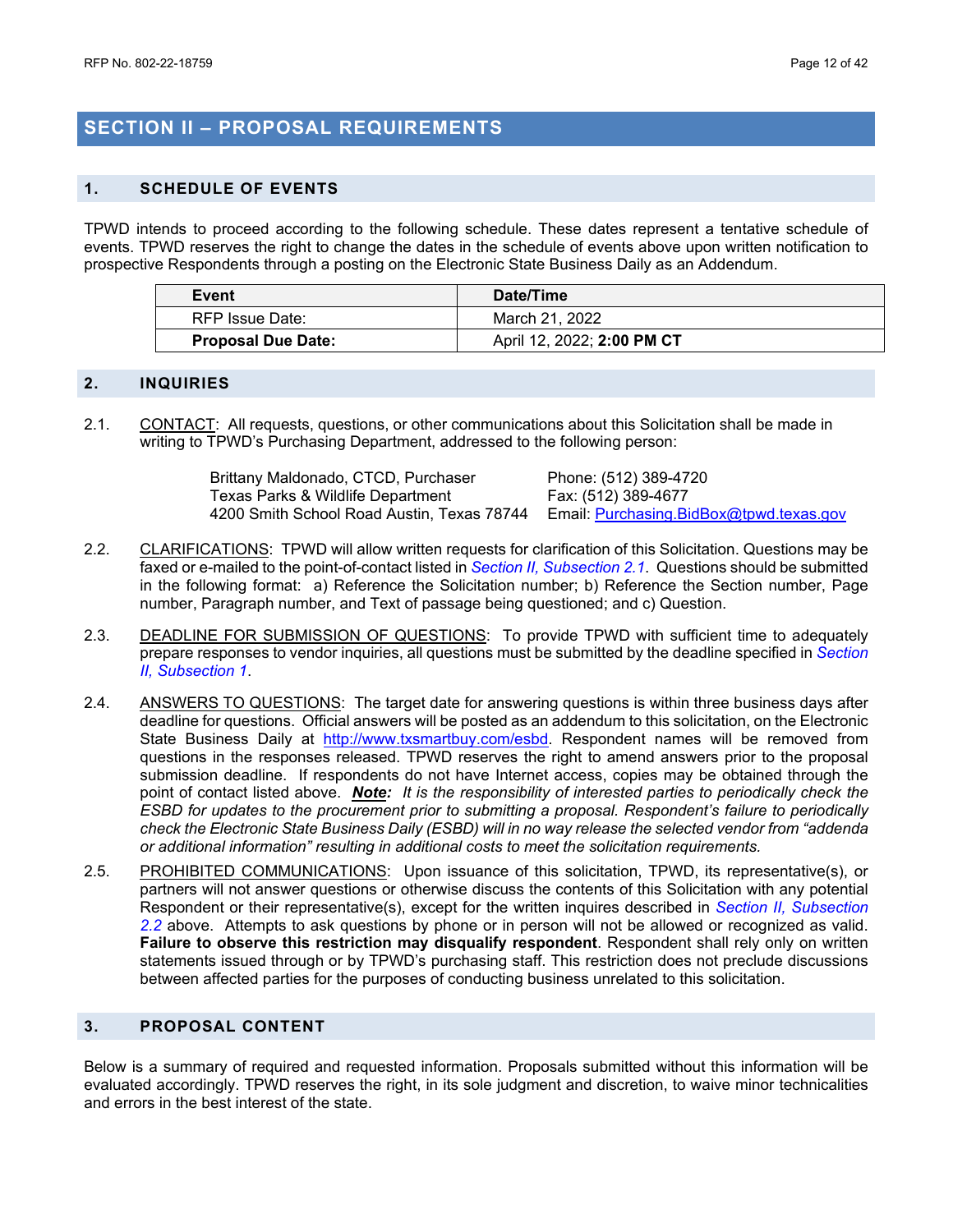#### 3.1. **GENERAL RESPONSE FORMAT:**

**E-MAIL submittals are preferred for this solicitation.** If hard copies are submitted, Respondent shall provide the following: submit **one (1) original** proposal signed in ink (marked Original). In addition, Respondents should submit **one (1) copies** of the proposal. *Pricing should not be included in the submitted copies.* Submissions should be on 8-1/2 x 11-inch paper and tab-indexed corresponding to the sections/exhibits listed below. (Plastic spine-bound or wire-bound submittals are highly discouraged.)

#### 3.2. **REQUIRED RESPONSE CONTENT:**

Respondent MUST include the following documentation in their response submission.*Failure to submit with response will result in disqualification of the proposal.*

- 3.2.1. **Exhibit A – Execution of Proposal:** Respondent **must** submit original signed, dated, and completed *Exhibit A - Execution of Proposal*.
- 3.2.2. **Exhibit B – Price List, Options and Availability:** Respondent **must** submit completed *Exhibit B – Price List, Options and Availability.* Pricing should not be included in the submitted copies, only original.

#### 3.3. **ADDITIONAL RESPONSE CONTENT:**

Respondent shall include the following additional documentation in their response submission, or within two business days of TPWD request. *Failure to submit this additional documentation by TPWD designated deadline may result in disqualification of the proposal.*

- 3.3.1. **Exhibit C – Past Projects with Corresponding References:** Include completed *Exhibit C – Past Projects with Corresponding References.*
- 3.3.2. **Exhibit D – Sample Menus:** Include daily mails/banquet and social gathering menus. Include completed *Exhibit D - Sample Menus* (or reasonable facsimile).
- 3.3.3. **Addenda:** Respondent shall acknowledge receipt of any addendums generated as part of this solicitation. The Respondents should include the signed and dated addendum(s) with their response submission.

#### <span id="page-12-0"></span>**4. PROPOSAL SUBMISSION**

- 4.1. All proposals shall be received, and time stamped by TPWD prior to 2:00 PM Central Time on the date specified in *Section II, Subsection 1* and the place specified in *Section II, Subsection 5*. Late proposals will not be considered under any circumstance and will be returned unopened.
- 4.2. Proposals should be placed in a sealed envelope/package and correctly identified with RFP number, submittal deadline/opening date and time. It is the Respondent's responsibility to appropriately mark and deliver the proposal to TPWD by the specified date.
- 4.3. Receipt of all addenda to this RFP should be acknowledged by returning a signed copy of each addendum to the response.
- 4.4. Respondents to this RFP are responsible for all costs of proposal preparation.
- 4.5. Proposals shall be submitted to TPWD Headquarters, Purchasing & Contracting, as noted in *Section II, Subsection 5* below.
- 4.6. *Telephone, and facsimile proposals are NOT an acceptable response to an RFP***.** All submitted proposals become the property of TPWD after the RFP submittal due date/ deadline. Responses submitted shall constitute an offer for a period of ninety (90) days or until selection is made by TPWD, whichever is earlier.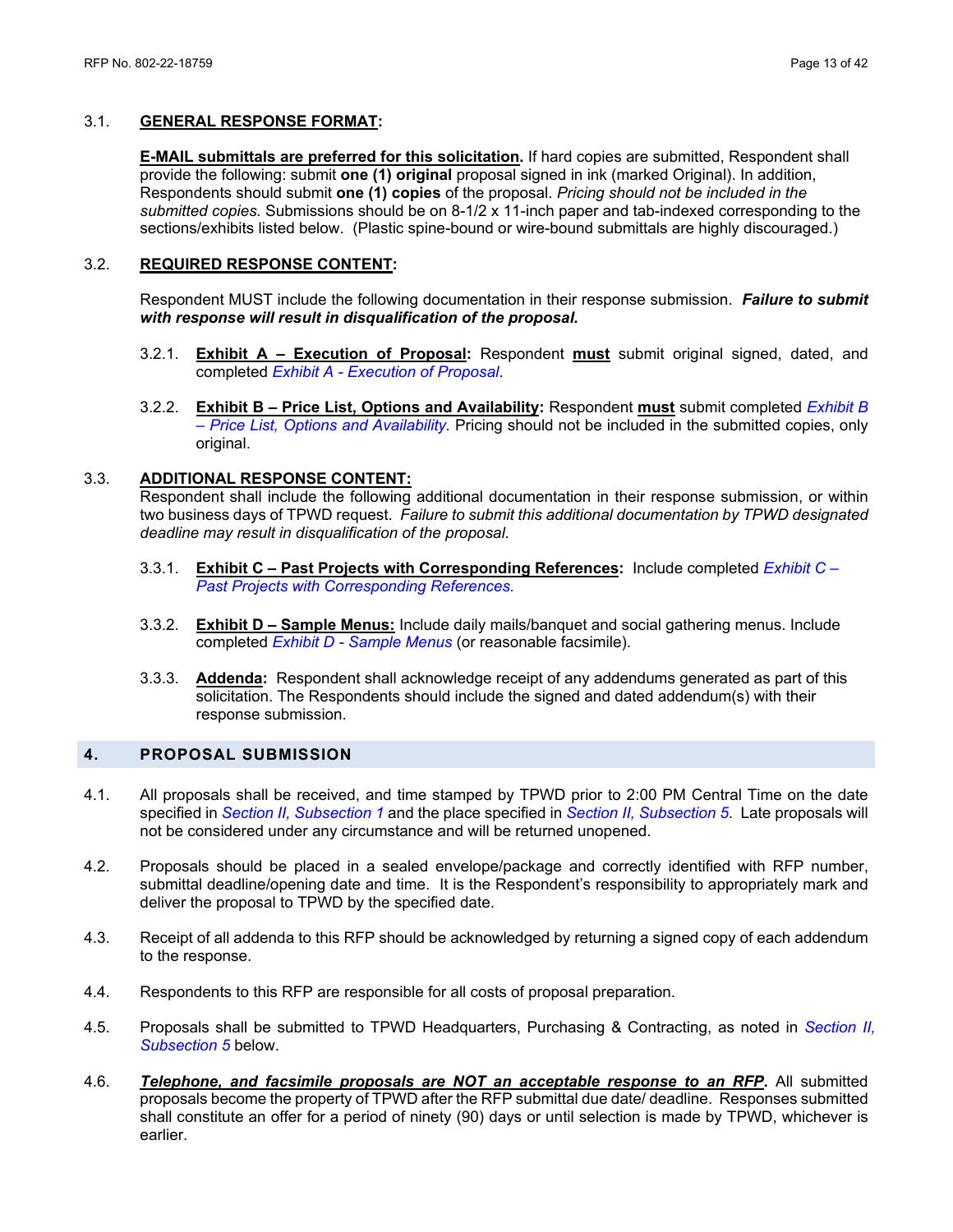4.7. When Proposals are opened, only the names of the Respondents who submitted proposals will be read. Prices and terms will not be divulged until after contract award.

#### <span id="page-13-0"></span>**5. DELIVERY OF PROPOSALS**

- 5.1. **E-MAIL submittals are preferred for this solicitation.** If hard copies are submitted, Respondent shall provide a flash drive of the proposal along with their submission.
	- 5.1.1. Flash drive shall include the files listed below in PDF format. Each of the files listed below shall be a separate PDF file for a total of three (3) PDF files.
		- 5.1.1.1. Completed, signed, and dated Exhibit A Execution of Proposal and Technical Proposal
		- 5.1.1.2. Exhibit B Price List, Options and Availability
		- 5.1.1.3. Exhibit C Past Projects with Corresponding References
		- 5.1.1.4. Exhibit D Sample Menus
		- 5.1.1.5. Exhibit E Response Submission Checklist
		- 5.1.1.6. Technical Proposal and all Exhibits
	- 5.1.2. Flash drives shall be submitted to TPWD by one of the following methods:

| <b>U.S. Postal Service</b>                                                                                   | <b>Overnight/Express Mail</b>                                                                                                      | Email                            |
|--------------------------------------------------------------------------------------------------------------|------------------------------------------------------------------------------------------------------------------------------------|----------------------------------|
| Texas Parks and Wildlife Dept.<br>Purchasing & Contracting C-1<br>4200 Smith School Road<br>Austin, TX 78744 | TPWD - Mail Room<br>Attn: Purchasing & Contracting C-1<br>4200 Smith School Road<br>Austin, TX 78744<br>Hours - 8:00 AM to 5:00 PM | Purchasing.BidBox@tpwd.texas.gov |
|                                                                                                              |                                                                                                                                    |                                  |

**NOTE: Proposals must be date stamped in Purchasing & Contracting prior to the due date and time.**

#### <span id="page-13-1"></span>**6. EVALUATION AND AWARD**

- 6.1. A contract will be awarded to the responsible respondent(s) who submits the proposal determined to be the best value to the State and who meet all requirements included in this solicitation.
- 6.2. Cash discounts offered by the respondent will NOT be a factor in proposal evaluation.
- 6.3. Proposals may be withdrawn by written notice at any time prior to award. An e-mail to the Purchaser name identified in *Section II, Subsection 2* above will be acceptable as a written notice for withdrawn. No proposals will be returned after award.
- 6.4. Step 1 Administrative Review by Purchasing: Only a complete response with the listed required submittal documents will be considered. Failure to meet the minimum qualifications and submit the required documents will result in a response being declared non-responsive. Proposals that do not conform to the instructions included in this RFP may be rejected by TPWD. TPWD reserves the right to reject any or all proposals and to waive informalities and minor irregularities in proposals received. No proposal received in TPWD Purchasing and Contracting Section after the exact date and time specified as the deadline for responses will be considered.
- 6.5. Step 2 Initial Evaluation: A TPWD evaluation committee will evaluate and score each response based on established criteria. Respondents shall not contact members of the evaluation team. Responses will be evaluated according to the respondent's ability to best satisfy TPWD requirements. Respondent's submission is evaluated and scored on a weighted system to determine the best value as follows: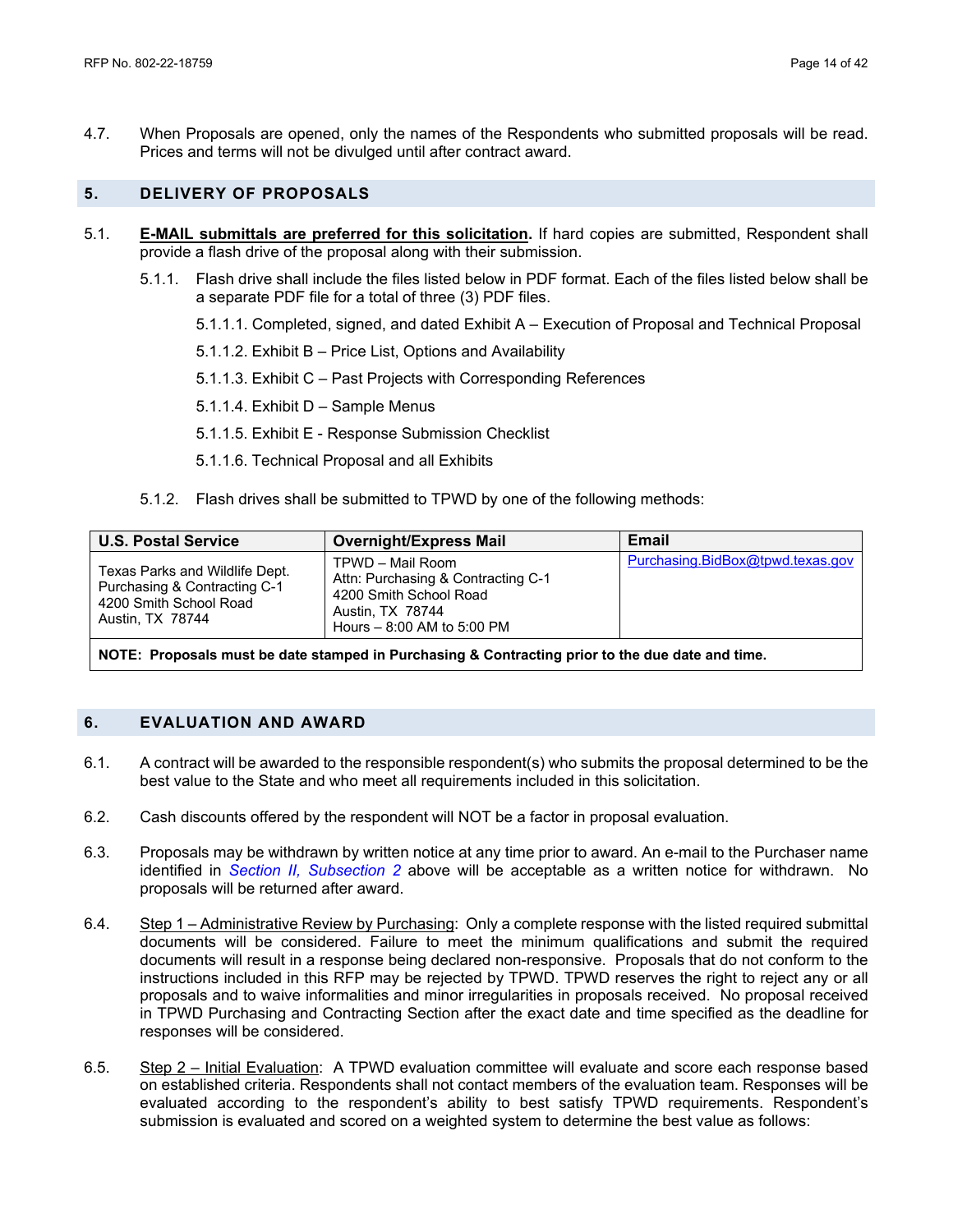| <b>Evaluation Criteria</b>                                                                                                                                                                                                         | Weight |
|------------------------------------------------------------------------------------------------------------------------------------------------------------------------------------------------------------------------------------|--------|
| Price                                                                                                                                                                                                                              | 50%    |
| References/Past projects                                                                                                                                                                                                           | 20%    |
| Facility (including but not limited to location, quality of proposed<br>accommodations, layout of meeting room space, employees travel<br>time / cost to location, availability of desired dates, parking, and<br>other amenities. | 30%    |
| Total                                                                                                                                                                                                                              |        |

- 6.6. Step 3 Best and Final Offer (BAFO): The evaluation committee will determine if discussions and/or Best and Final Offers are necessary. Award of a contract may be made without discussions or Best and Final Offers, if in the best interest of the state.
	- 6.6.1. Discussions: The evaluation committee may determine that discussions are necessary to clarify or verify a written proposal.
	- 6.6.2. Oral Presentations: TPWD may, at its discretion, elect to have respondents provide oral presentations of their proposals.
	- 6.6.3. BAFO: A request for a Best and Final Offer is at the sole discretion of TPWD and will be requested in writing. If requested, respondent(s) shall submit a final price and any added value. If more than one respondent reaches this level, the negotiated terms, references, BAFO and added values will be the considered in the award. TPWD will make the final determination on the best value.
	- 6.6.4. The evaluation committee will evaluate the finalists and make a recommendation for award.
- 6.7. AWARD: TPWD reserves the right to award a contract to a single contractor, or award to more than one contractor, whichever provides the best value to TPWD in performance of this service. TPWD will be the sole judge of best value. (Refer to *Section III, Item 3.3* for Best Value criteria.)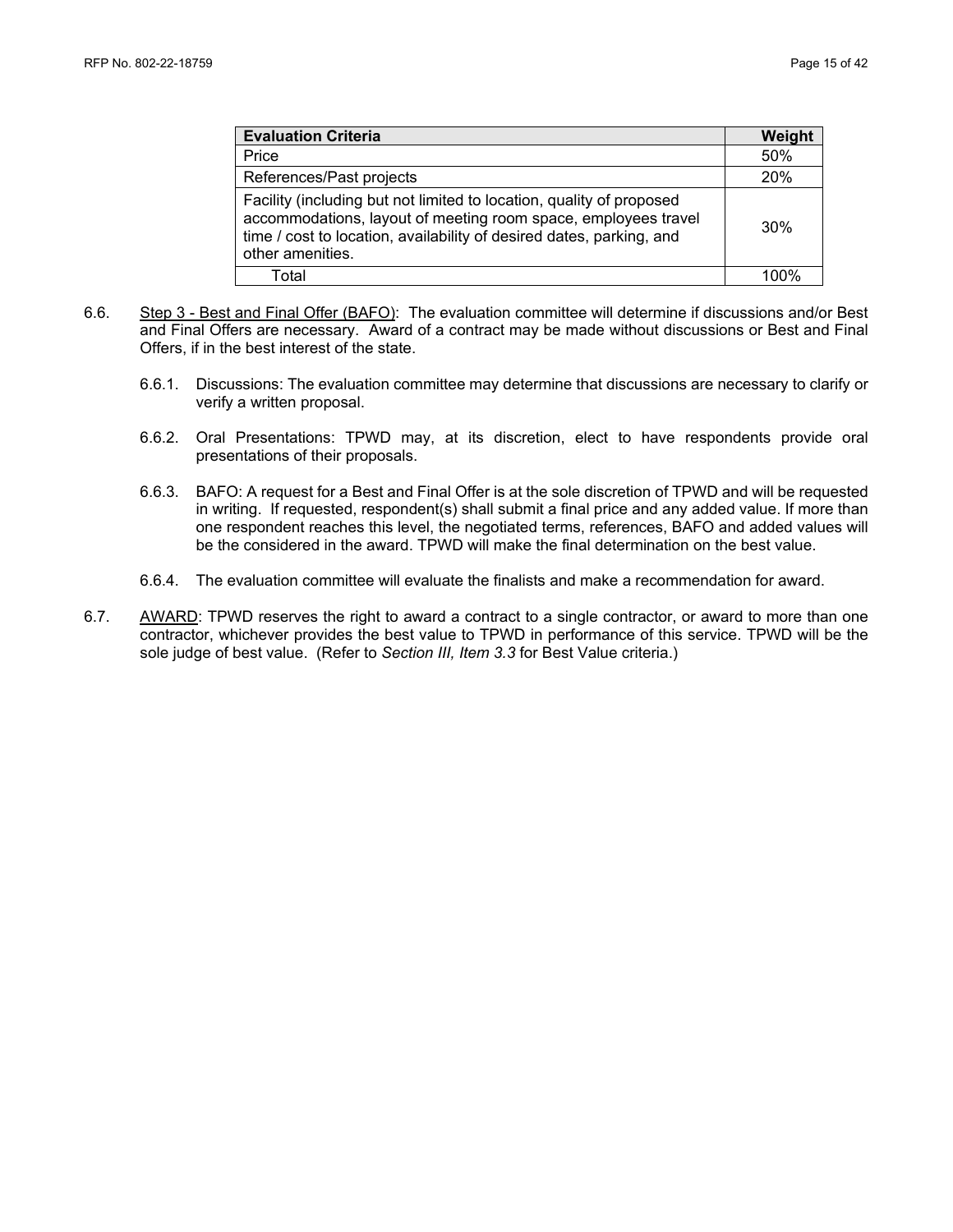### <span id="page-15-0"></span>**SECTION III – GENERAL TERMS AND CONDITIONS**

#### **GENERAL TERMS AND CONDITIONS**

#### JANUARY 2022

#### (ITEMS BELOW APPLY TO AND BECOME A PART OF THE CONTRACT)

Any Contract awarded as a result of this solicitation will contain the General Terms and Conditions listed below in this Section. Subcontractors are also obliged to comply with these provisions.

- **1. DEFINITIONS:** As used throughout this solicitation, the following terms have the meaning set forth below. All other terms have the meaning set forth in Webster's II New College Dictionary.
	- 1.1. Bidder: An individual or entity that submits a bid. The term includes anyone acting on behalf of the individual or entity that submits a bid, such as an agent, employee and representative. See Respondent.
	- 1.2. Contractor: The individual, corporation, company, partnership, firm, or organization that has to furnish the materials and has to perform the work as stated in the solicitation.
	- 1.3. <u>ESBD</u>: The Electronic State Business Daily, which is available online at <http://www.txsmartbuy.com/esbd> .
	- 1.4. Gov't Code: The Texas Government Code.
	- 1.5. Owner: Texas Parks and Wildlife Department, an agency of the State of Texas.
	- 1.6. Party/Parties: Either the TPWD and Respondent separately or collectively.
	- 1.7. Respondent: Any person or Vendor who submits a Bid/Proposal/Offer in response to this solicitation.
	- 1.8. Services: Includes the use of labor, materials, facilities, equipment, and any other need that is necessary or incidental to the successful completion of the Contract.
	- 1.9. Subcontractor: Any supplier, distributor, Contractor, person, or firm furnishing to the Contractor, materials or services necessary or incidental to the performance of the Contract between TPWD and Contractor.
	- 1.10. TAC: The Texas Administrative Code, which is the publication for administrative rules.
	- 1.11. Texas Identification Number: A unique 11-digit number assigned by the Texas Comptroller of Public Accounts. When a Payee first contracts with a state agency, that Payee must provide either a federal Employer Identification Number (EIN) or a Social Security number (SSN). The Texas Identification Number (TIN) is based on this number. (Note: If Respondent does not have a TIN, or does not know their TIN, they may list their EIN or SSN on the "Texas Identification Number" line of the Vendor Information Block of their RFP, RFO, IFB or RFQ response.)
	- 1.12. TPWD: Texas Parks and Wildlife Department acting on behalf of the State of Texas.

#### **2. SPECIFICATIONS:**

- 2.1. The goods/services provided shall be in accordance with the purchase specifications herein. TPWD will decide the answers to all questions that may arise as to the interpretation of the specifications and the quality, or acceptability of goods/services provided. TPWD will decide the rate of progress of the work and the acceptable fulfillment of the goods/service on the part of the Contractor.
- 2.2. Catalogs, brand names or manufacturer's references are descriptive only, and indicate type and quality desired. Bids/Proposals on brands of like nature and quality will be considered unless advertised under Texas Gov't Code §2155.067. If the Respondent is offering brands other than the references, response should show manufacturer, brand or trade name, and other description of product offered. If Respondent is offering brand(s) other than brand(s) specified, illustrations and complete description of product offered are requested to be made part of the bid. Failure to take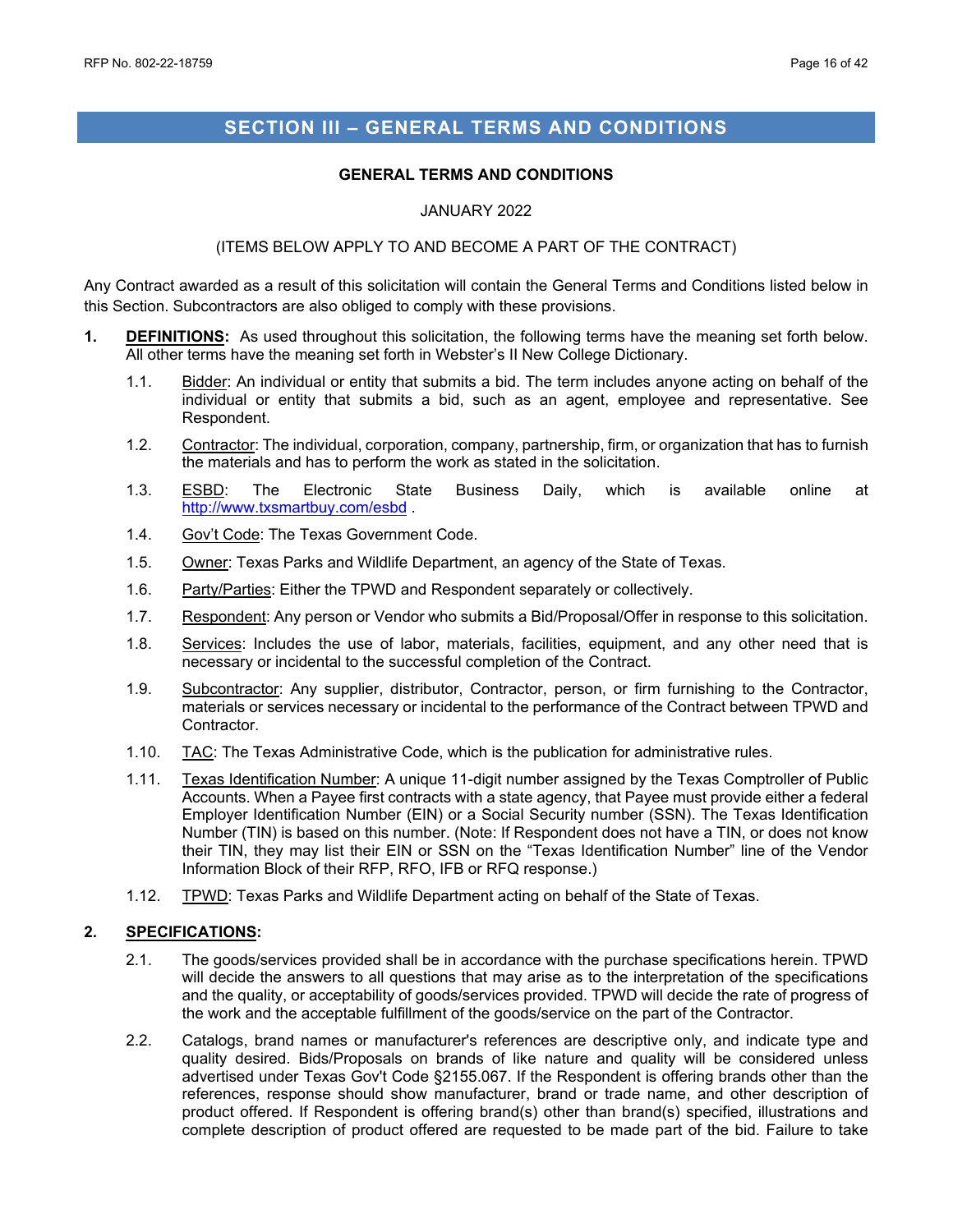exception to specifications or reference data will require Respondent to furnish specified brand names, numbers, etc.

- 2.3. Unless otherwise specified, items shall be new and unused and of current production.
- 2.4. Samples, when requested, must be furnished free of expense to the State. If not destroyed in examination, they will be returned to the Respondent, on request, at Respondent's expense. Each sample should be marked with Respondent's name and address, and requisition number. Do not enclose in or attach response submission to sample.
- 2.5. The State will not be bound by any oral statement or representation contrary to the written specifications of this Solicitation.
- 2.6. Manufacturer's standard warranty shall apply unless otherwise stated in the solicitation.
- **3. AWARD OF A PURCHASE ORDER:** Standard Purchase Order Terms and Conditions apply. If a conflict exists between the standard Purchase Order Terms and Conditions and specific language in this solicitation, the language in the solicitation shall prevail.
	- 3.1. A response to a solicitation is an offer to Contract with TPWD based on the terms, conditions and specifications contained in the solicitation. Responses do not become Contracts unless and until they are accepted through an authorized TPWD designee by issuance of a Purchase Order.
	- 3.2. This procurement will be conducted in accordance with the State Purchasing Act, Title 10, Subtitle D, Chapters 2151 through 2177, of the Texas Gov't Code (TGC) and TPWD rules. Any Contract resulting from this procurement shall consist of one (1) document. This document will contain all of the rights and duties of the parties extracted from the relevant terms and conditions of this solicitation (including its attachments, exhibits, supplements, and addenda); the successful Contractor's response; any TPWD request for a Best and Final Offer; and any successful Contractor's Best and Final Offer, if applicable.
	- 3.3. Best Value TPWD will be the sole judge of best value. Award will be based on Best Value criteria and may include, but is not limited to:
		- 3.3.1. Best meets the goals and objectives of the solicitation as stated above.
		- 3.3.2. Best meets the quality and reliability of the proposed services.
		- 3.3.3. Effect of the proposed solution on agency productivity.
		- 3.3.4. Provides the most customer focused solution that will best meet the needs of the public.
		- 3.3.5. Experience in successfully providing services in this solicitation.
		- 3.3.6. Past Performance: A Respondent's past performance will be measured based upon pass/fail criteria in compliance with applicable provisions of Gov't Code §§2155.074, 2155.075, 2156.007, 2157.003, and 2157.125. Respondents may fail this selection criterion for any of the following conditions:
			- The Vendor has a score less than C or Legacy Unsatisfactory in the Vendor Performance System,
			- Currently under a Corrective Action Plan through the Texas Comptroller of Public Accounts (CPA),
			- Having repeated negative Vendor Performance Reports for the same reason,
			- Having Purchase Orders that have been cancelled in the previous 12 months for nonperformance (i.e., late delivery, etc.).
		- 3.3.7. Contractor performance information is located on the CPA web site at: [www.txsmartbuy.com/vpts.](http://www.txsmartbuy.com/vpts) CPA may conduct reference checks with other entities regarding past performance. In addition to evaluating performance through the Vendor Performance Tracking System (as authorized by 34 Texas Administrative Code §20.115), CPA may examine other sources of vendor performance including, but not limited to, notices of termination, cure notices, assessments of liquidated damages, litigation, audit reports, and non-renewals of Contracts. Any such investigations shall be at the sole discretion of CPA, and any negative findings, as determined by CPA, may result in non-award to the Respondent.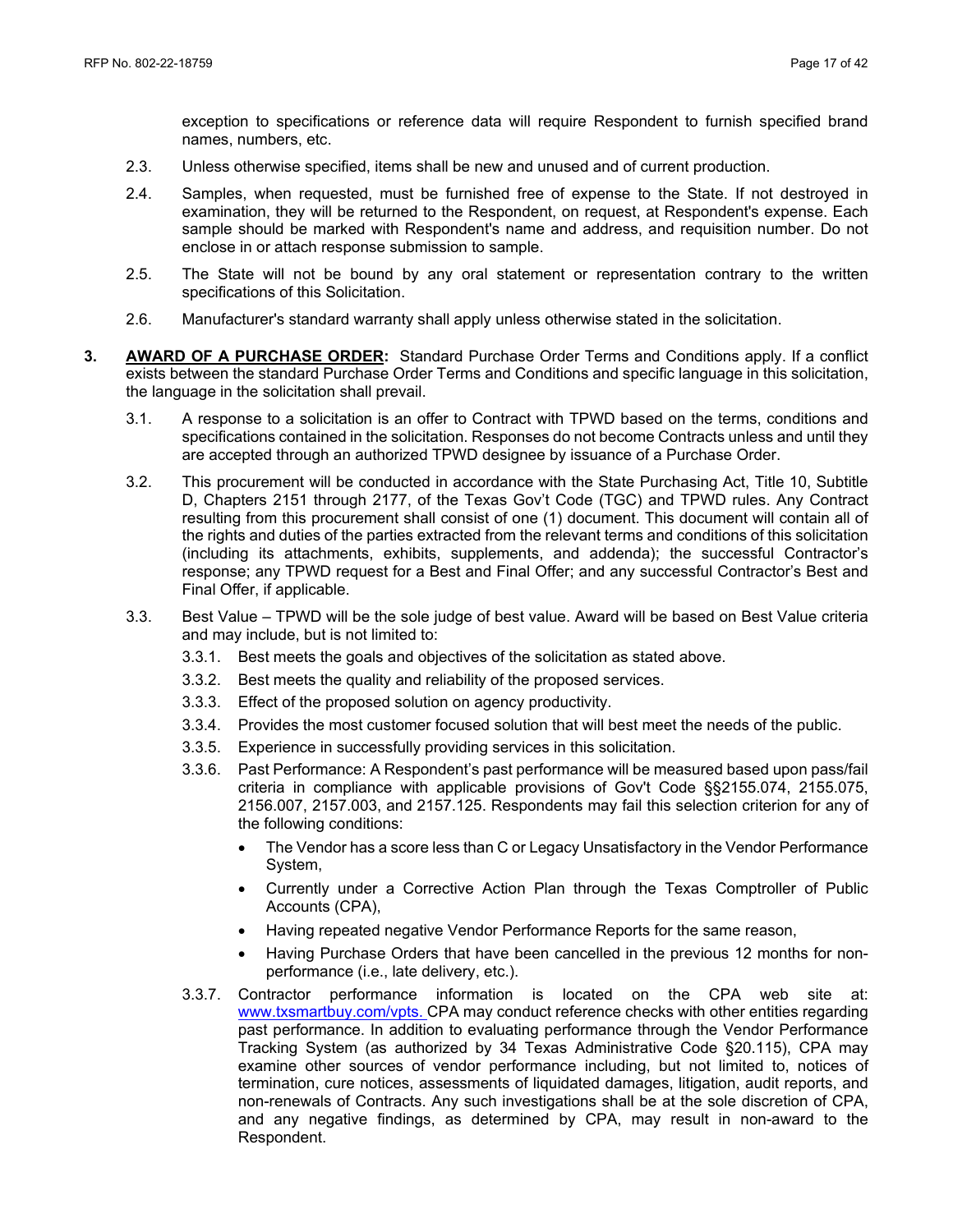- **4. UNIT PRICES:** Respondents must price per unit shown. Unit prices shall govern in the event of extension errors.
- **5. FREIGHT:** Quote FOB destination, freight prepaid and allowed unless otherwise stated within the specifications.

#### **6. DELIVERY:**

- 6.1. Show number of days required to place material in receiving agency's designated location under normal conditions. Delivery days mean calendar days, unless otherwise specified. Failure to state delivery time obligates Respondent to deliver in 14 calendar days. Unrealistic delivery promises may cause solicitation to be disregarded.
- 6.2. If delay is foreseen, Contractor shall give written notice to the TPWD. Contractor must keep the TPWD advised at all times of status of order.
- 6.3. Default in promised delivery (without accepted reasons) or failure to meet specifications authorizes the TPWD to purchase supplies elsewhere and charge full increase, if any, in cost and handling to defaulting Contractor.
- 6.4. Substitutions: No substitutions permitted without written approval of TPWD.
- 6.5. Delivery shall be made during normal working hours only unless prior approval has been obtained from ordering agency. Normal working hours are 8:00 AM until 5:00 PM Monday through Friday except State and National holidays.

#### **7. TESTING AND INSPECTION:**

- 7.1. TPWD may test and inspect goods and services purchased under the Contract to ensure compliance with the specifications of this solicitation and the Contract. TPWD may also test and inspect goods and services before they are purchased under the Contract. Authorized TPWD personnel shall have access to the Respondent's place of business for the purpose of inspecting the goods. To the extent practical, TPWD inspections will not disrupt the Respondent's daily operations. Tests shall be performed on samples submitted with the Bid/Proposal or on samples taken from regular shipments. All costs of testing and inspection shall be borne by the Respondent. In the event the goods tested fail to meet or exceed all conditions and requirements of the solicitation and Contract, the goods will be rejected in whole or in part, at the State's option, and returned to the Respondent or held for disposition at the Respondent's expense. Latent defects may result in cancellation of the Contract at no expense to the state.
- 7.2. If material fails to meet specifications, the Respondent will be notified by fax, mail, or e-mail. The Respondent will have ten (10) working days after receipt of the notification to remove the rejected material from state property. Material will be removed at the Respondent's expense. Material not removed in the allotted time period will be disposed by TPWD. The Respondent will be charged for all disposable expenses conducted by TPWD.
- **8. CHANGES:** TPWD may at any time, by a written order, make changes within the general scope of this Contract, in the definition of services to be performed, and the time (i.e., hours of the day, days of the week, etc.) and place of performance thereof. If any such change causes an increase or decrease in the cost of, or the time required for the performance of any part of the services under this Contract, whether changed or not changed by any such order, an equitable adjustment shall be made in the Contract price or time of performance or both and the Contract shall be modified in writing accordingly. Any claim by the Contractor for adjustment under this clause must be asserted within 30 days from the date of receipt by the Contractor of the notification of change, provided, however, that TPWD, if it decides that the facts justify such action, may receive and act upon such claims asserted at any time prior to final payment under this Contract. Failure to agree to any adjustment shall be a dispute concerning a question of fact within the meaning of the clause of this Contract entitled "Dispute Resolution."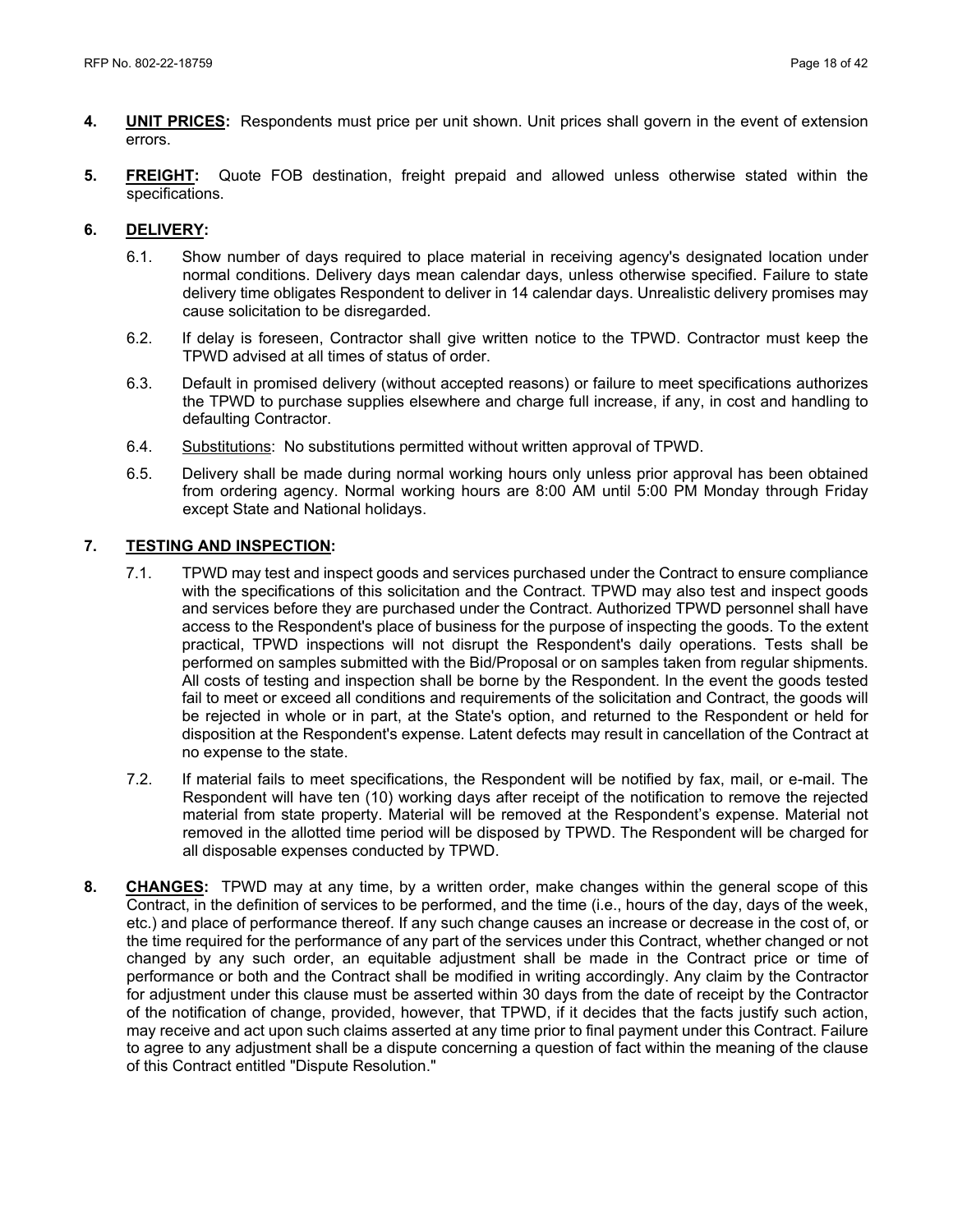#### **9. INVOICING AND PAYMENT:**

- 9.1 Invoices: In order to receive payment under the Contract, the Contractor must submit an original invoice to TPWD, which will be designated in the Purchase Order as the "Bill To" address. To be a proper invoice that may be accepted and paid, the invoice must include the following information and/or attachments: (1) Name and address of the Contractor. (2) The Contractor's Texas Identification Number (TIN). (3) The Contractor's invoice remittance address. (4) The Purchase Order number authorizing the delivery of products or services. (5) A description of what the Contractor delivered, including, as applicable, the time period, serial number, unit price, quantity, and total price of the products and services. If the invoice is for a lease, the Contractor must also include the payment number (e.g., 1 of 36).
- 9.2 Disputed Invoices: As stated above, the Contractor will receive notice of an error in an invoice submitted for payment by not later than the 21st day after the date the invoice was received by the TPWD. If an invoice dispute is resolved in favor of the Contractor, the Contractor is entitled to receive interest on the unpaid balance of the invoice, beginning on the date the invoice became overdue, pursuant to Gov't Code §2251. 021. If a dispute is resolved in favor of the TPWD, the Contractor shall submit a corrected invoice that must be paid in accordance with Section 2251.021. The unpaid balance accrues interest if the corrected invoice is not paid by the appropriate date.
- 9.3 Time and Manner of Payment: Pursuant to Texas Gov't Code Chapter 2251, payment by TPWD is overdue on the 31st day after the later of: (1) the date the TPWD receives the goods under the Contract; (2) the date the performance of the service under the Contract is completed; or (3) the date the TPWD receives the invoice for the goods or service. Payment by a political subdivision Customer whose governing body meets only once a month or less frequently is overdue on the 46th day after the later event of: (1) the date TPWD receives the goods under the Contract; (2) the date the performance of the service under the Contract is completed; or (3) the date TPWD receives the invoice for the goods or service.
- **10. PATENTS, TRADEMARKS, OR COPYRIGHTS: Respondent agrees to defend and indemnify the TPWD and State from claims involving infringement or violation of patents, trademarks, copyrights, trade secrets, or other proprietary rights, arising out of the TPWD's or the State's use of any good or service provided by the Respondent as a result of this solicitation.**
- **11. PROHIBITION ON LOBBYING:** The Respondent shall comply with the provisions of a federal law known generally as the Lobbying Disclosure Act, 2 U.S.C. §1601 et seq. By submitting a Bid/Proposal, the Respondent certifies that it shall not and has not used federally appropriated funds to pay any person or organization for influencing or attempting to influence any officer or employee of any federal agency, a member of Congress, officer or employee of Congress, or an employee of a member of Congress in connection with obtaining any federal Contract, grant, or any other award covered by 31 U.S.C. §1352. It also certifies that the Respondent shall disclose any lobbying with non-federal funds that takes place in connection with obtaining any federal award by completing and submitting Standard Form LLL.
- **12. ANTI-TRUST AND ASSIGNMENT OF CLAIMS:** The undersigned affirms under penalty of perjury of the laws of the State of Texas that (1) in connection with this Response, neither I nor any representative of the Respondent have violated any provision of the Texas Free Enterprise and Antitrust Act, Tex. Bus. & Comm Code Chapter 15; (2) in connection with this Response, neither I nor any representative of the Respondent have violated any federal antitrust law; and (3) neither I nor any representative of the Respondent have directly or indirectly communicated any of the contents of this Response to a competitor of the Respondent or any other company, firm, partnership or individual engaged in the same line of business as the Respondent. The successful Contractor hereby assigns to TPWD, any and all claims for overcharges associated with any contract resulting from this solicitation which arise under the antitrust laws of the United States 15 U.S.C.A., Section 1, et seq. (1973), and which arise under the antitrust laws of the State of Texas, Texas Business and Commercial Code Ann. Sec. 15.01, et seq. (1967).
- **13. DEBTS AND DELINQUENCIES:** As required by Gov't Code §2252.903, the Respondent agrees that any payments due under the Contract shall be directly applied towards eliminating any debt or delinquency is has to the State of Texas including, but not limited to, delinquent taxes, delinquent student loan payments, and delinquent child support.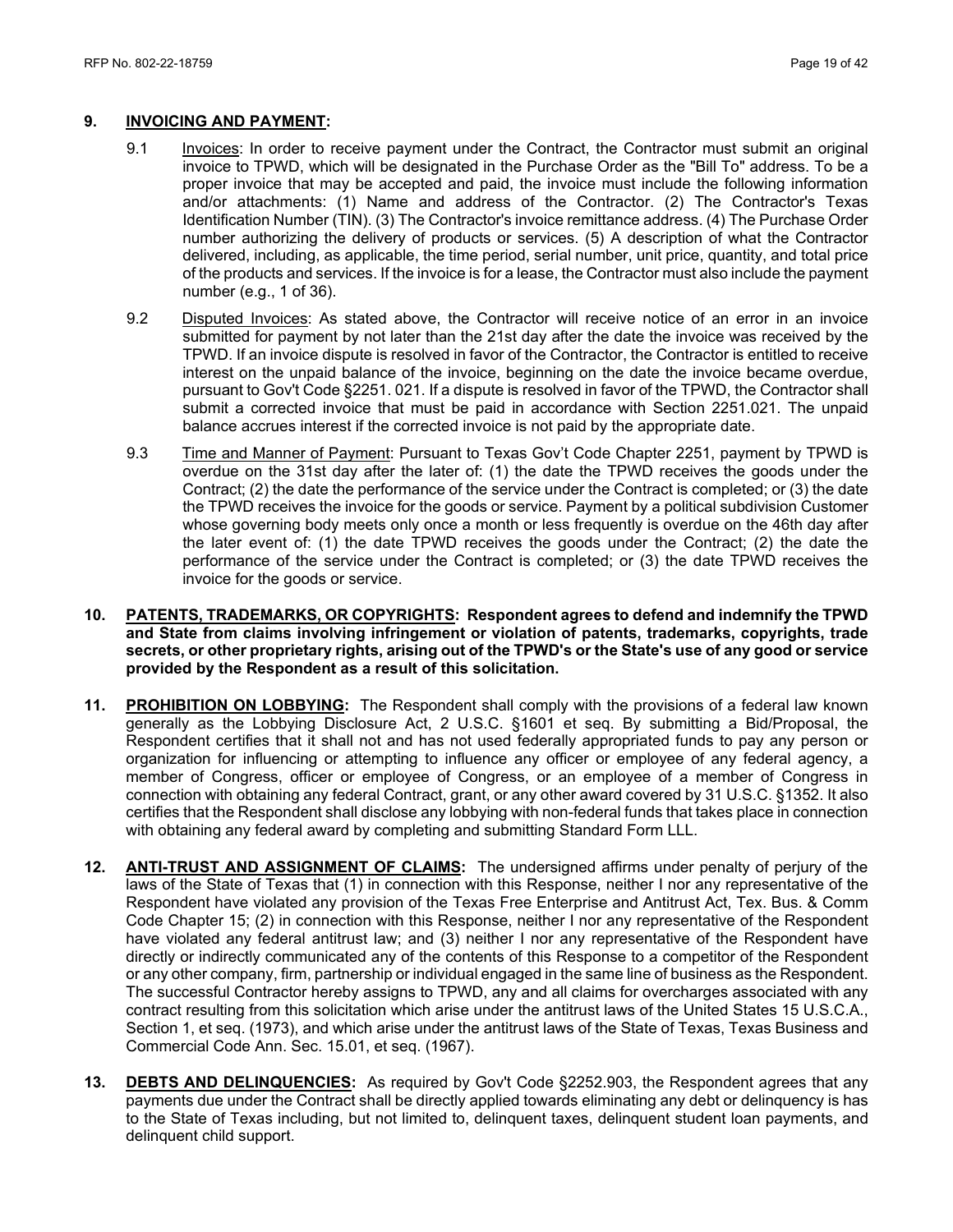#### **14. DISPUTE RESOLUTION:**

- 14.1. The dispute resolution process provided for in Chapter 2260 of Texas Gov't Code and TPWD regulations shall be used by TPWD and the Respondent to resolve all disputes arising under this Contract. The Contractor shall comply with such rules, as revised from time to time.
- 14.2. If the Contractor's claim for breach of Contract cannot be resolved informally with TPWD, it shall be submitted to the negotiation process provided in Chapter 2260. To initiate the process, the Contractor shall submit written notice, as required by Chapter 2260. The notice shall also be given to the individual identified in the Contract for receipt of notices. Any informal resolution efforts shall in no way modify the requirement or toll the timing of the formal written notice of a claim for breach of Contract required under § 2260.051 of Texas Gov't Code. Compliance by the Contractor with Chapter 2260 is a condition precedent to the filing of a contested case proceeding under Chapter 2260.
- 14.3. The contested case process provided in Chapter 2260 is the Contractor's sole and exclusive process for seeking a remedy for an alleged breach of Contract by TPWD if the Parties are unable to resolve their disputes as described above.
- 14.4. Compliance with the contested case process provided in Chapter 2260 is a condition precedent to seeking consent to sue from the Legislature under Chapter 107, Civil Practices and Remedies Code. Neither the execution of the Contract by TPWD nor any other conduct of any representative of TPWD relating to the Contract shall be considered a waiver of sovereign immunity to suit.
- 14.5. Notwithstanding any other provision of the Contract to the contrary, unless otherwise requested or approved in writing by TPWD, the Contractor shall continue performance and shall not be excused from performance during the period any breach of Contract claim or dispute is pending under either of the above processes; however, the Contractor may suspend performance during the pendency of such claim or dispute if the Contractor has complied with all provisions of Gov't Code §2251.051, and such suspension of performance is expressly applicable and authorized under that law.
- **15. FRAUD, WASTE, AND ABUSE:** By submitting a Response to this Solicitation, the Respondent represents and warrants that it has read and understood and shall comply with CPA's Anti-Fraud Policy, found at: https://comptroller.texas.gov/about/policies/ethics.php, as such Policy currently reads and as it is amended throughout the term of the Contract.

#### **16. NAME CHANGES AND SALES:**

- 16.1. If the Contractor changes its name or is sold to another entity, it must provide written notification to TPWD. The Contractor, in its notice, shall describe the circumstances of the name change or sale, state its new name, provide the new Tax Identification Number, and describe how the change will impact its ability to perform the Contract. If the change entails personnel changes for personnel performing the responsibilities of the Contract for the Contractor, the Contractor shall identify the new personnel and provide resumes to TPWD, if resumes were originally required by the Solicitation. TPWD may request other information about the change and its impact on the Contract and the Contractor shall supply the requested information within five (5) working days of receipt of the request.
- 16.2. TPWD may terminate the Contract due to a sale of or change to the Contractor that materially alters the Contractor's ability to perform under the Contract. The TPWD has the sole discretion to determine if termination is appropriate.

#### **17. CONTRACTOR RESPONSIBILITIES:**

- 17.1. Contractor agrees to comply with all terms and conditions contained in this solicitation and resulting Contract.
- 17.2. Contractor guarantees services offered will meet or exceed the written specifications identified in this solicitation.
- 17.3. Permits: Contractor shall be responsible, at the Contractor's expense, for obtaining any and all permits or licenses required by city, county, state, or federal rules, regulations, law, or codes that pertain to the Contract.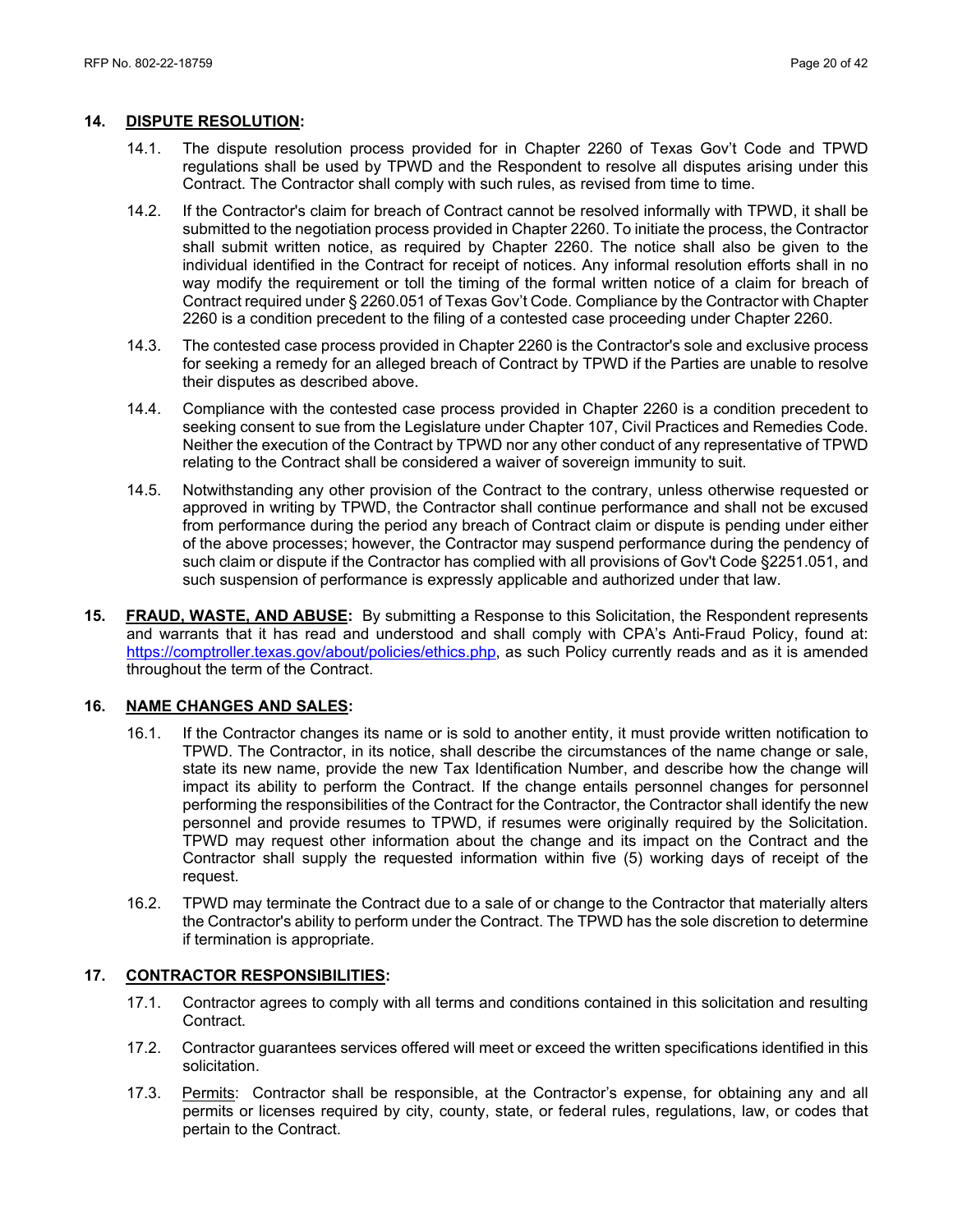- 17.4. Electrical Items: All electrical items provided by the Contractor to TPWD under the Contract must meet all applicable OSHA standards and regulations, and bear the appropriate listing from UL, FMRC, or NEMA.
- 17.5. Executive Head: Pursuant to Gov't Code §669.003, the TPWD may not enter into a contract with a person who employs a current or former Executive Head of a state agency until four years have passed since that person was the executive head of the state agency. By submitting a Proposal, the Respondent certifies that it does not employ any person who was the Executive Head of a state agency in the past four years. If Section 669.003 applies, Respondent shall complete the following information in order for the response submission to be evaluated:

| Name of former executive: |  |
|---------------------------|--|
|                           |  |

Name of state agency: **example 20** 

Date of separation from state agency: Date of separation from state agency:

Position with Respondent: \_\_\_\_\_\_\_\_\_\_\_\_\_\_\_\_\_\_\_\_\_\_\_\_\_\_\_\_\_\_\_\_\_

Date of employment with Respondent:

- 17.6. Contractor agrees to take precautions necessary to protect person or property against injury or damage and be responsible for such injury or damage.
- 17.7. Contractor agrees to comply with Federal law or State Worker's Compensation laws which are applicable to the work required or performed under this Contract and to pay or cause to be paid all compensation, medical or hospital bills which may become due or payable thereunder, and to protect and indemnify TPWD from and against any and all liability by reason of injury to employees of Contractor or subcontractor.
- 17.8. Contractor shall provide all labor, equipment, and materials (unless otherwise stated herein) necessary to furnish the goods or perform the service. All employees of the Contractor shall be a minimum of 17 years of age and experienced in the type of work to be performed. Only the Contractor and its employees will be allowed on state property during working hours.
- **18. TERMINATED CONTRACTS:** By submitting a Response, the Respondent certifies that it has not had a Contract terminated or been denied the renewal of any Contract for non-compliance with policies or regulations of any state or federally funded program within the past five (5) years nor is it currently prohibited from contracting with a governmental agency. If the Respondent does have such a terminated Contract, the Respondent shall identify each and provide an explanation for the termination.
- **19. INDEPENDENT CONTRACTOR:** The Contract shall not render the Contractor an employee, officer, or agent of the TPWD for any purpose. The Contractor is and shall remain an independent Contractor in relationship to the TPWD. The TPWD shall not be responsible for withholding taxes from payments made under the Contract. The Contractor shall have no claim against the TPWD for vacation pay, sick leave, retirement benefits, social security, worker's compensation, health or disability benefits, unemployment insurance benefits, or employee benefits of any kind.
- **20. RIGHT TO AUDIT / RECORDS RETENTION:** Under Section 2262.154 of the Texas Gov't Code, the State Auditor may conduct an audit or investigation of any entity receiving funds from the state directly under any Contract or indirectly through a subcontract under the Contract. The acceptance of funds by the Contractor or other entity or person directly under the Contract or indirectly through a subcontract under the Contract acts as acceptance of the authority of the State Auditor's Office, TPWD or any successor agency, under the direction of the legislative audit committee, to conduct an audit or investigation in connection with those funds. Under the direction of the legislative audit committee, the Contractor or other entity that is the subject of an audit or investigation by the State Auditor must provide the State Auditor with access to any information the State Auditor considers relevant to the investigation or audit. Contractor shall ensure that this paragraph concerning the State's authority to audit funds received indirectly by subcontractors through Contractor and the requirement to cooperate is included in any subcontract it awards. Contractor shall maintain and retain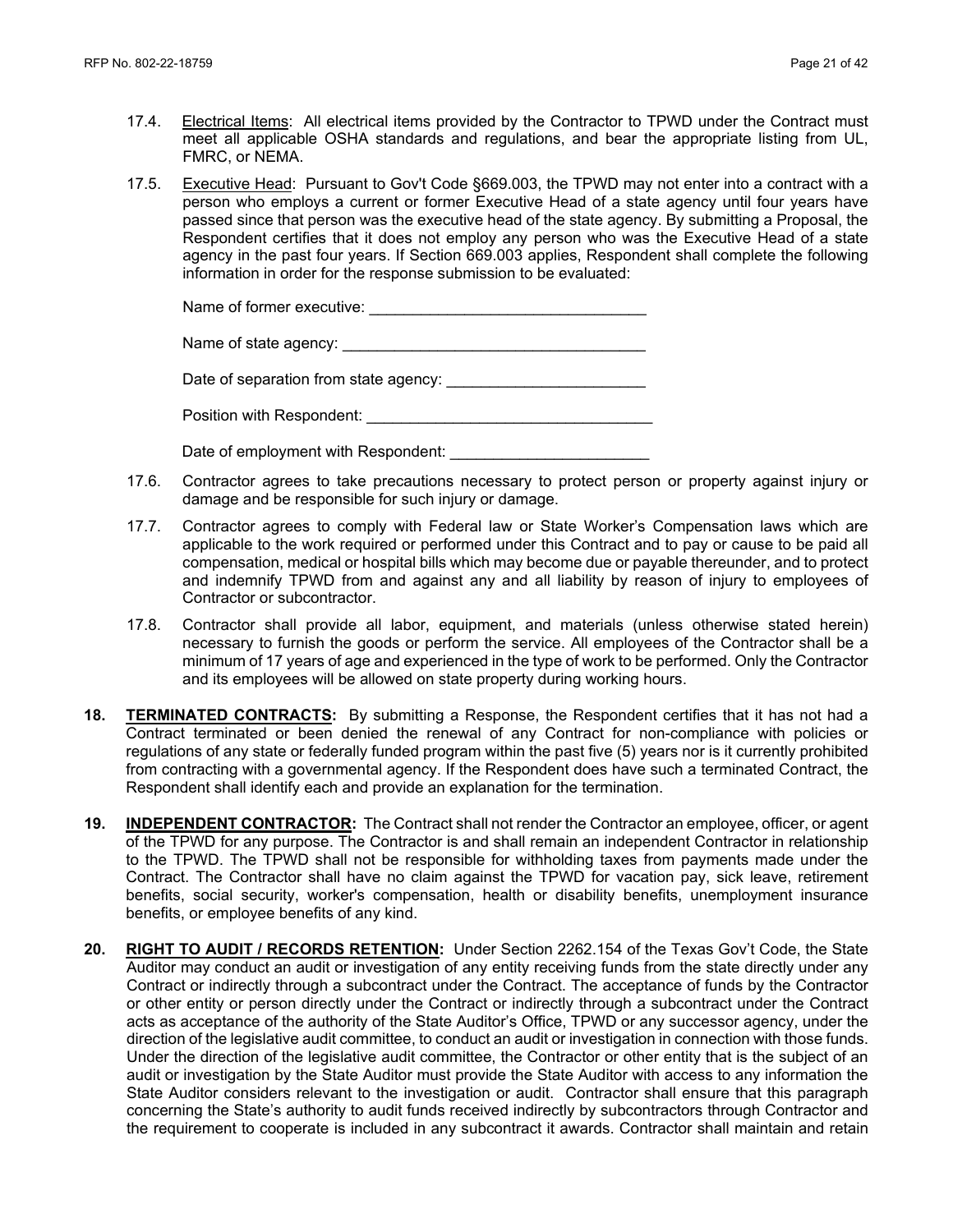supporting fiscal and any other documents relevant to showing that any payments under these Contract funds were expended in accordance with the laws and regulations of the State of Texas, including but not limited to, requirements of the Comptroller of the State of Texas and the State Auditor. Contractor shall maintain all such documents and other records relating to this Contract and the State's property for a period of seven (7) years after the date of submission of the final invoices or until a resolution of all billing questions, whichever is later. Contractor shall make available at reasonable times and upon reasonable notice, and for reasonable periods, all documents and other information related to the work of this Contract. Contractor and the subcontractors shall provide the State Auditor with any information that the State Auditor deems relevant to any investigation or audit. Contractor must retain all work and other supporting documents pertaining to this Contract, for purposes of inspecting, monitoring, auditing, or evaluating by TPWD and any authorized agency of the State of Texas, including an investigation or audit by the State Auditor. Contractor shall cooperate with any authorized agents of the State of Texas and shall provide them with prompt access to all of such State's work as requested. Contractor's failure to comply with this Section shall constitute a material breach of this Contract and shall authorize TPWD and the State of Texas to immediately assess appropriate damages for such failure.

**21. FORCE MAJEURE:** Neither Respondent nor TPWD shall be liable to the other party for any delaying, or failure of performance, of any requirement in the Contract caused by force majeure. The existence of such causes of delay or failure shall extend the period of performance until after the causes of delay or failure have been removed, provided the non-performing party exercises all reasonable due diligence to perform. Force majeure is defined as acts of God, fire, explosions, hurricanes, floods, epidemics, or pandemics, national or regional emergency, failures of transportation, or other causes that are beyond the reasonable control of either party and that by exercise of due foresight such party could not reasonably have been expected to avoid, and which, by the exercise of all reasonable due diligence, such party is unable to overcome. The burden of proof for the need of such relief shall rest upon the Contractor. To obtain release based on force majeure, the Contractor shall file a written request with TPWD reasonably promptly from the time the force majeure event occurs.

#### **22. PROPRIETARY OR CONFIDENTIAL INFORMATION; TEXAS PUBLIC INFORMATION ACT:**

- 22.1. Any proprietary, trade secret or otherwise confidential information Respondent includes in its Proposal must be clearly labeled as proprietary or confidential information, and Respondent must identify the specific exception to disclosure in the Public Information Act (PIA). Merely making a blanket claim the entire Proposal is protected from disclosure because it contains some proprietary information is not acceptable and shall make the entire Proposal subject to release under the PIA. In order for TPWD to initiate the process of seeking an Attorney General opinion on the release of proprietary or confidential information, the specific provisions of the Proposal that are considered by the Respondent to be proprietary or confidential must be clearly labeled as described herein. Any information which is not clearly identified as proprietary or confidential shall be deemed to be subject to disclosure pursuant to the PIA.
- 22.2. Information, documentation, and other material in connection with this Response or any resulting Contract may be subject to public disclosure under the Texas Public Information Act, Chapter 552 of the Texas Gov't Code.
- 22.3. Contractor is required to make any information created or exchanged with the state pursuant to this Contract, and not otherwise excepted from disclosure under the Texas Public Information Act, available in a format that is accessible by the public at no additional charge to the state**.**
- **23. RIGHT TO DATA, DOCUMENTS AND COMPUTER SOFTWARE (STATE OWNERSHIP):** Any software, research, reports studies, data, photographs, negatives or other documents, drawings or materials prepared by Contractor in the performance of its obligations under this Contract shall be the exclusive property of the State of Texas and all such materials shall be delivered to the State by the Contractor upon completion, termination, or cancellation of this Contract. Contractor may, at its own expense, keep copies of all its writings for its personal files. Contractor shall not use, willingly allow, or cause to have such materials used for any purpose other than the performance of Contractor's obligations under this Contract without the prior written consent of the State; provided, however, that Contractor shall be allowed to use non-confidential materials for writing samples in pursuit of the work. The ownership rights described herein shall include, but not be limited to, the right to copy, publish, display, transfer, prepare derivative works, or otherwise use the works.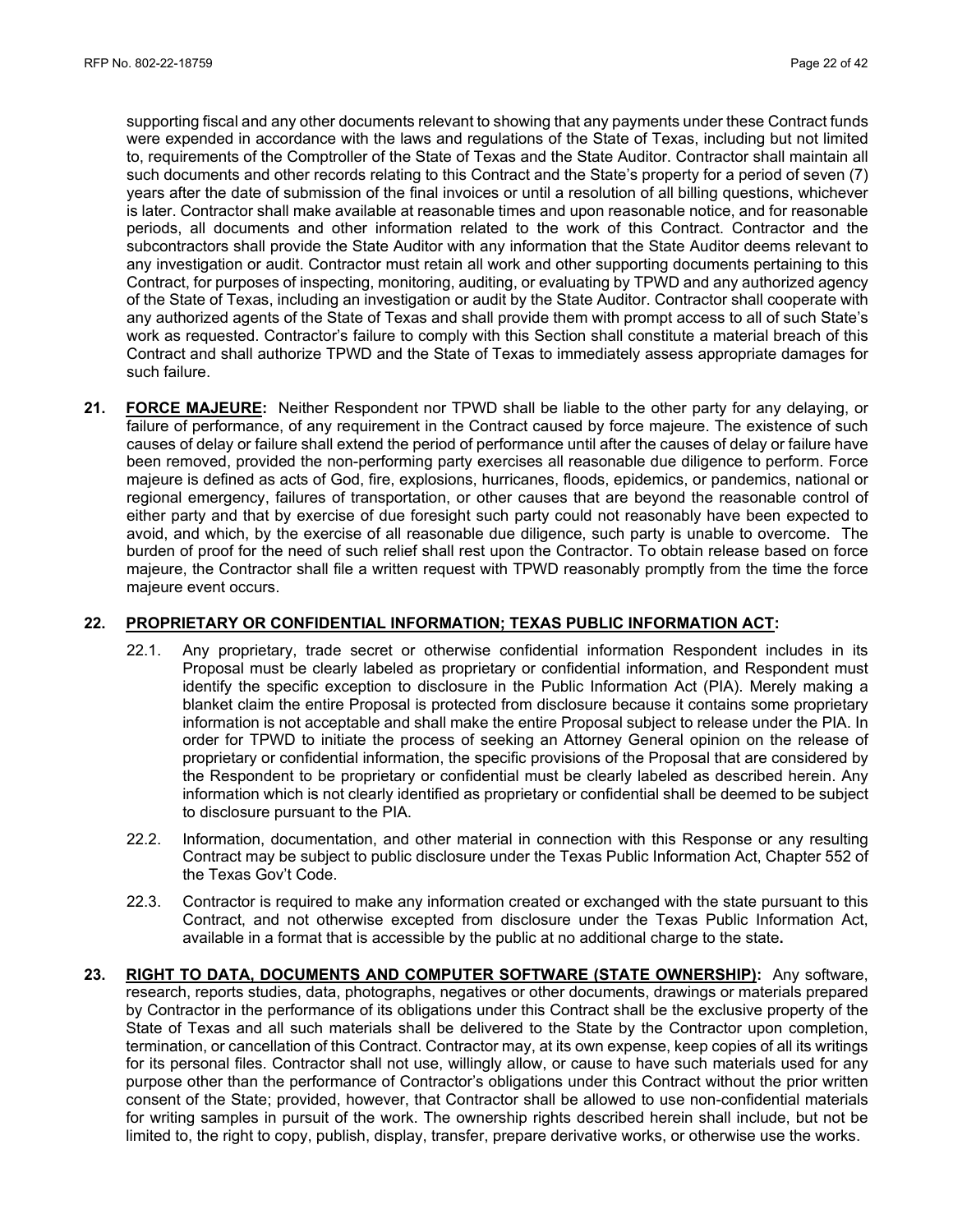- **24. PUBLIC DISCLOSURE / NEWS RELEASES:** No public disclosures or news releases pertaining to this solicitation shall be made without prior written approval of TPWD.
- **25. CONFIDENTIALITY AND SECURITY:** The Contractor should not receive any sensitive or confidential information under the Contract. Any information the Contractor compiles or creates as a result of the Contract must be maintained and protected in accordance with any federal, state, or local laws and regulations that apply. The Contractor shall establish a method to secure the confidentiality of records and other information relating to clients in accordance with applicable federal and state laws, rules, and regulations. The obligations of the Contractor under this Confidentiality and Security Article shall survive this Contract and shall be included in all subcontracts.
- **26. TERMINATION:** This Contract shall terminate upon full performance of all requirements contained in this Contract, unless otherwise extended or renewed as provided in accordance with the Contract Terms and Conditions.
	- 26.1. Termination for Convenience: TPWD reserves the right to terminate the Contract at any time, in whole or in part, without cost or penalty, by providing 30 calendar days' advance written notice if TPWD determines that such termination is in the best interest of the state. In the event of such a termination, the Contractor shall, unless otherwise mutually agreed upon in writing, cease all work immediately upon the effective date of termination. TPWD will be liable for payments limited only to the portion of work authorized by TPWD in writing and completed prior to the effective date of cancellation, provided that TPWD shall not be liable for any work performed that is not acceptable to TPWD and/or does not meet Contract requirements. All work products produced by the Contractor and paid for by TPWD shall become the property of TPWD and shall be tendered upon request. Termination under this paragraph shall not relieve the Vendor of any obligation or liability that has occurred prior to cancellation.
	- 26.2. Termination for Cause/Default: If the Contractor fails to provide the goods or services contracted for according to the provisions of the Contract or fails to comply with any of the terms or conditions of the Contract, the TPWD may, upon written notice of default to the Contractor, terminate all or any part of the Contract after providing an opportunity to cure the default.
		- 26.2.1. Contractor will be responsible for paying damages to TPWD including but not limited to reprocurement costs, and any consequential damages to the State of Texas or TPWD resulting from Contractor's non-performance. The defaulting Contractor will not be considered in the re-solicitation and may not be considered in future solicitations for the same type of work unless the specification or scope of work is significantly changed.
	- 26.3. The rights and remedies of TPWD provided in this clause shall not be exclusive and are in addition to any other rights and remedies provided by law or under this Contract.
	- 26.4. TPWD may exercise any other right, remedy or privilege which may be available to it under applicable law of the state and any other applicable law or may proceed by appropriate court action to enforce the provisions of the Contract, or to recover damages for the breach of any agreement being derived from the Contract. The exercise of any of the foregoing remedies will not constitute a termination of the Contract unless TPWD notifies the Contractor in writing prior to the exercise of such remedy. The Contractor shall remain liable for all covenants and indemnities under the Contract. The Contractor shall be liable for all costs and expenses, including court costs, incurred by TPWD with respect to the enforcement of any of the remedies listed herein.
- **27. SURVIVAL OF TERMS:** Termination of the Contract for any reason shall not release the Contractor from any liability or obligation set forth in the Contract that is expressly stated to survive any such termination or by its nature would be intended to be applicable following any such termination, including the provisions regarding confidentiality, indemnification, transition, records, audit, property rights, dispute resolution, and invoice and fees verification.
- **28. RIGHTS UPON TERMINATION OR EXPIRATION OF CONTRACT:** In the event that the Contract is terminated for any reason, or upon its expiration, TPWD shall retain ownership of all associated work products and documentation obtained from the Contractor under the Contract, unless otherwise specified.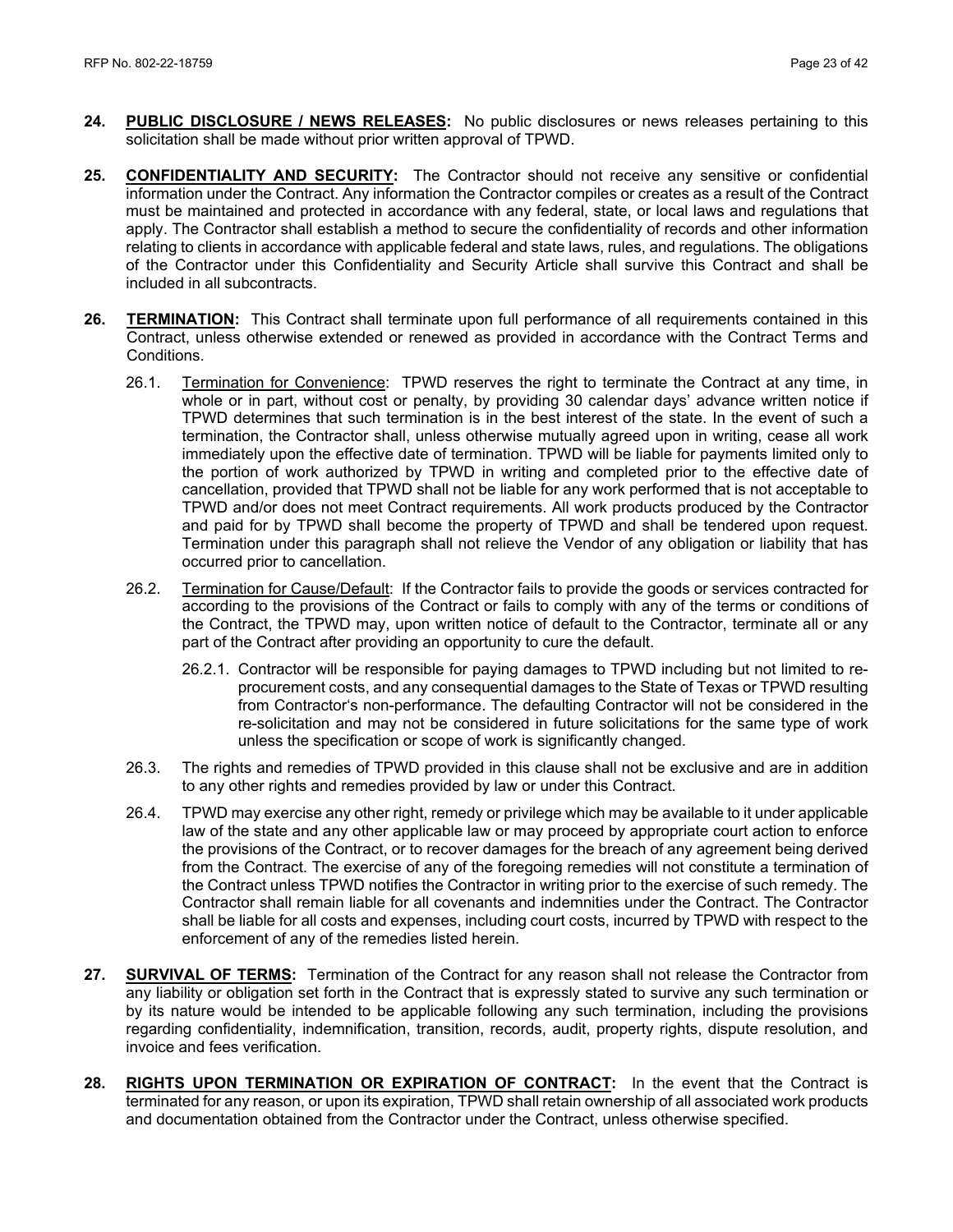- **29. CHANGE IN FEDERAL OR STATE REQUIREMENTS:** If federal or state laws or regulations or other federal or state requirements are amended or judicially interpreted so that either TPWD or the Contractor cannot reasonably fulfill the Contract and if the Parties cannot agree to an amendment that would enable substantial continuation of the Contract, the Parties shall be discharged from any further obligations under the Contract.
- **30. TAXES:** Purchases made for state uses are exempt from Texas State Sales Tax and Federal Excise Tax. An Excise Tax Exemption Certificate will be furnished upon written request to TPWD.
- **31. BUY TEXAS:** In accordance with §2155.4441, Gov't Code, the Contractor agrees that during the performance of a Contract for services it shall purchase products and materials produced in Texas when they are available at a price and time comparable to products and materials produced outside Texas.
- **32. NOTE TO RESPONDENT:** Any terms and conditions attached to a solicitation will not be considered unless specifically referred to on this solicitation form and may result in disqualification of the response submission. If any Respondent takes a 'blanket exception' to the entire solicitation or does not provide proposed alternative language, the Respondent's response may be disqualified from further consideration.
- **33. ACCESSIBILITY STANDARDS:** Under Texas Government Code, Chapter 2054, Subchapter M, TPWD must procure products that comply with the Accessibility Standards defined in the Texas Administrative Code, 1 TAC 206 and 1 TAC 213, when such products are available in the commercial marketplace or when such products are developed in response to a procurement solicitation. Accordingly, Contractor must provide electronic and information resources and associated product documentation and technical support that comply with these Accessibility Standards (in the form of a Voluntary Product Accessibility Template, or "VPAT") in its response to this solicitation. Vendors who do not already have accessibility documentation should complete the form located here: [http://www.itic.org/policy/accessibility/.](http://www.itic.org/policy/accessibility/) Contractors that claim their products are exempt from accessibility requirements must present that position to TPWD as a question during the question-and-answer period of the solicitation.
- **34. CERTIFICATION REGARDING DEBARMENT, SUSPENSION, INELIGIBILITY, AND VOLUNTARY EXCLUSION:** Respondent certifies that the responding entity and its principals are eligible to participate in this transaction and have not been subjected to suspension, debarment, or similar ineligibility determined by any federal, state or local governmental entity and the Respondent is in compliance with the State of Texas statutes and rules relating to procurement and that Respondent is not listed on the federal government's terrorism watch list as described in Executive Order 13224.
- **35. SYSTEM FOR AWARD MANAGEMENT (SAM):** Respondent certifies that it and its principals are not suspended or debarred from doing business with the state or federal government as listed on the State of Texas Debarred Vendor List maintained by the Texas Comptroller of Public Accounts and the System for Award Management (SAM) maintained by the General Services Administration. Prior to awarding state funds for goods and/or services rendered, the State of Texas will conduct a required search of your firm using SAM. This is a Federal government-maintained database that records and tracks organizations, either known to or suspected of contributing to terrorist organizations. No state funds may be paid to an individual or firm whose name appears on this list. TPWD reserves the right, in its sole discretion, to deny and/or exclude any individual or firm from an award whose name appears on this list.
- **36. FEDERAL DISASTER RELIEF FRAUD:** Sections and 2261.053 of the Gov't Code, prohibit state agencies from accepting a response or awarding a Contract that includes proposed financial participation by a person who, in the past five years has been convicted of violating a federal law or assessed a penalty in connection with a Contract involving relief for Hurricane Rita, Hurricane Katrina, or any other disaster, as defined by Section 418.004 of the Gov't Code, occurring after September 24, 2005.Under Sections 2155.006 and 2261.053 of the Texas Gov't Code, Respondent certifies that the individual or business entity named in this response or Contract is not ineligible to receive the specified Contract and acknowledges that this Contract may be terminated and payment withheld if this certification is inaccurate.
- **37. APPLICABLE LAWS AND VENUE:** The Contract shall be governed by and construed in accordance with the laws of the State of Texas, with regards to the conflicts of law provisions. The venue of any suit arising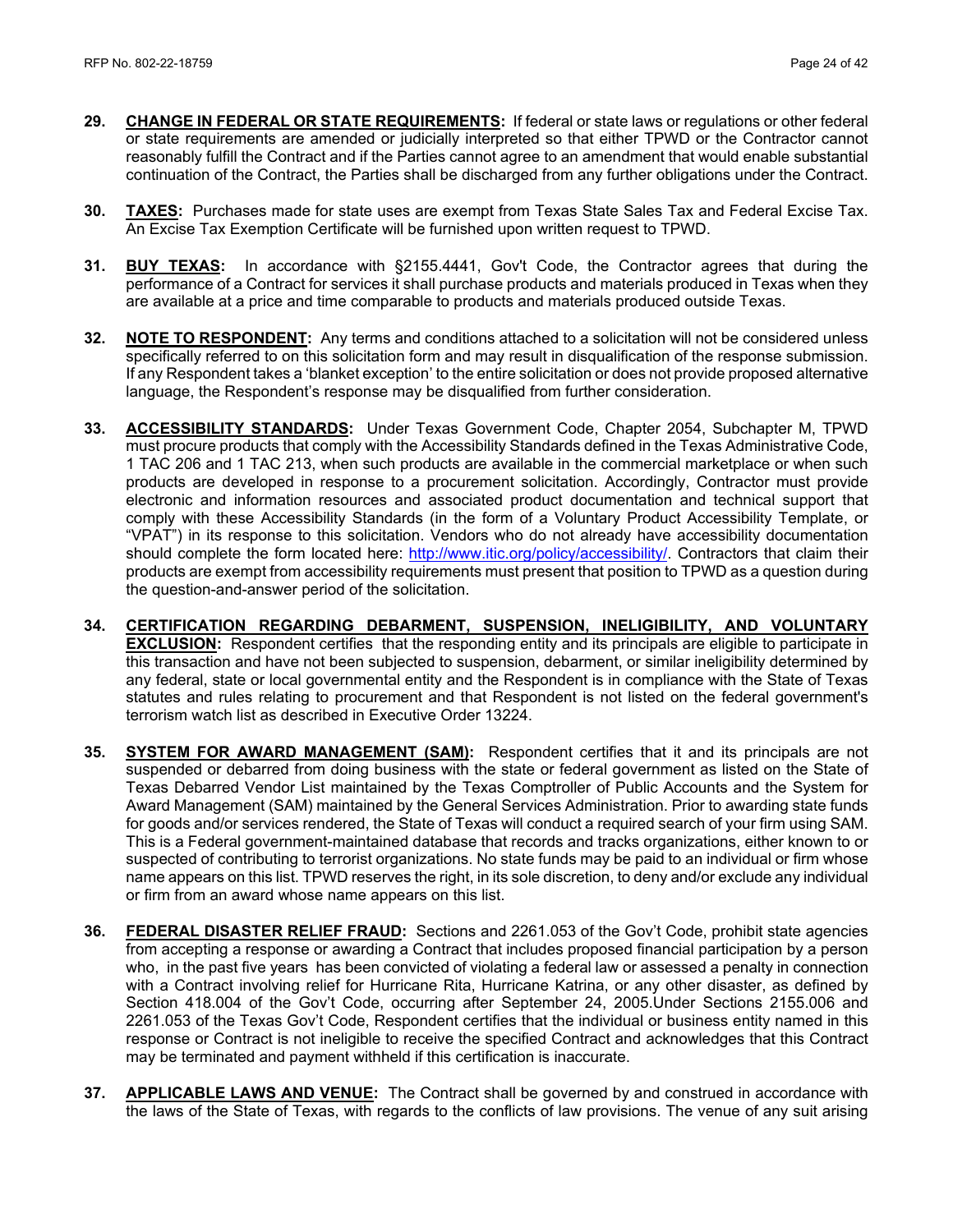under this Contract is fixed in any court of competent jurisdiction in Travis County, Texas, unless the specific venue is otherwise identified in a statute which directly names or otherwise identifies its applicability to TPWD.

**38. APPLICABLE LAWS AND CONFORMING AMENDMENTS:** Contractor must comply with all laws, regulations, requirements and guidelines applicable to a Contractor providing services to the State of Texas as these laws, regulations, requirements and guidelines currently exist and as they are amended throughout the term of this Contract. TPWD reserves the right, in its sole discretion, to unilaterally amend this Contract throughout its term to incorporate any modifications necessary for TPWD or Contractor's compliance with all applicable State and federal laws, and regulations.

#### **39. COMPLIANCE WITH LAWS; DEALING WITH PUBLIC SERVANTS:**

- 39.1. The Respondent must comply with all applicable laws at all times, including, without limitation, the following: (i) Texas Penal Code §36.02, which prohibits bribery; (ii) Texas Penal Code §36.09, which prohibits the offering or conferring of benefits to public servants; (iii) Gov't Code §2155.003, which prohibits the chief clerk or any other employee of the TPWD from having an interest in, or in any manner be connected with, a Contract or bid for a purchase of goods or services by an agency of the state or accept from any person to whom a Contract has been awarded anything of value or a promise, obligation, or Contract for future reward or compensation.
- 39.2. The Respondent shall give all notices and comply with all laws and regulations applicable to furnishing and performance of the Contract. Except where otherwise expressly required by applicable laws and regulations, TPWD shall not be responsible for monitoring Respondent's compliance with any laws or regulations. If Respondent performs any work knowing or having reason to know that it is contrary to laws or regulations, Respondent shall bear all claims, costs, losses and damages caused by, arising out of or resulting therefrom.
- **40. NO WAIVER:** Nothing in this Contract shall be construed as a waiver of the state's or TPWD's sovereign immunity. This Contract shall not constitute or be construed as a waiver of any of the privileges, rights, defenses, remedies, or immunities available to the State of Texas. The failure to enforce, or any delay in the enforcement, of any privileges, rights, defenses, remedies, or immunities available to the State of Texas. The failure to enforce, or any delay in the enforcement, of any privileges, rights, defenses, remedies, or immunities available to the State of Texas under this Contract or under applicable law shall not constitute a waiver of such privileges, rights, defenses, remedies, or immunities or be considered as a basis for estoppel. TPWD does not waive any privileges, rights, defenses, or immunities available to TPWD by entering into this Contract or by the conduct of any representative of TPWD, prior to or subsequent to entering into this Contract.
- **41. NO LIABILITY UPON TERMINATION:** If this Contract is terminated for any reason, TPWD and the State of Texas shall not be liable to Contractor for any damages, claims, losses, or any other amounts arising from or related to any such termination. However, Contractor may be entitled to the remedies provided in Gov't Code, Chapter 2260.
- **42. DECEPTIVE TRADE PRACTICES; UNFAIR BUSINESS PRACTICES:** Respondent represents and warrants that it has not been the subject of allegations of Deceptive Trade Practices violations under Tex. Bus. & Com. Code, Chapter 17, or allegations of any unfair business practice in any administrative hearing or court suit and that Respondent has not been found to be liable for such practices in such proceedings. Contractor certifies that it has no officers who have served as officers of other entities who have been the subject of Deceptive Trade Practice violations or allegations of any unfair business practices in an administrative hearing or court suit, and that such officers have not been found to be liable for such practices in such proceedings.
- **43. FALSE STATEMENTS; BREACH OF REPRESENTATIONS:** If Respondent signed its Bid/Proposal with a false statement or signs the Contract with a false statement or it is subsequently determined that Contractor has violated any of the representations, warranties, guarantees, certifications or affirmations included in the Contract, Contractor shall be in default under this Contract and TPWD may terminate or void the Contract for cause and pursue other remedies available to TPWD under this Contract and applicable law.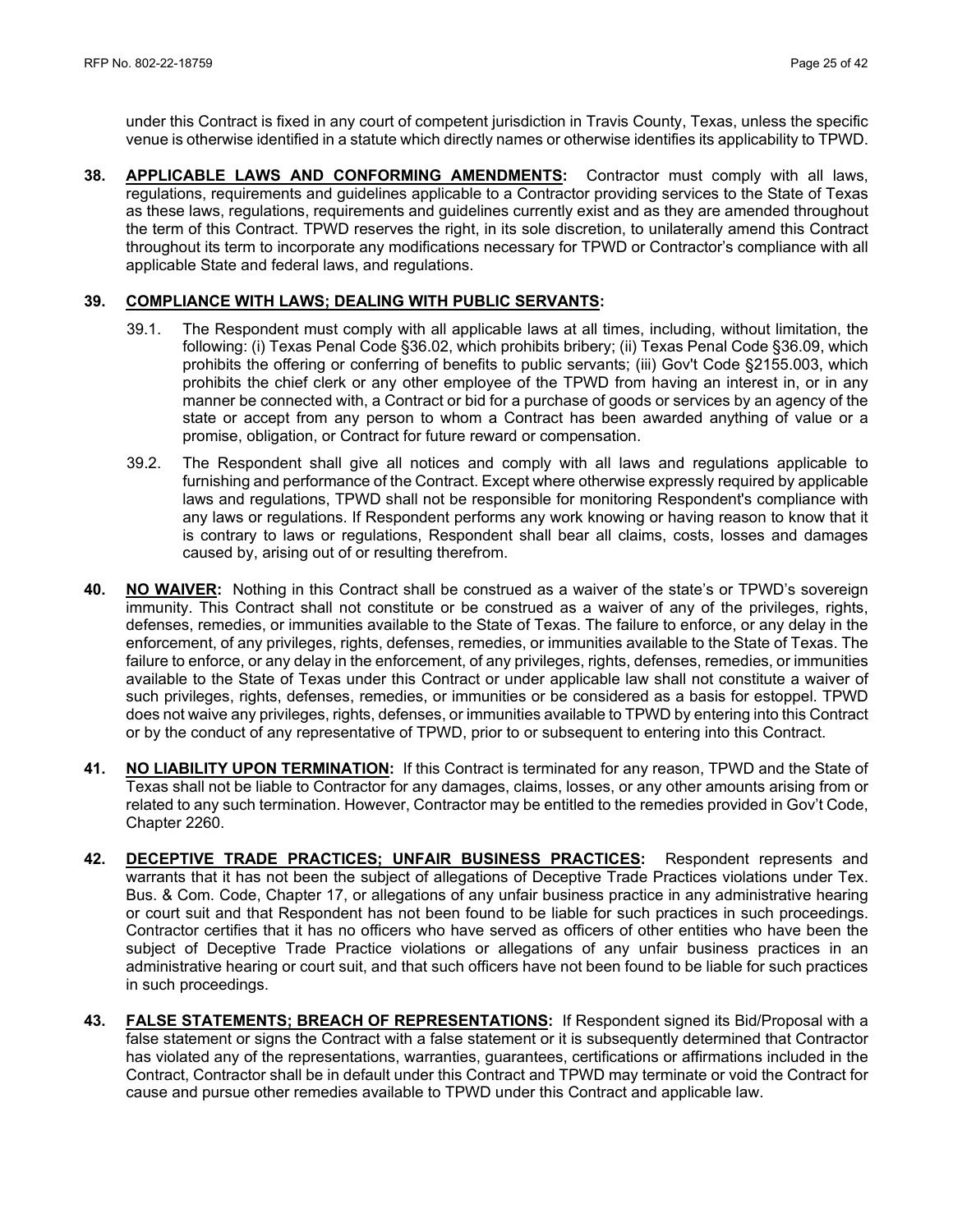**44. ACTUAL AND PERCEIVED CONFLICTS:** By submitting a Bid/Proposal, the Respondent represents and warrants that the provision of goods and services or other performance under the Contract will not constitute an actual or potential conflict of interest or reasonably create an appearance of impropriety. In its Bid/Proposal, the Respondent shall disclose any existing or potential conflict of interest that it might have in contracting with TPWD. The TPWD will decide, in its sole discretion, whether an actual or perceived conflict should result in Bid/Proposal disqualification or Contract termination.

#### **45. CURRENT AND FORMER TPWD EMPLOYEES:**

- 45.1. In addition to the disclosures required above, the Respondent shall also disclose any of its personnel who are current or former officers or employees of the TPWD or who are related, within the third degree by consanguinity (as defined by Gov't Code §573.023) or within the second degree by affinity (as defined by Gov't Code §573.025), to any current or former officers or employees of the TPWD.
- 45.2. Respondents must comply with all applicable Texas and federal laws and regulations relating to the hiring of former state employees (see e.g., Gov't Code Chapters 572 and 573). Such "revolving door" provisions generally restrict former agency heads from communicating with or appearing before the agency on certain matters for two years after leaving the agency. The revolving door provisions also restrict some former employees from representing clients on matters that the employee participated in during state service or matters that were in the employees' official responsibility or from working for certain entities after their state employment. Respondent, by signing this solicitation, certifies that it has complied with all applicable laws and regulations regarding former state employees.

#### **46. INSURANCE AND OTHER SECURITY:**

- 46.1. Respondent represents and warrants that it will, within ten (10) business days of executing this agreement, provide TPWD with current certificates of insurance or other proof acceptable to TPWD of the required insurance coverage.
- 46.2. The Respondent represents and warrants that it will obtain and maintain for the term of the Contract all insurance coverage required under this solicitation. Contractor's failure to obtain or maintain the specified coverage during the term of the agreement will be considered a breach of the Contract.
- 46.3. The Respondent represents and warrants that all of the above coverage will be obtained from companies that are licensed in the state of Texas, have an "A" rating from Best, and are authorized to provide the coverage. The Respondent shall furnish proof of insurance upon request of TPWD.
- **47. SEVERABILITY:** If any provision of the Contract is construed to be illegal or invalid, such construction will not affect the legality or validity of any of its other provisions. The illegal or invalid provision will be deemed severable and stricken from the Contract as if it had never been incorporated herein, but all other provisions will continue in full force and effect.
- **48. HISTORICALLY UNDERUTILIZED BUSINESSES (HUB):** Respondent represents and warrants that it shall comply with the Historically Underutilized Business requirements pursuant to Gov't Code, Chapter 2161.
- **49. AMENDMENTS:** Except as provided in *Section III, Paragraph 8* of this Contract, this Contract may be amended only upon written agreement between TPWD and Contractor; however, any Amendment of this Contract that conflicts with the laws of the State of Texas shall be void. The Contractor shall not be entitled to payment for any additional services, work, or products that are not authorized by a properly executed Contract amendment.
- **50. CHANGE MANAGEMENT:** The Respondent agrees that the key personnel assigned to the Contract shall remain available for the entirety of the project throughout the term of the Contract as long as that individual is employed by the Respondent or unless TPWD agrees to a change in the key personnel.
- **51. FEDERAL, STATE AND LOCAL REQUIREMENTS:** Respondent shall demonstrate on-site compliance with the Federal Tax Reform Act of 1986, Section 1706, amending Section 530 of the Revenue Act of 1978, dealing with issuance of Form W-2's to common law employees. Respondent is responsible for both federal and State unemployment insurance coverage and standard Worker's Compensation insurance coverage. Respondent shall comply with all federal and State tax laws and withholding requirements. The State of Texas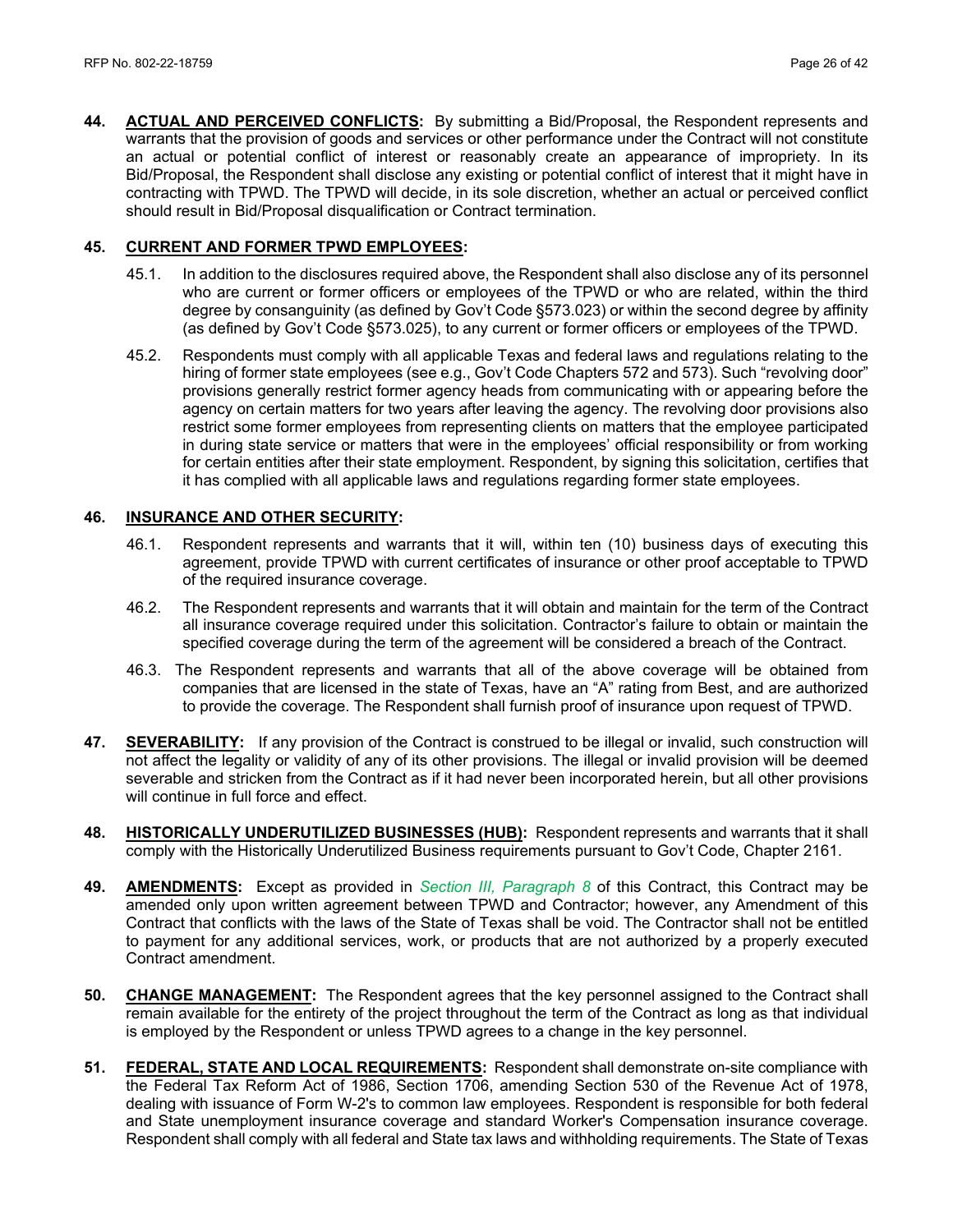shall not be liable to Respondent or its employees for any Unemployment or Workers' Compensation coverage, or federal or State withholding requirements. **Contractor shall indemnify the State of Texas and shall pay all costs, penalties, or losses resulting from its omission or breach of this Section.**

#### **52. INDEMNIFICATION AND LIABILITY:**

- 52.1 **Acts or Omissions: CONTRACTOR SHALL INDEMNIFY AND HOLD HARMLESS THE STATE OF TEXAS, TPWD, AND/OR THEIR OFFICERS, AGENTS, EMPLOYEES, REPRESENTATIVES, CONTRACTORS, ASSIGNEES, AND/OR DESIGNEES FROM ANY AND ALL LIABILITY, ACTIONS, CLAIMS, DEMANDS, OR SUITS, AND ALL RELATED COSTS, ATTORNEY FEES, AND EXPENSES ARISING OUT OF, OR RESULTING FROM ANY ACTS OR OMISSIONS OF THE CONTRACTOR OR ITS AGENTS, EMPLOYEES, SUBCONTRACTORS, ORDER FULFILLERS, OR SUPPLIERS OF SUBCONTRACTORS IN THE EXECUTION OR PERFORMANCE OF THE CONTRACT AND ANY PURCHASE ORDERS ISSUED UNDER THE CONTRACT. THE DEFENSE SHALL BE COORDINATED BY CONTRACTOR WITH THE OFFICE OF THE ATTORNEY GENERAL WHEN TEXAS STATE AGENCIES ARE NAMED DEFENDANTS IN ANY LAWSUIT AND CONTRACTOR MAY NOT AGREE TO ANY SETTLEMENT WITHOUT FIRST OBTAINING THE CONCURRENCE FROM THE OFFICE OF THE ATTORNEY GENERAL. CONTRACTOR AND TPWD AGREE TO FURNISH TIMELY WRITTEN NOTICE TO EACH OTHER OF ANY SUCH CLAIM.**
- 52.2 **Infringements:**
	- 52.2.1 **CONTRACTOR SHALL INDEMNIFY AND HOLD HARMLESS THE STATE OF TEXAS, TPWD, AND/OR THEIR EMPLOYEES, AGENTS, REPRESENTATIVES, CONTRACTORS, ASSIGNEES, AND/OR DESIGNEES FROM ANY AND ALL THIRD-PARTY CLAIMS INVOLVING INFRINGEMENT OF UNITED STATES PATENTS, COPYRIGHTS, TRADE AND SERVICE MARKS, AND ANY OTHER INTELLECTUAL OR INTANGIBLE PROPERTY RIGHTS IN CONNECTION WITH THE PERFORMANCES OR ACTIONS OF CONTRACTOR PURSUANT TO THIS CONTRACT. CONTRACTOR AND TPWD AGREE TO FURNISH TIMELY WRITTEN NOTICE TO EACH OTHER OF ANY SUCH CLAIM. CONTRACTOR SHALL BE LIABLE TO PAY ALL COSTS OF DEFENSE INCLUDING ATTORNEYS' FEES. THE DEFENSE SHALL BE COORDINATED BY CONTRACTOR WITH THE OFFICE OF THE ATTORNEY GENERAL WHEN TEXAS STATE AGENCIES ARE NAMED DEFENDANTS IN ANY LAWSUIT AND CONTRACTOR MAY NOT AGREE TO ANY SETTLEMENT WITHOUT FIRST OBTAINING THE CONCURRENCE FROM THE OFFICE OF THE ATTORNEY GENERAL.**
	- 52.2.2 Contractor shall have no liability under this Section if the alleged infringement is caused in whole or in part by: (i) use of the product or service for a purpose or in a manner for which the product or service was not designed, (ii) any modification made to the product without Contractor's written approval, (iii) any modifications made to the product by the Contractor pursuant to Customer's specific instructions, (iv) any intellectual property right owned by or licensed to Customer, or (v) any use of the product or service by Customer that is not in conformity with the terms of any applicable license agreement.
	- 52.2.3 If Contractor becomes aware of an actual or potential claim, or Customer provides Contractor with notice of an actual or potential claim, Contractor may (or in the case of an injunction against Customer, shall), at Contractor's sole option and expense; (i) procure for the Customer the right to continue to use the affected portion of the product or service, or (ii) modify or replace the affected portion of the product or service with functionally equivalent or superior product or service so that Customer's use is non-infringing.

#### 52.3 **Compensation/Unemployment Insurance – Including Indemnity:**

52.3.1 **CONTRACTOR AGREES AND ACKNOWLEDGES THAT DURING THE EXISTENCE OF THIS CONTRACT, CONTRACTOR SHALL BE ENTIRELY RESPONSIBLE FOR THE LIABILITY AND PAYMENT OF CONTRACTOR'S AND CONTRACTOR'S EMPLOYEES' TAXES OF WHATEVER KIND, ARISING OUT OF THE PERFORMANCES IN THIS CONTRACT. CONTRACTOR AGREES TO COMPLY WITH ALL STATE AND FEDERAL LAWS APPLICABLE TO ANY SUCH PERSONS, INCLUDING LAWS REGARDING**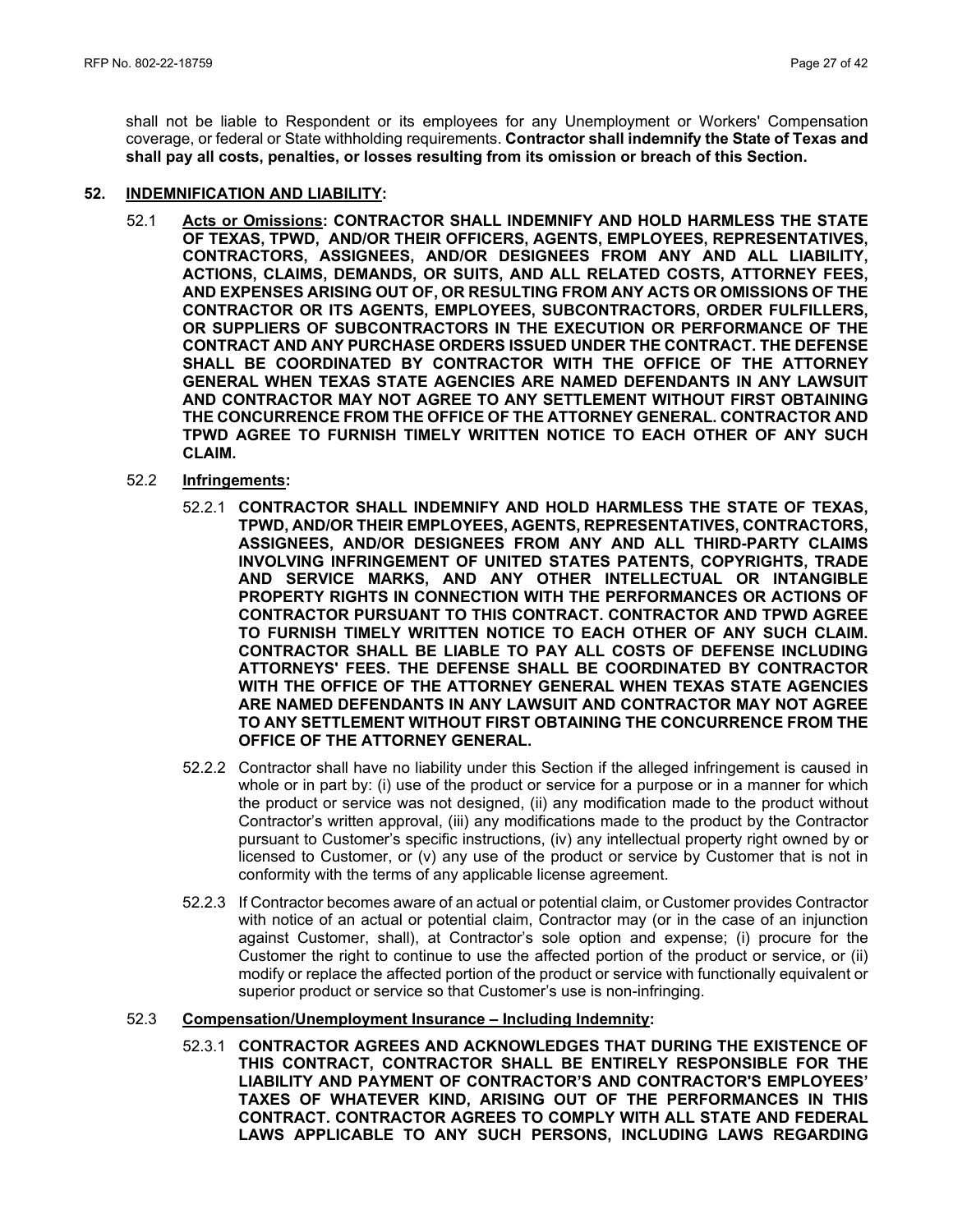**WAGES, TAXES, INSURANCE, AND WORKERS' COMPENSATION. TPWD AND/OR THE STATE SHALL NOT BE LIABLE TO THE CONTRACTOR, ITS EMPLOYEES, AGENTS, OR OTHERS FOR THE PAYMENT OF TAXES OR THE PROVISION OF UNEMPLOYMENT INSURANCE AND/ OR WORKERS' COMPENSATION OR ANY BENEFIT AVAILABLE TO A STATE EMPLOYEE OR EMPLOYEE OF ANOTHER GOVERNMENTAL ENTITY CUSTOMER.**

- 52.3.2 **CONTRACTOR AGREES TO INDEMNIFY AND HOLD HARMLESS TPWD, THE STATE OF TEXAS AND/OR THEIR EMPLOYEES, AGENTS, REPRESENTATIVES, CONTRACTORS, AND/OR ASSIGNEES FROM ANY AND ALL LIABILITY, ACTIONS, CLAIMS, DEMANDS, OR SUITS, AND ALL RELATED COSTS, ATTORNEYS' FEES, AND EXPENSES, RELATING TO TAX LIABILITY, UNEMPLOYMENT INSURANCE AND/OR WORKERS' COMPENSATION IN ITS PERFORMANCE UNDER THIS CONTRACT. CONTRACTORSHALL BE LIABLE TO PAY ALL COSTS OF DEFENSE INCLUDING ATTORNEYS' FEES. THE DEFENSE SHALL BE COORDINATED BY VENDOR WITH THE OFFICE OF THE ATTORNEY GENERAL WHEN TEXAS STATE AGENCIES ARE NAMED DEFENDANTS IN ANY LAWSUIT AND CONTRACTOR MAY NOT AGREE TO ANY SETTLEMENT WITHOUT FIRST OBTAINING THE CONCURRENCE FROM THE OFFICE OF THE ATTORNEY GENERAL. CONTRACTOR AND TPWD AGREE TO FURNISH TIMELY WRITTEN NOTICE TO EACH OTHER OF ANY SUCH CLAIM.**
- **53. CONTRACTOR LIABILITY FOR DAMAGE TO GOVERNMENT PROPERTY:** The Contractor shall be liable for all damages to government-owned, leased, or occupied property and equipment caused by the Contractor and its employees, agents, subcontractors, and suppliers, including any delivery or cartage company, in connection with any performance pursuant to the Contract. The Contractor shall notify the TPWD Contract Manager in writing of any such damage within one (1) calendar day.
- **54. FELONY CRIMINAL CONVICTIONS:** Respondent represents and warrants that Contractor has not and Respondent's employees have not been convicted of a felony criminal offense, or that, if such a conviction has occurred, Respondent has fully advised TPWD as to the facts and circumstances surrounding the conviction.
- **55. IMMIGRATION:** The Respondent represents and warrants that it shall comply with the requirements of the Immigration Reform and Control Act of 1986 and 1990 regarding employment verification and retention of verification forms for any individuals hired on or after November 6, 1986, who will perform any labor or services under the Contract. The Respondent also represents and warrants that it shall comply with the requirements of the Illegal Immigration Reform and Immigrant Responsibility Act of 1996 ("IIRIRA).
- **56. SUBCONTRACTORS:** Subcontractors providing service under the Contract shall meet the same requirements and level of experience as required of the Contractor. No subcontract under the Purchase Order shall relieve the primary Contractor of responsibility for the service. If the Contractor uses a subcontractor for any or all of the work required, the following conditions shall apply under the listed circumstances:
	- 56.1. Respondents planning to subcontract all, or a portion of the work shall identify the proposed subcontractors.
	- 56.2. Subcontracting shall be at the Contractor's expense.
	- 56.3. TPWD retains the right to check subcontractor's background and make determination to approve or reject the use of submitted subcontractors.
	- 56.4. The Contractor shall be the only Contact for TPWD and subcontractors. Respondent shall list a designated point of contact for all TPWD and subcontractor inquiries.
	- 56.5. The Contractor, in subcontracting for any performances specified herein, expressly understands and acknowledges that in entering into such subcontract(s), TPWD is in no manner liable to any subcontractor(s) of the Contractor. In no event shall this provision relieve the Contractor of the responsibility for ensuring that the performances rendered under all subcontracts are rendered so as to comply with all terms of this solicitation and Contract. The Contractor shall manage all quality and performance, project management, and schedules for subcontractors. The Contractor shall be held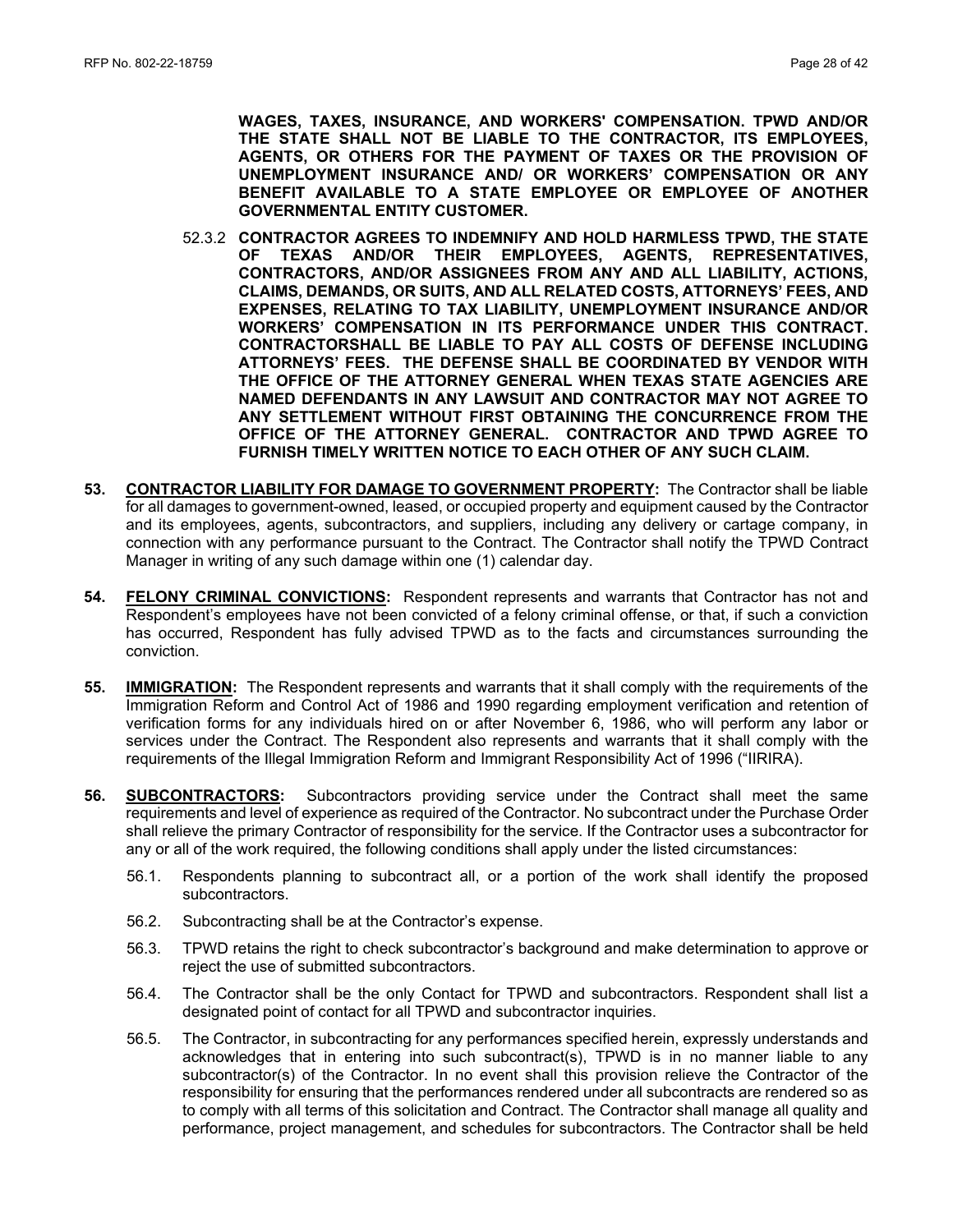solely responsible and accountable for the completion of all work for which the Contractor has subcontracted.

- **57. PROTEST PROCEDURES:** Any actual or prospective Respondent who is aggrieved in connection with this solicitation, evaluation, or award of any Contract resulting from this solicitation may formally protest as provided in TPWD's rules at [TAC, Title 31, Part 2, Chapter 51, Subchapter L, Rule 51.350.](http://texreg.sos.state.tx.us/public/readtac$ext.TacPage?sl=R&app=9&p_dir=&p_rloc=&p_tloc=&p_ploc=&pg=1&p_tac=&ti=31&pt=2&ch=51&rl=350)
- **58. NON-APPROPRIATION OF FUNDS:** Any Contract resulting from this solicitation is subject to termination or cancellation, without penalty to TPWD, either in whole or in part, subject to the availability of state funds. TPWD is a state agency whose authority and appropriations are subject to actions of the Texas Legislature. If TPWD becomes subject to a legislative change, revocation of statutory authority, or lack of appropriated funds which would render TPWD's or Contractor's delivery or performance under the Contract impossible or unnecessary, the Contract will be terminated or cancelled and be deemed null and void. In the event of a termination or cancellation under this Section, TPWD will not be liable to Contractor for any damages, which are caused or associated with such termination, or cancellation and TPWD will not be required to give prior notice.
- **59. NON-DISCRIMINATION/CIVIL RIGHTS:** The Respondent agrees that no person shall, on the ground of race, color, religion, sex, national origin, age, disability, political affiliation, or religious belief, be excluded from the participation in, be denied the benefits of, be subjected to discrimination under, or be denied employment in the administration of, or in connection with, any program or activity funded in whole or in part with funds available under this Contract. The Respondent shall comply with Executive Order 11246, "Equal Employment Opportunity," as amended by Executive Order 11375, "Amending Executive Order 11246 relating to Equal Employment Opportunity," and as supplemented by regulations at 41 C.F.R. Part 60. The prime Contractor shall ensure that this clause is included in all subcontracts.
- **60. CONFLICT OF INTEREST:** Under Gov't Code §2155.003, Respondent represents and warrants that it has not given, offered to give, nor intends to give at any time hereafter any economic opportunity, future employment, gift, loan, gratuity, special discount, trip, favor, or service to a public servant in connection with the Contract. A TPWD employee may not have an interest in, or in any manner be connected with a Contract or response for a purchase of goods or services by an agency of the state. Any individual who interacts with public purchasers in any capacity is required to adhere to the guidelines established in Section 1.2 of the State of Texas Procurement Manual, which outlines the ethical standards required of public purchasers, employees, and Respondents who interact with public purchasers in the conduct of state business, and with any opinions of or rules adopted by the Texas Ethics Commission. Entities who are interested in seeking business opportunities with the State must be mindful of these restrictions when interacting with public purchasers of TPWD or purchasers of other state agencies.
- **61. HB1295 CERTIFICATE OF INTERESTED PARTIES**: If value of Contract will exceed one million dollars, in accordance with 2252.908 of the Government Code, A business entity must use the [Form 1295 filing](https://www.ethics.state.tx.us/whatsnew/elf_info_form1295.htm)  [application](https://www.ethics.state.tx.us/whatsnew/elf_info_form1295.htm) to enter the required information on Form 1295 and print a copy of the completed form. Once entered into the filing application, the completed form will include a unique certification number, called a "certification of filing." An authorized agent of the business entity must sign the printed copy of the form affirming under the penalty of perjury that the completed form is true and correct. The completed, printed, and signed Form 1295 bearing the unique certification of filing number must be filed with TPWD at the time of execution. Additional information can be found at[: https://www.ethics.state.tx.us/filinginfo/1295/](https://www.ethics.state.tx.us/filinginfo/1295/) .
- **62. LIMITATION ON AUTHORITY; NO OTHER OBLIGATIONS:** Contractor shall have no authority to act for or on behalf of TPWD or the State of Texas except as expressly provided for in this Contract; no other authority, power or use is granted or implied. Contractor may not incur any debts, obligations, expenses, or liabilities of any kind on behalf of the State of Texas or TPWD.
- **63. DRUG-FREE WORKPLACE:** The Contractor shall comply with the applicable provisions of the Drug-Free Workplace Act of 1988.
- **64. NOTICES:** Any written notices required under this Contract will be by either hand delivery to Contractor's office address specified in the *Execution of Proposal, Exhibit A* of this Contract or by U.S. Mail, certified,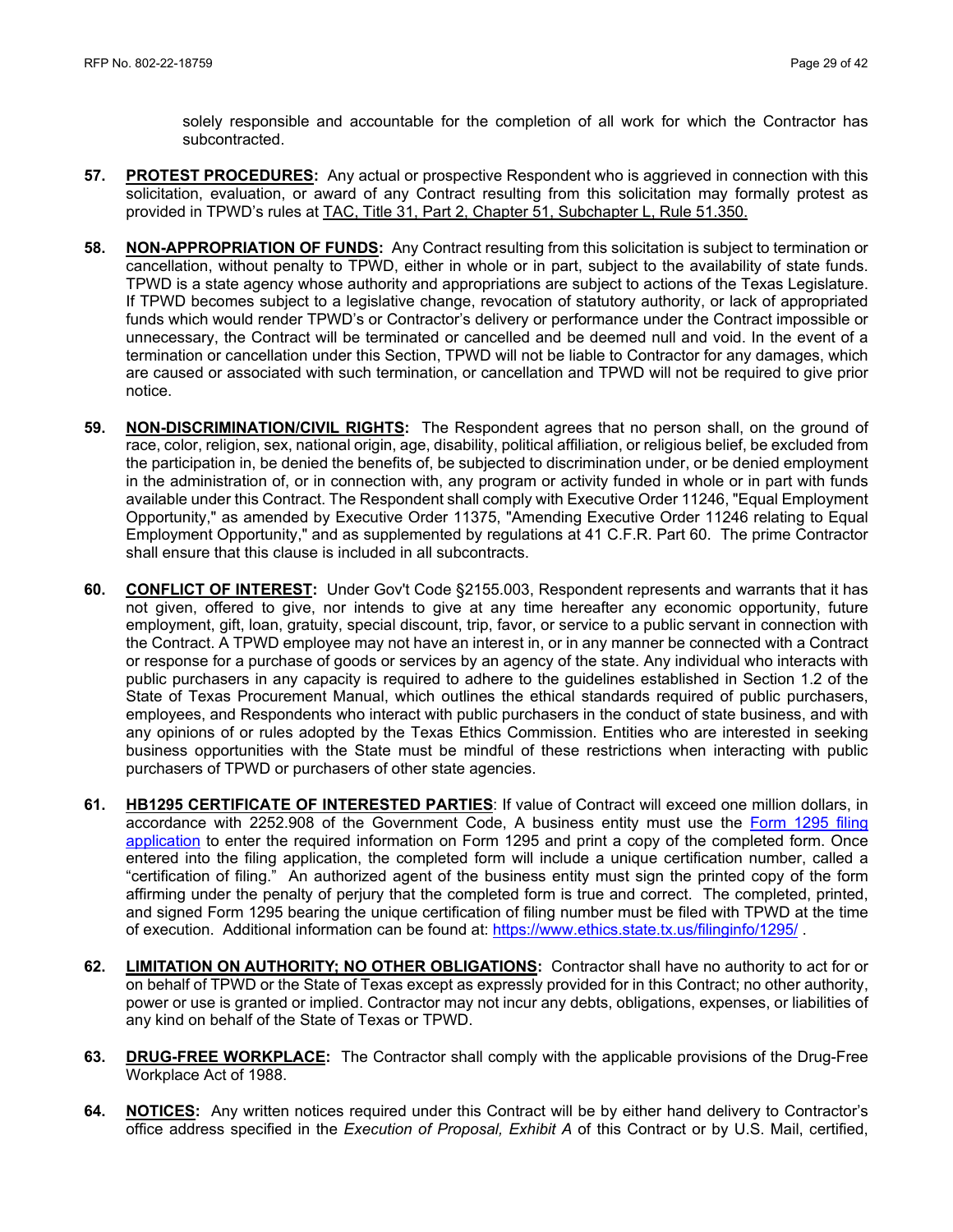return receipt requested, to TPWD, Attn: Purchasing, 4200 Smith School Road, Austin, TX 78744*.* Notice will be effective on receipt by the affected party. Either party may change the designated notice address in this Section by written notification to the other party.

- **65. ORDER OF PRECEDENCE:** In the case of conflicts between the Contract documents, the following shall control in this order of priority:
	- 65.1. Signed Contract/Purchase Order (or Notice of Award)
	- 65.2. Attachments to the Contract/Purchase Order (or Notice of Award)
	- 65.3. The Solicitation (e.g., RFP, IFB)
	- 65.4. Contractor's Response to the Solicitation and Contractor's Best and Final Offer, if applicable

#### **66. BUSINESS OWNERSHIP:**

- 66.1. Pursuant to Texas Family Code, title 5, Subtitle D, Section 231.006(d), regarding child support, the Respondent certifies that the individual or business entity named in this bid is not ineligible to receive the specified payment and acknowledges that this Contract may be terminated, and payment may be withheld if this certification is inaccurate. Furthermore, any Bidder subject to Section 231.006 must include names and Social security numbers of each person with at least 25% ownership of the business entity submitting the bid. This information must be provided prior to award.
- 66.2. RESPONDENT MUST PROVIDE, IN THE SPACE BELOW, THE NAME AND SOCIAL SECURITY NUMBER OF AN INDIVIDUAL OWNER, A SOLE PROPRIETOR AND ALL PARTNERS, SHAREHOLDERS, OR OWNERS WITH AN OWNERSHIP INTEREST OF AT LEAST TWENTY-FIVE (25) PERCENT OF THE BUSINESS ENTITY ENTERING INTO THIS CONTRACT. BIDDERS THAT HAVE PRE-REGISTERED THIS INFORMATION ON THE CPA/SPD CENTRALIZED MASTER BIDDERS LIST HAVE SATISFIED THIS REQUIREMENT. IF NOT PRE-REGISTERED, COMPLETE THE FOLLOWING:

DO NOT ENTER "CORPORATION", "PUBLIC CORPORATION", "PUBLICLY TRADED COMPANY" OR OTHER NON-RESPONSIVE ANSWERS. IF NO ONE PERSON CONTROLS 25% OR MORE OF THE ORGANIZATION, ENTER "NONE".

NAME \_\_\_\_\_\_\_\_\_\_\_\_\_\_\_\_\_\_\_ SSN \_\_\_\_\_\_\_\_\_\_\_\_\_\_\_\_\_\_\_\_\_\_\_\_\_\_% \_\_\_\_\_\_\_\_\_\_\_

 $NAME$  and  $SSN$  and  $\%$ 

FEDERAL PRIVACY ACT NOTICE: This notice is given pursuant to the Federal Privacy Act. Disclosure of your Social Security Number (SSN) is required under Section 231.006(c) and Section 231.302 (c)(2) of the Texas Family Code. The SSN will be used to identify persons that may owe child support. The SSN will be kept confidential to the fullest extent allowed under Section 231.302(e), Texas Family Code.

- **67. NO ASSIGNMENT BY CONTRACTOR:** The awarded Contractor shall not assign its rights under the Contract or delegate the performance of its duties under the Contract without prior written approval from the TPWD. Any attempted assignment in violation of this provision is void and without effect.
- **68. COMPLIANCE WITH OTHER LAW:** In the execution of this Contract, Contractor shall comply with all applicable federal, state, and local laws, including laws governing labor, equal opportunity, safety, and environmental protection. Contractor shall make itself familiar with and at all times shall observe and comply with all federal, state, and local laws, ordinances, and regulations which in any manner affect performance under this Contract.
- **69. ENVIRONMENTAL PROTECTION:** The Respondent shall be in compliance with all applicable standards, orders, or regulations issued pursuant to the mandates of the Clean Air Act (42 U.S.C. §7401 et seq.) and the Federal Water Pollution Control Act, as amended, (33 U.S.C. §1251 et seq.).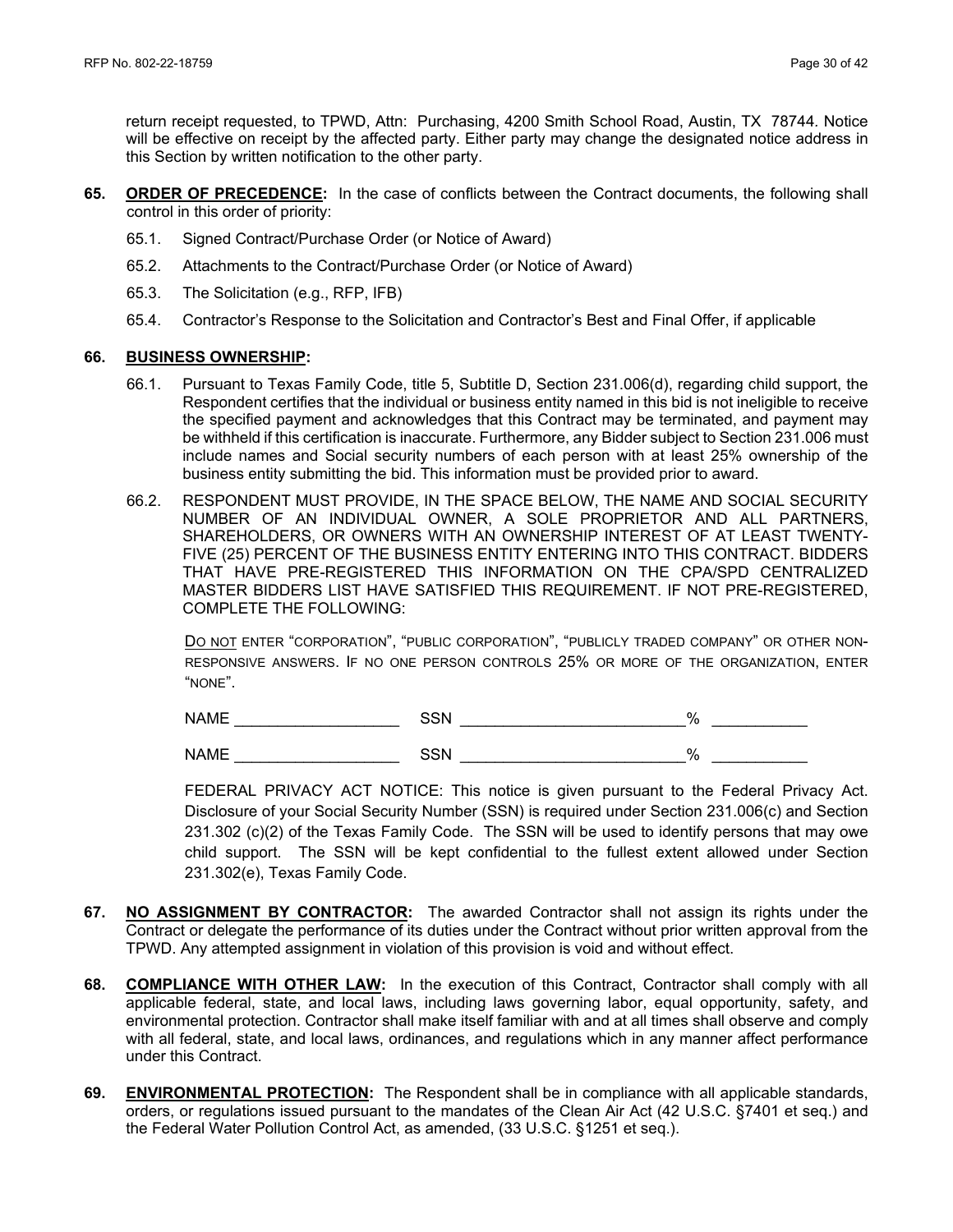#### **70. U.S. DEPARTMENT OF HOMELAND SECURITY'S E-VERIFY SYSTEM:**

- 70.1. By entering into this Contract, the Contractor certifies and ensures that it utilizes and will continue to utilize, for the term of this Contract, the U.S. Department of Homeland Security's E-Verify system to determine the eligibility of:
	- 70.1.1. All persons employed to perform duties within Texas, during the term of the Contract; and
	- 70.1.2. All persons (including subcontractors) assigned by the Respondent to perform work pursuant to the Contract, within the United States of America
- 70.2. The Contractor shall provide, upon request of TPWD, an electronic or hardcopy screenshot of the confirmation or tentative non-confirmation screen containing the E-Verify case verification number for attachment to the Form I-9 for the three most recent hires that match the criteria above, by the Contractor, and Contractor's subcontractors, as proof that this provision is being followed.
- 70.3. If this certification is falsely made, the Contract may be immediately terminated, at the discretion of the state and at no fault to the state, with no prior notification. The Contractor shall also be responsible for the costs of any re-solicitation that the state must undertake to replace the terminated Contract.
- **71.** Pursuant to Texas Government Code, Title 10, Subchapter F, §§ 2270.001-2270.002, TPWD may not enter into a Contract that has a value of \$100,000 or more with a company and that employs 10 or more full-time employees (as defined by Texas Government Code, Title 8, Subchapter A, § 808.001, (except that the term does not include a sole proprietorship) that boycotts Israel. By signing this bid, Bidder verifies that in accordance with Texas Government Code, Title 10, Subchapter F, §§ 2270.001-2270.002, Bidder:
	- 71.1. Does not boycott Israel; and
	- 71.2. Will not boycott Israel during the term of the Contract.
- **72.** Pursuant to *Texas Government Code*, Title 10, Subchapter F, §§ 2252.151-2252.154, TPWD may not enter into a Contract with a company (as defined by *Texas Government Code*, Title 8, Subchapter A, § 806.051) that is identified on a list prepared and maintained by the Texas Comptroller of Public Accounts under *Texas Government Code*, §§ 806.001, 807.051 or 2252.153. By signing this bid, Bidder certifies that it is not a company identified on a list as prepared and maintained by the Texas Comptroller of Public Accounts pursuant to *Texas Government Code*, §§ 806.001, 807.051 or 2252.153.
- **73.** By signature hereon, the bidder acknowledges that *Texas Government Code*, Title 10, Subchapter F, §§ 2252.201-2252.205 requires that all iron or steel products produced through a manufacturing process used in this project must be produced in the United States. By signing this bid, Bidder certifies that its bid price represents full compensation for compliance with the requirements of *Texas Government Code*, Title 10, Subchapter F, §§ 2252.201-2252.205.
- **74. TEXAS BIDDER AFFIRMATION:** Respondent certifies that if a Texas address is shown as the address of the Respondent on this response, Respondent qualifies as a Texas Bidder as defined in Section 2155.444(c) of the Texas Government Code.
- **75. CONTRACTING INFORMATION RESPONSIBILITIES:** In accordance with Section 552.372 of the Texas Government Code, Contractor agrees to (1) preserve all contracting information related to the Contract as provided by the records retention requirements applicable to TPWD for the duration of the Contract, (2) promptly provide TPWD any contracting information related to the Contract that is in the custody or possession of the Contractor on request of TPWD, and (3) on termination or expiration of the Contract, either provide at no cost to TPWD all contracting information related to the Contract that is in the custody or possession of the Contractor or preserve the contracting information related to the Contract as provided by the records retention requirements applicable to TPWD. Except as provided by Section 552.374(c) of the Texas Government Code, the requirements of Subchapter J, Chapter 552, Government Code may apply to the Contract and the Contractor agrees that the Contract can be terminated if the Contractor knowingly or intentionally fails to comply with a requirement of that subchapter.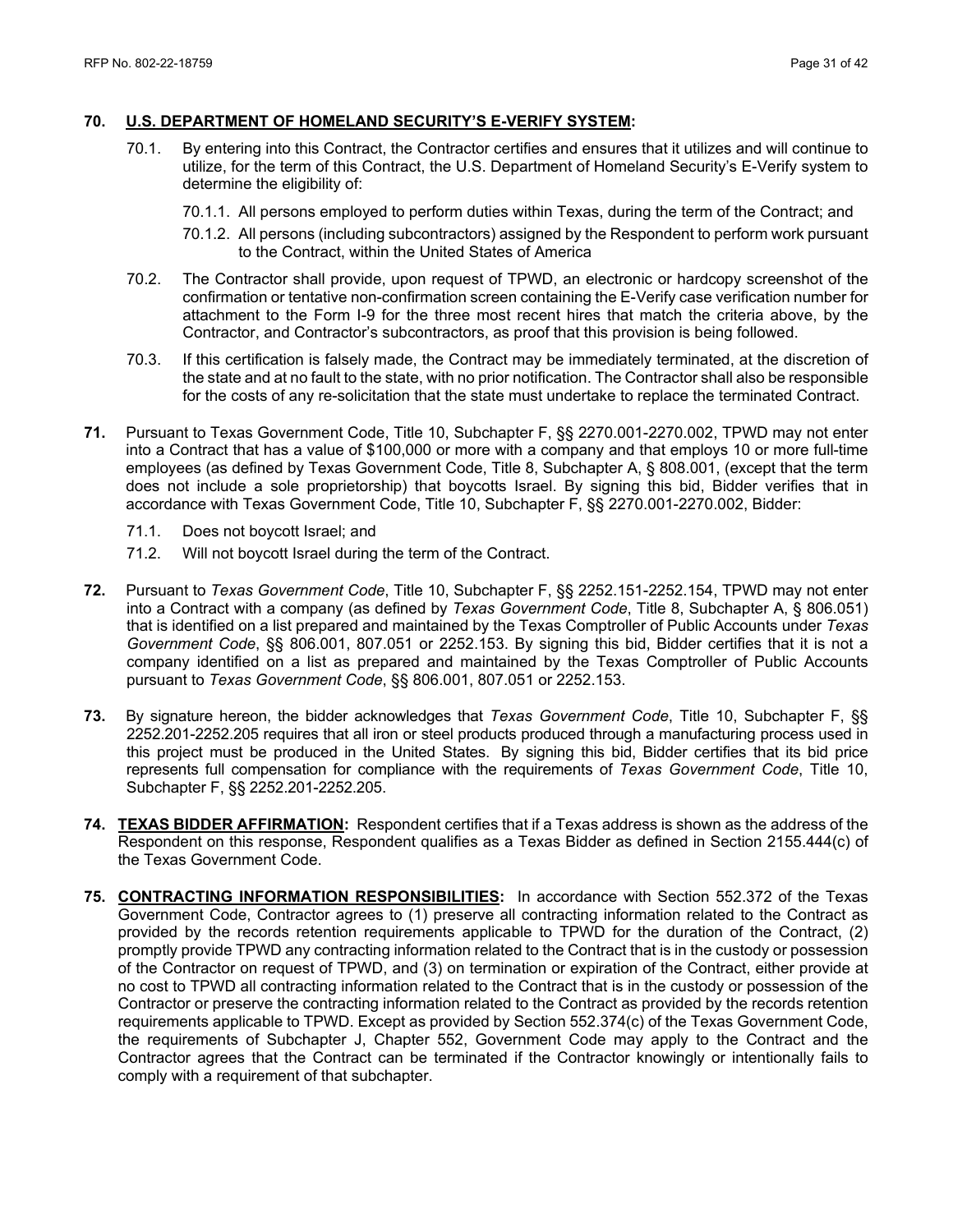- **76. CYBERSECURITY TRAINING:** If Respondent has access to any state computer system or database, Respondent shall complete cybersecurity training and verify completion of the training program to TPWD pursuant to and in accordance with Gov't Code § 2054.5192.
- **77. CLOUD COMPUTING STATE RISK AND AUTHORIZATION MANAGEMENT PROGRAM**: Pursuant to Section 2054.0593(d)-(f) of the Texas Government Code, relating to cloud computing state risk and authorization management program, Respondent represents and warrants that it complies with the requirements of the state risk and authorization management program and Respondent agrees that throughout the term of the contract it shall maintain its certifications and comply with the program requirements in the performance of the contract.
- **78. FINANCIAL PARTICIPATION PROHIBITED AFFIRMATION:** Pursuant to Section 2155.004(a) of the Texas Government Code, Respondent certifies that neither Respondent nor any person or entity represented by Respondent has received compensation from TPWD to participate in the preparation of the specifications or solicitation on which this Response or Contract is based. Under Section 2155.004(b) of the Texas Government Code, Respondent certifies that the individual or business entity named in this Response or Contract is not ineligible to receive the specified Contract and acknowledges that the Contract may be terminated, and payment withheld if this certification is inaccurate.
- **79. ABORTION PROVIDER AND AFFILIATE TRANSACTIONS PROHIBITED:** Respondent represents and warrants that the Contract is not a taxpayer resource transaction prohibited by Section 2272.003 of the Texas Government Code and that payments made by TPWD to Contractor and Contractor's receipt of appropriated funds under the Contract are not prohibited by Article IX, Section 6.25 of the General Appropriations Act.
- **80. FOREIGN TERRORIST ORGANIZATIONS:** Section 2252.152 of the Texas Government Code prohibits TPWD from awarding a Contract to any person who does business with Iran, Sudan, or a foreign terrorist organization as defined in Section 2252.151 of the Texas Government Code. Respondent certifies that it is not ineligible to receive the Contract.
- **81. HUMAN TRAFFICKING PROHIBITION:** Under Section 2155.0061 of the Texas Government Code, the Respondent certifies that the individual or business entity named in this Response or Contract is not ineligible to receive the specified Contract and acknowledges that this Contract may be terminated, and payment withheld if this certification is inaccurate.
- **82. COMPANIES THAT BOYCOTT CERTAIN ENERGY COMPANIES**; Under Section 2274.002 of the Texas Government Code, by submitting the Response, Respondent certifies and warrants that it does not boycott energy companies; and will not boycott energy companies during the term of the Contract.
- **83. DISCRIMINATION AGAINST FIREARM OR AMMUNITION INDUSTRIES**: Under Section 2274.002 of the Texas Government Code, by submitting the Response, Respondent certifies and warrants that it does have a practice, policy, guidance, or directive that discriminates against a firearm entity or firearm trade association; and will not discriminate during the term of the Contract against said industries.
- **84. AGREEMENTS RELATED TO CRITICAL INFRASTRUCTURE**: Pursuant to Texas Government Code Section 2274.0102, TPWD may not enter into a Contract with a company (as defined by Texas Government Code Section 2274.0101(1)) that meets the criteria provided under Texas Government Code Sections 2274.0102 and 2274.0103. By signing this bid, Bidder certifies that it is not a company that meets the criteria provided under Texas Government Code Sections 2274.0102 and 2274.0103.
- **85. COVID-19 VACCINE PASSPORT PROHIBITION**: Under Section 161.0085 of the Texas Health and Safety Code, Respondent certifies that the individual or business entity named in this Response or contract is not ineligible to receive the specified contract.
- **86. SIGNATURE AUTHORITY:** By submitting the Response, Respondent represents and warrants that the individual submitting this document and the documents made part of this Response is authorized to sign such documents on behalf of the Respondent and to bind the Respondent under any Contract that may result from the submission of this response.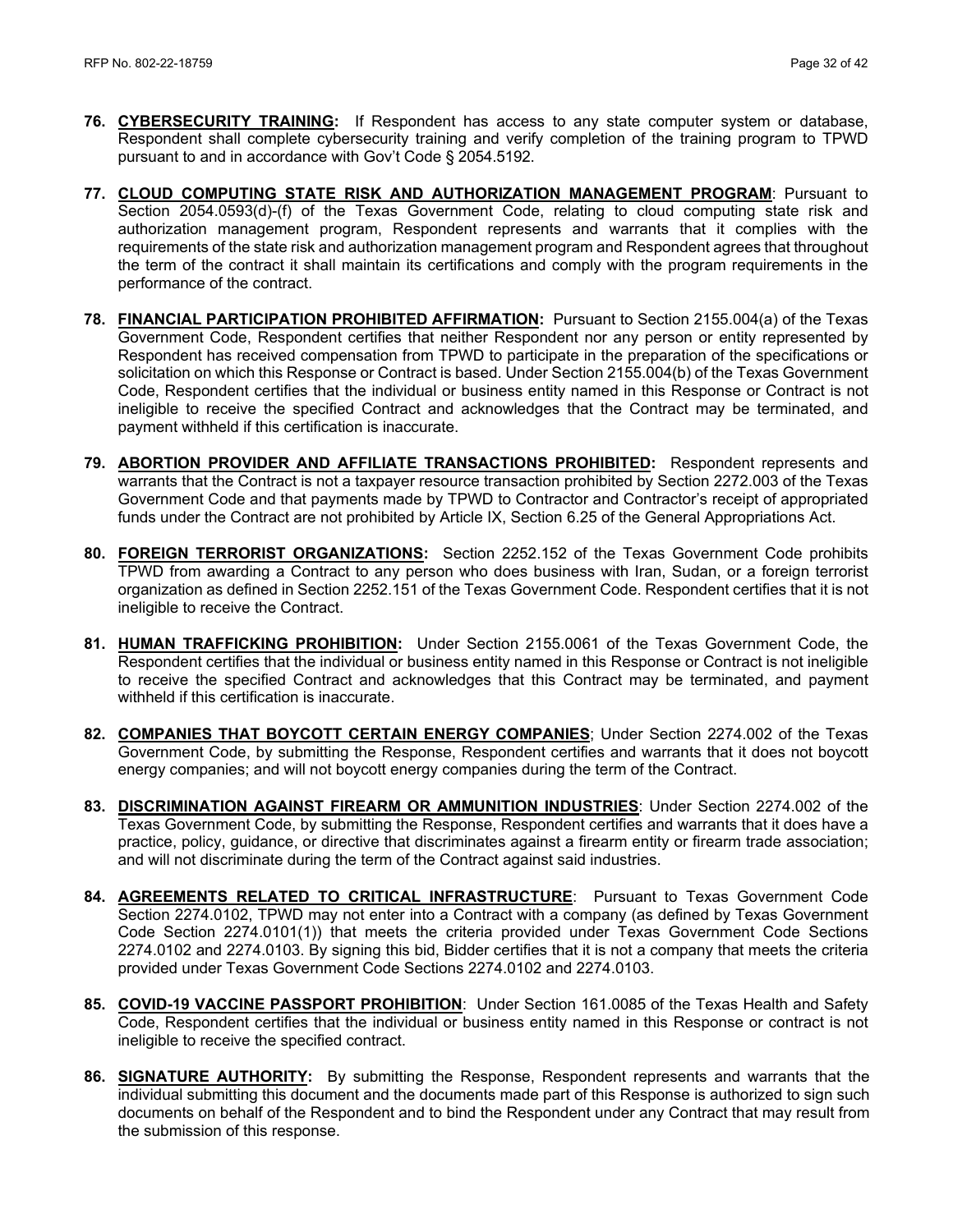## **EXHIBIT A – EXECUTION OF PROPOSAL**

#### <span id="page-32-0"></span>**NOTE: RESPONDENTS SHALL COMPLETE AND RETURN THIS EXHIBIT WITH THEIR PROPOSAL. Failure to do so will result in disqualification of the proposal.**

#### **1. By signature hereon, the Respondent certifies that:**

- 1.1. All statements and information prepared and submitted in the response to this RFP are current, complete and accurate.
- 1.2. **Certification Concerning Dealings with Public Servants:** The Respondent has not given, offered to give, nor intends to give at anytime hereafter, any economic opportunity, future employment, gift, loan gratuity, special discount, trip, favor, or service to a public servant in connection with the submitted response. Failure to sign the Execution of Proposal or signing it with a false statement shall void the submitted offer or any resulting contracts.
- 1.3. Neither the Respondent or the firm, corporation, partnership, or institution represented by the Respondent or anyone acting for such firm, corporation, or institution has violated the antitrust laws of this State, codified in Section 15.01, et seq., Texas Business and Commerce Code, or the Federal antitrust laws, nor communicated directly or indirectly the offer made to any competitor or any other person engaged in such line of business. By signing this RFP, respondent certifies that if a Texas address is shown as the address of the respondent, respondent qualifies as a Texas Resident Respondent as defined in Texas Administrative Code, Title 34, Part 1, Chapter 20.
- 1.4. Pursuant to Section 2155.004 (a), Government Code, the Respondent has not received compensation for participation in the preparation of the specifications for this RFP.
- 1.5. Under Section 2155.004 (b), Government Code, the Contractor certifies that the individual or business entity named in this bid or contract is not ineligible to receive the specified contract and acknowledges that this contract may be terminated and payment withheld if this certification is inaccurate.
- 1.6. Child Support Obligations: Pursuant to Section 231.006 (d), Family Code, re: child support, the respondent certifies that the individual or business entity named in this RFP is not ineligible to receive the specified payment and acknowledges that this contract may be terminated and payment may be withheld if this certification is inaccurate.
- 1.7. **Contractor shall defend, indemnify, and hold harmless the State of Texas, its officers, and employees, and Texas Parks and Wildlife Department (TPWD), its officers, and employees and contractors, from and against all claims, actions, suits, demands, proceedings, costs, damages, and liabilities, including without limitation attorneys' fees and court costs, arising out of, connected with, or resulting from any acts or omissions of contractor or any agent, employee, subcontractor, or supplier of contractor in the execution or performance of this contract. Contractor shall coordinate its defense with the Texas Attorney General as requested by TPWD.**

This paragraph is not intended to and shall not be construed to require contractor to indemnify or hold harmless the State or TPWD for any claims or liabilities resulting from the negligent acts or omission of TPWD or its employees.

- 1.8. Respondent agrees that any payments due under this contract will be applied towards any debt, including but not limited to delinquent taxes and child support that is owed to the State of Texas.
- 1.9. Respondent certifies that they are in compliance with section 669.003 of the Government Code, relating to contracting with executive head of a State agency. If section 669.003 applies, respondent will complete the following information in order for the RFP to be evaluated:
	- 1.9.1 Name of former executive: \_\_\_\_\_\_\_\_\_\_\_\_\_\_\_\_\_\_\_\_\_\_\_\_\_\_\_\_
	- 1.9.2 Name of state agency: \_<br>1.9.3 Date of separation from
	- Date of separation from state agency:
	- 1.9.4 Position with respondent:<br>1.9.5 Date of employment with i
	- Date of employment with respondent:
- 1.10. Respondent agrees to comply with Government Code 2155.4441, pertaining to service contract use of products produced in the State of Texas.
- 1.11. Contractor understands that acceptance of funds under this contract acts as acceptance of the authority of the State Auditor's Office, or any successor agency, to conduct an audit or investigation in connection with those funds. Contractor further agrees to cooperate fully with the State Auditor's Office or its successor in the conduct of the audit or investigation, including providing all records requested. Contractor will ensure that this clause concerning the authority to audit funds received indirectly by subcontractors through Contractor and the requirement to cooperate is included in any subcontract it awards.
- 1.12. Pursuant to Section 231.006 (c), Family Code, RFP must include names and Social Security Numbers of each person with at least 25% ownership of the business entity submitting the RFP. Attach name & social security numbers for each person. This information must be provided prior to contract award.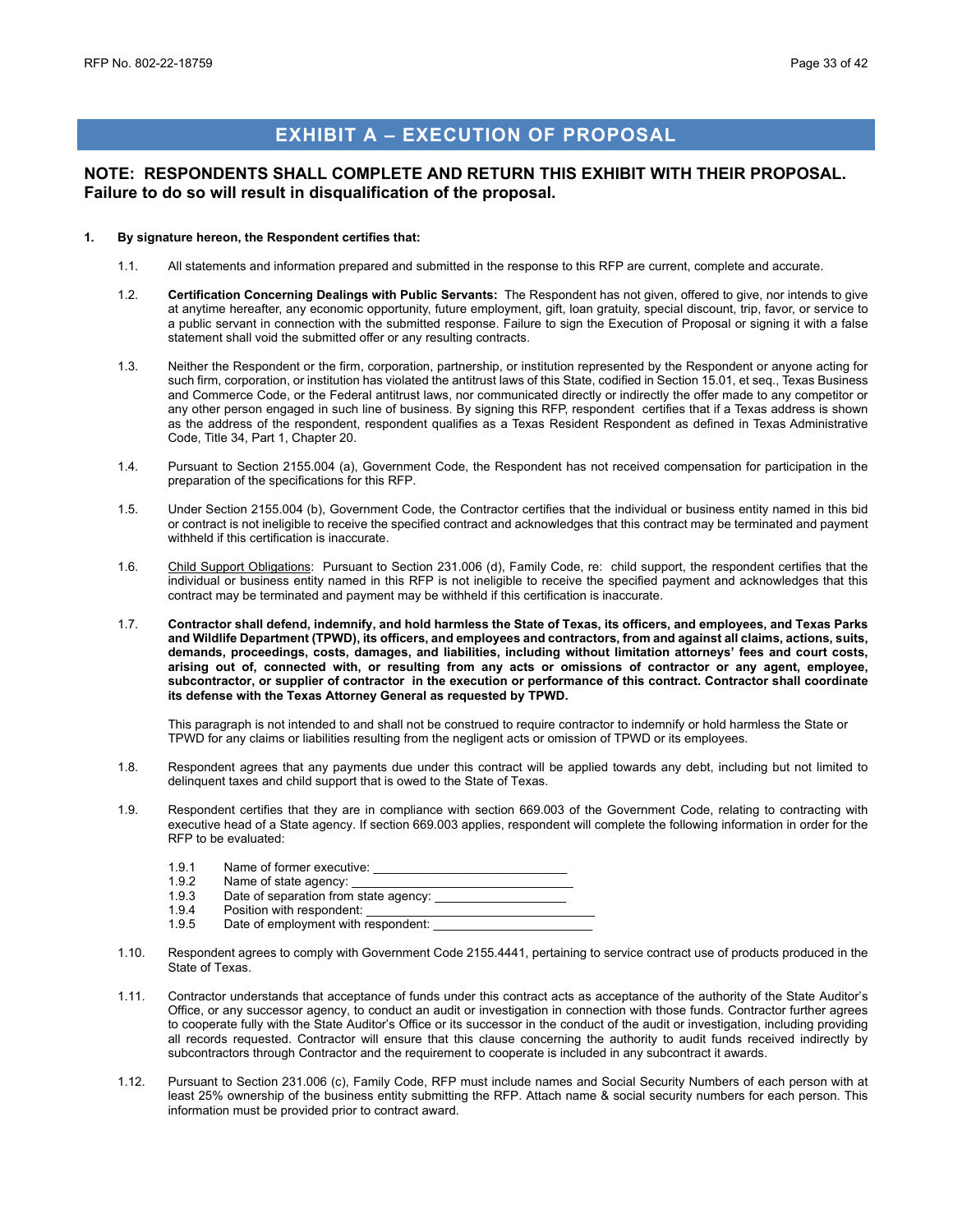- 1.13. Suspension, Debarment, and Terrorism: Respondent certifies that the bidding entity and its principals are eligible to participate in this transaction and have not been subjected to suspension, debarment, or similar ineligibility determined by any federal, state or local governmental entity and that Respondent is in compliance with the State of Texas statutes and rules relating to procurement and that Respondent is not listed on the federal government's terrorism watch list as described in Executive Order 13224. Entities ineligible for federal procurement are listed a[t https://www.sam.gov/portal/SAM/#1.](https://www.sam.gov/portal/SAM/#1)
- 1.14. Respondent represents and warrants that the individual signing this Execution of Proposal is authorized to sign this document on behalf of the Respondent and to bind the Respondent under any contract resulting from this proposal.
- **2.** In the case of a tie between two (2) or more Respondents, the award will be made in accordance with preferences as outlined in TAC, Title 34, Part 1, Chapter 20, Subchapter C, Section 20.306. If a tie still exists after review of preferences claimed by Respondents, TPWD will draw lots to break the tie.

| <b>PREFERENCES</b>                                                                                                                                                                                                                                                                                                                                                                                                                                                                                                                                                                                                                                                                                                                                                                                                                                                                                                                                                                                                                                                                                                                                                                                                                                                                                                                                       |
|----------------------------------------------------------------------------------------------------------------------------------------------------------------------------------------------------------------------------------------------------------------------------------------------------------------------------------------------------------------------------------------------------------------------------------------------------------------------------------------------------------------------------------------------------------------------------------------------------------------------------------------------------------------------------------------------------------------------------------------------------------------------------------------------------------------------------------------------------------------------------------------------------------------------------------------------------------------------------------------------------------------------------------------------------------------------------------------------------------------------------------------------------------------------------------------------------------------------------------------------------------------------------------------------------------------------------------------------------------|
| See Appendix 21 of the State of Texas Procurement and Contract Management Guide regarding preferences.                                                                                                                                                                                                                                                                                                                                                                                                                                                                                                                                                                                                                                                                                                                                                                                                                                                                                                                                                                                                                                                                                                                                                                                                                                                   |
| Check below if preference claimed under TAC, Title 34, Part 1, Chapter 20, Subchapter C, Section 20.306                                                                                                                                                                                                                                                                                                                                                                                                                                                                                                                                                                                                                                                                                                                                                                                                                                                                                                                                                                                                                                                                                                                                                                                                                                                  |
| $\Box$ Goods produced or offered by a Texas respondent that is owned by a Texas resident service-disabled veteran<br>□ Goods produced in Texas or offered by a Texas respondent that is not owned by a Texas resident service-disabled<br>veteran<br>$\Box$ Agricultural products grown in Texas<br>$\Box$ Agricultural products offered by a Texas respondent<br>$\Box$ Services offered by a Texas respondent that is owned by a Texas resident service-disabled veteran<br>$\Box$ Services offered by a Texas respondent that is not owned by a Texas resident service disabled veteran<br>□ Texas Vegetation Native to the Region<br>$\Box$ USA produced supplies, materials or equipment<br>$\Box$ Products of persons with mental or physical disabilities<br>$\Box$ Products made of recycled, remanufactured, or environmentally sensitive materials including recycled steel<br>□ Energy Efficient Products<br>$\Box$ Rubberized asphalt paving material<br>$\Box$ Recycled motor oil and lubricants<br>$\Box$ Products produced at facilities located on formerly contaminated property<br>$\Box$ Products and services from economically depressed or blighted areas<br>$\Box$ Contractors that meet or exceed air quality standards<br>□ Recycled or Reused Computer Equipment of Other Manufacturers<br>□ Foods of Higher Nutritional Value |

| RESPONDENT (COMPANY/FIRM): |  |
|----------------------------|--|
|                            |  |

See definition / instructions for Texas ID Number in General Terms &Conditions, Paragraph 1.10.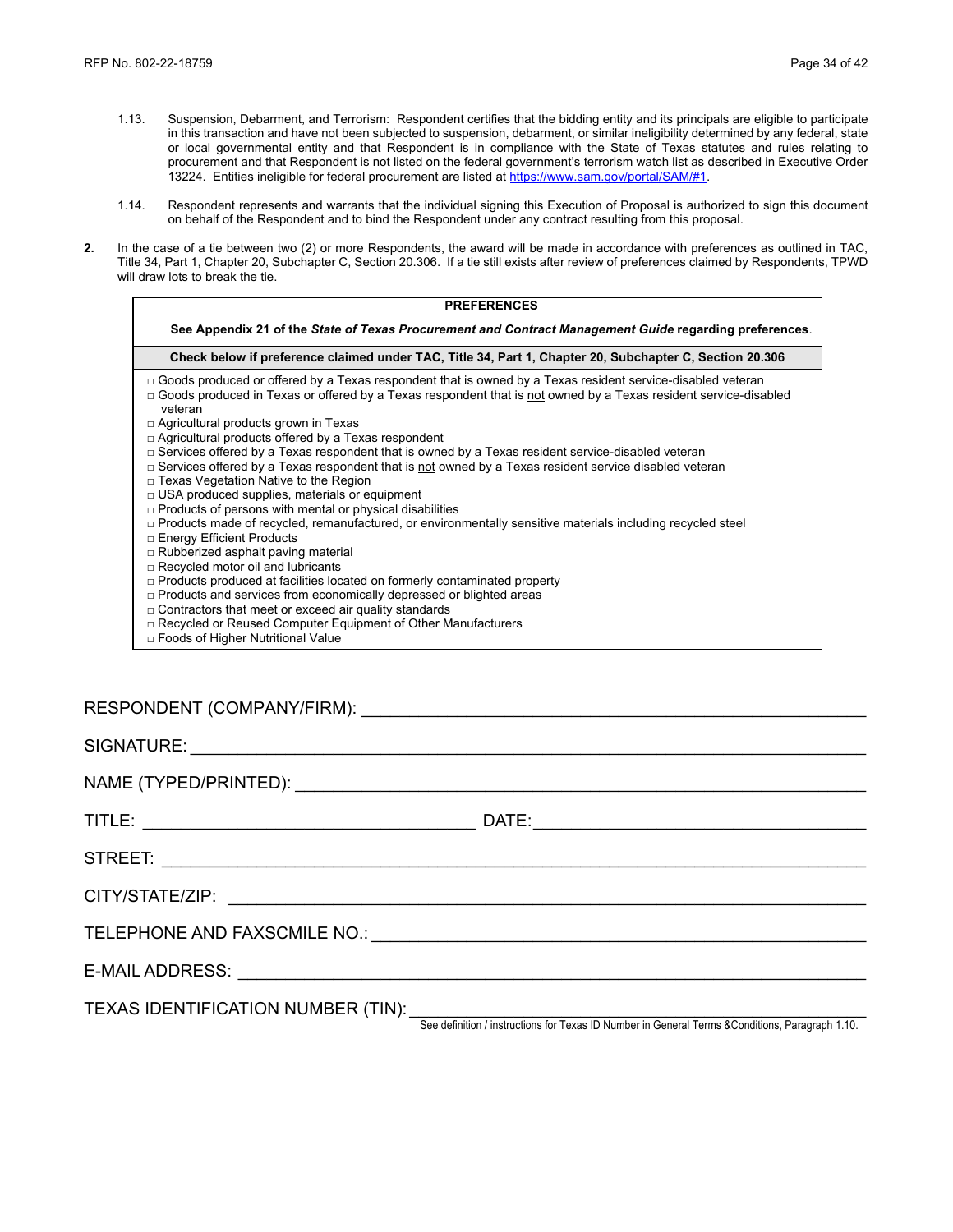## **EXHIBIT B – PRICE LIST, OPTIONS AND AVAILABILITY**

#### <span id="page-34-0"></span>**Respondent (Company/Firm): \_\_\_\_\_\_\_\_\_\_\_\_\_\_\_\_\_\_\_\_\_\_\_\_\_\_\_\_\_\_\_\_\_\_\_\_\_\_\_\_\_\_\_\_**

#### **THIS EXHIBIT SHALL BE COMPLETED AND RETURNED WITH THE RESPONSE. FAILURE TO RETURN THIS EXHIBIT WILL RESULT IN THE DISQUALIFICATION OF THE RESPONSE.**

| Location Name and City:                                                                                                                                                                                                                                                                                                                 |                                                         |                            |       |  |  |
|-----------------------------------------------------------------------------------------------------------------------------------------------------------------------------------------------------------------------------------------------------------------------------------------------------------------------------------------|---------------------------------------------------------|----------------------------|-------|--|--|
| Total Package Estimate – (include all meals, rooms, and meeting rooms): \$                                                                                                                                                                                                                                                              |                                                         |                            |       |  |  |
| Total Cost per Person per Day: \$                                                                                                                                                                                                                                                                                                       |                                                         |                            |       |  |  |
| Facility Type:<br>This hotel can accommodate the entire room block<br>This hotel will require an adjacent property to accommodate the room block<br>This hotel has on-site food service<br>This hotel has on-site meeting facilities<br>$\Box$<br>This hotel is within walking distance of meeting facilities (conference center, etc.) |                                                         |                            |       |  |  |
| Date Availability:<br>July 19 through July 21, 2022                                                                                                                                                                                                                                                                                     | $\Box$ August 2 through August 4, 2022 (Preferred Date) |                            |       |  |  |
| Lodging (TPWD not responsible for un-sold rooms)                                                                                                                                                                                                                                                                                        |                                                         |                            |       |  |  |
| Single Occupancy (rate per room): \$                                                                                                                                                                                                                                                                                                    |                                                         |                            |       |  |  |
| Double Occupancy (rate per room, notate if rate varies based on number of occupants): \$                                                                                                                                                                                                                                                |                                                         |                            |       |  |  |
| Block expiration date:                                                                                                                                                                                                                                                                                                                  |                                                         |                            |       |  |  |
| Number of Rooms Available per Day by type (preference given for single occupancy)                                                                                                                                                                                                                                                       |                                                         |                            |       |  |  |
| Date                                                                                                                                                                                                                                                                                                                                    | Single Rooms                                            | Double Rooms<br>(not beds) | Other |  |  |
| Monday (require 5 beds)                                                                                                                                                                                                                                                                                                                 |                                                         |                            |       |  |  |
| Tuesday (require 150 beds)                                                                                                                                                                                                                                                                                                              |                                                         |                            |       |  |  |
| Wednesday (require 150 beds)                                                                                                                                                                                                                                                                                                            |                                                         |                            |       |  |  |
| Room Style (hotel room, suite, cabin, etc.)                                                                                                                                                                                                                                                                                             |                                                         |                            |       |  |  |
| Total number of complimentary rooms provided, if any:                                                                                                                                                                                                                                                                                   |                                                         |                            |       |  |  |
| Linens included or extra fee: \$<br>Shuttle Service, if applicable:<br>$\Box$ No<br>$\Box$ Complementary<br>$\Box$ Yes<br>Estimated average cost per person: \$<br>Estimated average cost if not per person: \$                                                                                                                         |                                                         |                            |       |  |  |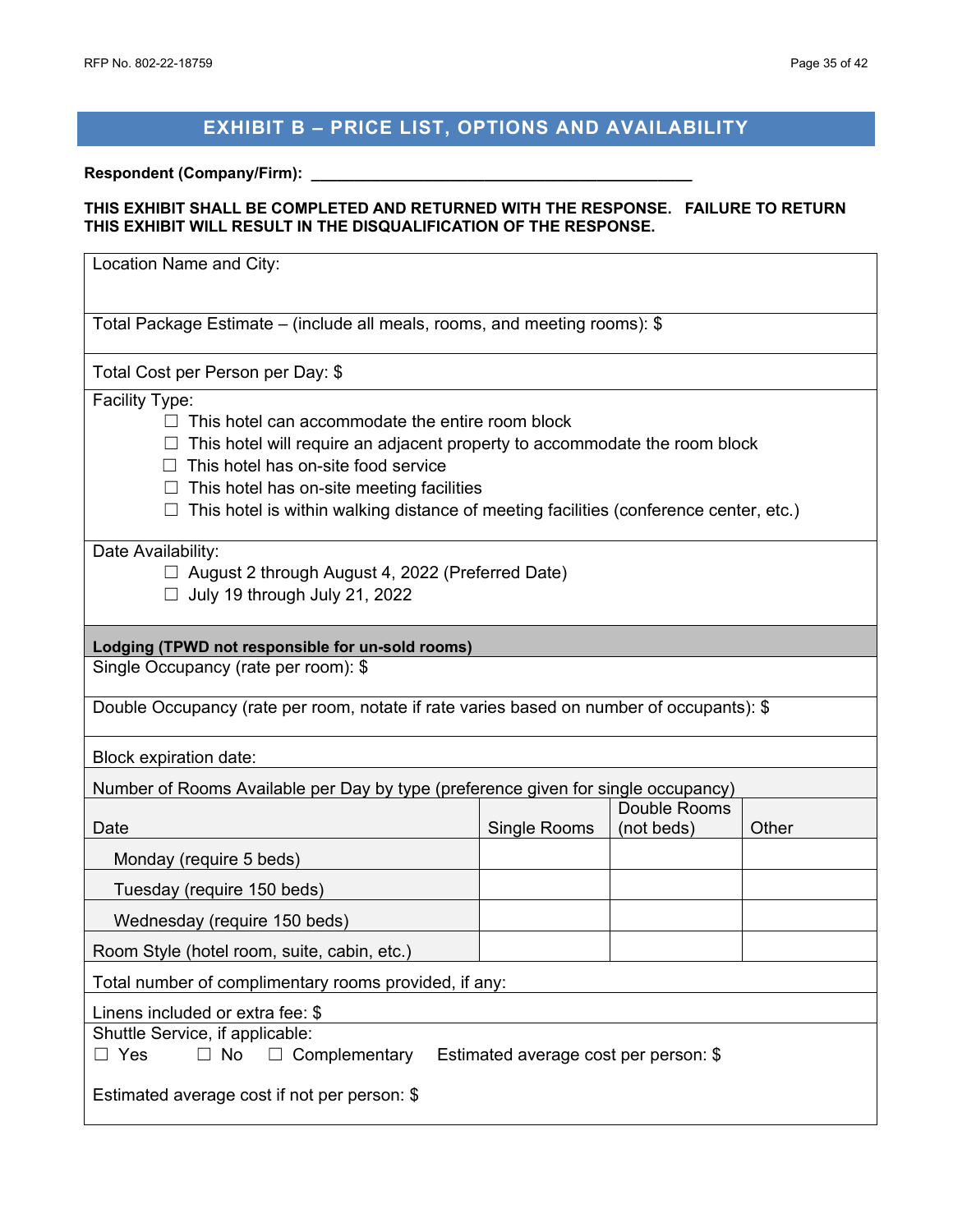| Food and Beverage (attach all menus in Exhibit D)                                                                                                             |
|---------------------------------------------------------------------------------------------------------------------------------------------------------------|
| Minimum required Food and Beverage Spend, if applicable, total: \$                                                                                            |
|                                                                                                                                                               |
| Capacity to provide for a welcoming social gathering (finger foods and beverages):                                                                            |
| Yes<br>$\Box$ No<br>Estimated average cost per person: \$<br>Capacity to provide a limited beverage station during breaks (coffee, tea, water) per Section I, |
| Subsection 5:                                                                                                                                                 |
| Estimated average cost per person: \$<br>$\Box$ Yes<br>No                                                                                                     |
| Capacity to provide a beverage station during breaks (light snacks/sweets plus beverages) per<br>Section I, Subsection 5:                                     |
| $\Box$ No Estimated average cost per person: \$<br>$\Box$ Yes                                                                                                 |
| Capacity to provide daily (Tuesday, Wednesday, and Thursday) breakfast for 150 attendees as<br>indicated in the scope of work and specifications:             |
| $\Box$ Yes<br>$\Box$ No Estimated average cost per person: \$                                                                                                 |
| Capacity to provide daily lunch on Wednesday for 150 attendees as indicated in the scope of work and<br>specifications:                                       |
| Estimated average cost per person: \$<br>$\Box$ Yes<br>$\Box$ No                                                                                              |
| Capacity to provide an evening meal for 150 attendees:                                                                                                        |
| $\Box$ Yes<br>$\Box$ No<br>Estimated average cost per person: \$                                                                                              |
| Evening Meal will happen:                                                                                                                                     |
| On-site $\square$ At a local attraction (TPWD encourages coordination with local tourism<br>entities, such as a CVB or DMO)                                   |
| Option A - On-site evening meal/themed event:                                                                                                                 |
| $\Box$ Yes<br>Estimated average cost per person: \$<br>No<br>Ш                                                                                                |
| Option B - Off-site evening meal/themed event at local attraction:                                                                                            |
| $\Box$ Yes<br>No<br>Estimated average cost per person: \$<br>$\Box$                                                                                           |
| Special Diets, Indicate Options and Cost (i.e. vegetarian, gluten free): \$                                                                                   |
| Designated Dining Room Size (number of seats):                                                                                                                |
| <b>Facility Requirements</b>                                                                                                                                  |
| Will extend above rates for early arrivals (one day prior) and late departures (one day later):                                                               |
| $\Box$ Yes<br>No, extended date rate will be (per room): \$                                                                                                   |
| Facility will provide on-site parking for 150 vehicles at no additional cost per Section I, Subsection 5:                                                     |
| $\Box$ Yes<br>No, parking rate will be (per vehicle): \$                                                                                                      |
| Facility will provide free Wi-Fi for participants in guest rooms per Section I, Subsection 5:                                                                 |
| Yes<br>No<br>$\vert \ \ \vert$<br>$\overline{\phantom{0}}$                                                                                                    |
| Facility has public gathering space for after-hours socializing per Section I, Subsection 5:                                                                  |
| $\Box$ Yes<br>No<br>$\vert \ \ \vert$                                                                                                                         |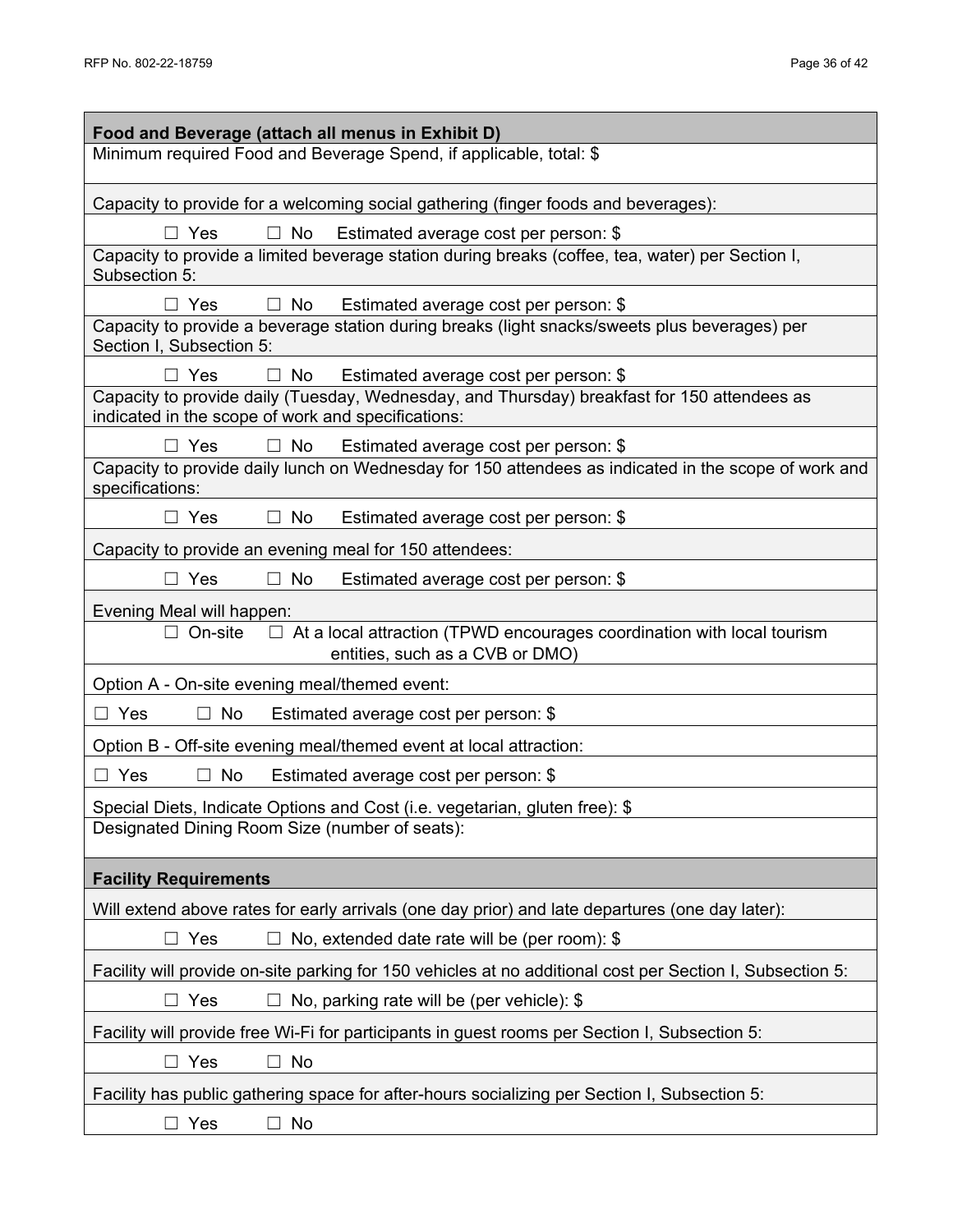| Number of restaurants within a 10-minute walking radius of facility:                                                                                                    |               |               |                                   |               |
|-------------------------------------------------------------------------------------------------------------------------------------------------------------------------|---------------|---------------|-----------------------------------|---------------|
| Indicate number of public restrooms and locations:                                                                                                                      |               |               |                                   |               |
| Indicate drop off area for supplies:                                                                                                                                    |               |               |                                   |               |
| <b>Meeting Facilities</b>                                                                                                                                               |               |               |                                   |               |
| Facility will provide secure working room for planning team, including Wi-Fi, tables, and chairs,<br>available throughout the conference, located near conference area: |               |               |                                   |               |
| Dimensions and/or square feet:                                                                                                                                          |               |               |                                   |               |
| Estimated Total cost: \$<br>$\Box$                                                                                                                                      | Complimentary |               |                                   |               |
| Facility will provide secure storage area available throughout the conference:                                                                                          |               |               |                                   |               |
| Dimensions and/or square feet:                                                                                                                                          |               |               | $\Box$ Same space as working room |               |
| Estimated Total cost: \$<br>$\Box$                                                                                                                                      | Complimentary |               |                                   |               |
| Facility will provide registration area on Tuesday:                                                                                                                     |               |               |                                   |               |
| $\Box$ Yes<br>$\Box$ No                                                                                                                                                 |               |               |                                   |               |
| Meeting Room (must seat 150 people in classroom style, and available Monday through Thursday,<br>may be utilized for other purposes e.g. meals):                        |               |               |                                   |               |
| Dimensions and/or square feet:                                                                                                                                          |               |               |                                   |               |
| Located: □ On-Site<br>$\Box$ Within walking distance of accommodations                                                                                                  |               |               |                                   |               |
| Will be necessary to utilize for other purposes (e.g. meals): $\Box$ Yes                                                                                                |               |               | No<br>$\Box$                      |               |
| Estimated Total cost: \$                                                                                                                                                |               | Complimentary |                                   |               |
| Welcome Reception facility for social gathering (come and go by participants Monday evening):                                                                           |               |               |                                   |               |
| Available: $\Box$ Yes<br>$\Box$ No (skip this section)                                                                                                                  |               |               |                                   |               |
| Dimensions and/or square feet:                                                                                                                                          |               |               |                                   |               |
| Located: $\Box$ On-Site<br>$\Box$ Within walking distance of accommodations                                                                                             |               |               |                                   |               |
| Estimated Total cost: \$<br>$\Box$ Complimentary                                                                                                                        |               |               |                                   |               |
| Facility will provide 24-hour meeting room access to allow for set up by staff:                                                                                         |               |               |                                   |               |
| $\Box$ Yes<br>$\Box$ No                                                                                                                                                 |               |               |                                   |               |
| Meeting Room Equipment, Technology and A/V (attach AV rate card with proposal submission)                                                                               |               |               |                                   |               |
| Facility capable of providing the following:                                                                                                                            |               |               |                                   |               |
| Amenity                                                                                                                                                                 | Yes           | <b>No</b>     | <b>Estimated</b><br>Cost          | Complimentary |
| Wi-Fi internet in all meeting rooms to accommodate                                                                                                                      |               |               | \$                                |               |
| multiple computers<br>Speaker podiums in meeting room(s)                                                                                                                |               |               |                                   |               |
| If yes, number available (1-4):                                                                                                                                         |               |               | \$                                |               |
| \$<br>Risers/stage for main meeting room                                                                                                                                |               |               |                                   |               |
| \$<br>Sound system in main meeting room                                                                                                                                 |               |               |                                   |               |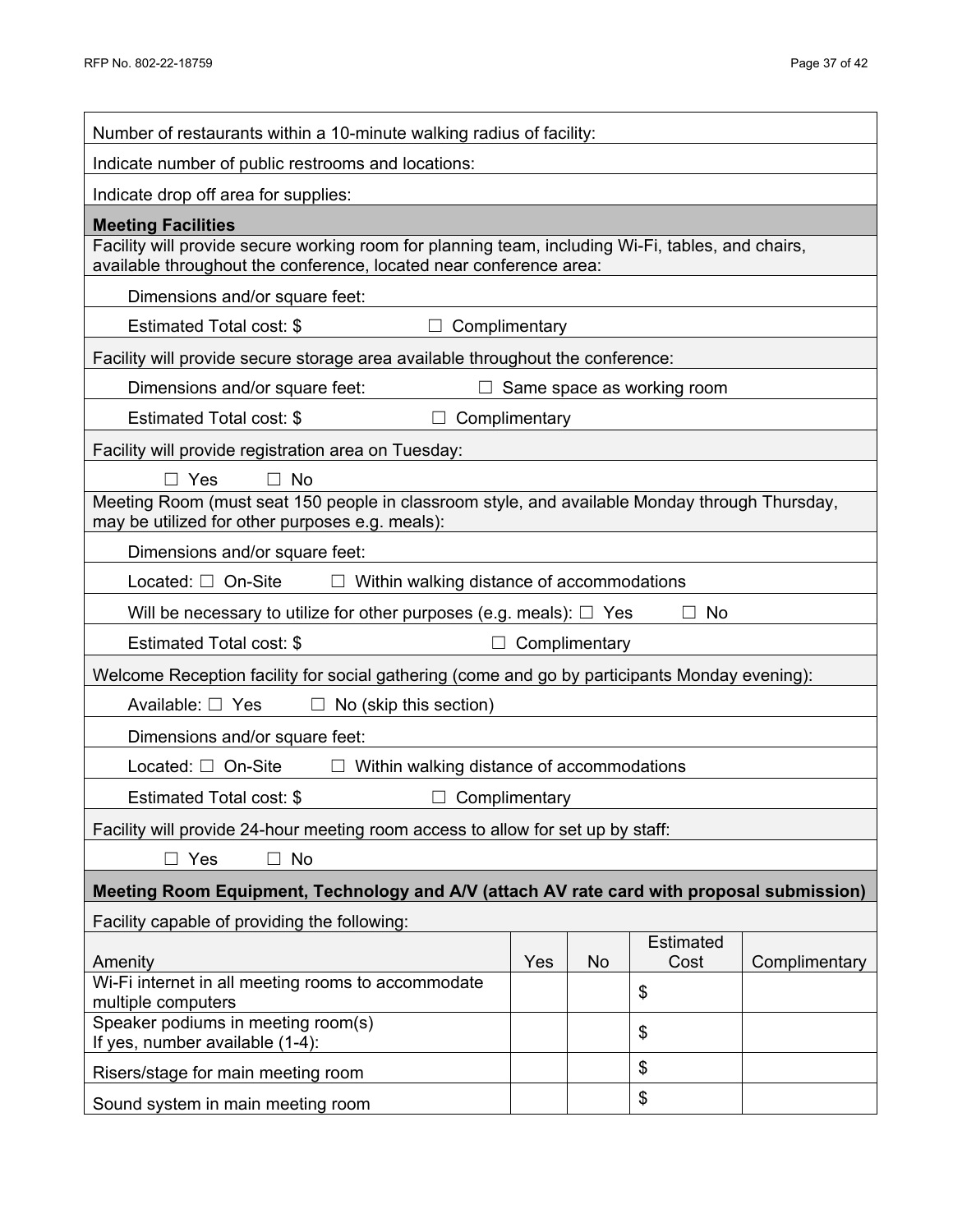| Tables, chairs, and linens/table covers in meeting<br>rooms                                                   |  |  | \$ |  |  |  |
|---------------------------------------------------------------------------------------------------------------|--|--|----|--|--|--|
| Projectors for meeting rooms                                                                                  |  |  | \$ |  |  |  |
| Projection screen(s) in main and break out meeting<br>rooms                                                   |  |  | \$ |  |  |  |
| Adequate electric outlets to support media equipment                                                          |  |  | \$ |  |  |  |
| Drinking water or water stations in main meeting room                                                         |  |  | \$ |  |  |  |
| <b>Other Information</b>                                                                                      |  |  |    |  |  |  |
| Facility meets ADA requirements described in Section I, Subsection 5.5.10.:                                   |  |  |    |  |  |  |
| $\Box$ Yes<br>$\Box$ No                                                                                       |  |  |    |  |  |  |
| Details and value of any other incentives or amenities provided by the facility:                              |  |  |    |  |  |  |
| Description:                                                                                                  |  |  |    |  |  |  |
| <b>Estimated Total cost: \$</b><br>Complimentary                                                              |  |  |    |  |  |  |
| Notes:                                                                                                        |  |  |    |  |  |  |
| Description:                                                                                                  |  |  |    |  |  |  |
| Estimated Total cost: \$<br>Complimentary                                                                     |  |  |    |  |  |  |
| Notes:                                                                                                        |  |  |    |  |  |  |
| Participation of local tourism entities to include Convention and Visitor Bureaus and/or Destination          |  |  |    |  |  |  |
| Marketing Organizations incentives or sponsorships. Include any relevant documentation from                   |  |  |    |  |  |  |
| tourism entity with support details with bid.<br>Description and estimated value of tourism entity incentive: |  |  |    |  |  |  |
|                                                                                                               |  |  |    |  |  |  |
| Any transportation needed on site:                                                                            |  |  |    |  |  |  |
| Indicate drop off area for supplies:                                                                          |  |  |    |  |  |  |
| Indicate number of public restrooms and locations:                                                            |  |  |    |  |  |  |
| Room taxes:                                                                                                   |  |  |    |  |  |  |
| Notes:                                                                                                        |  |  |    |  |  |  |
|                                                                                                               |  |  |    |  |  |  |
|                                                                                                               |  |  |    |  |  |  |

## **\*\*NOTE: THE STATE OF TEXAS CANNOT PAY GRATUITIES AS A SEPARATE LINE ITEM\*\***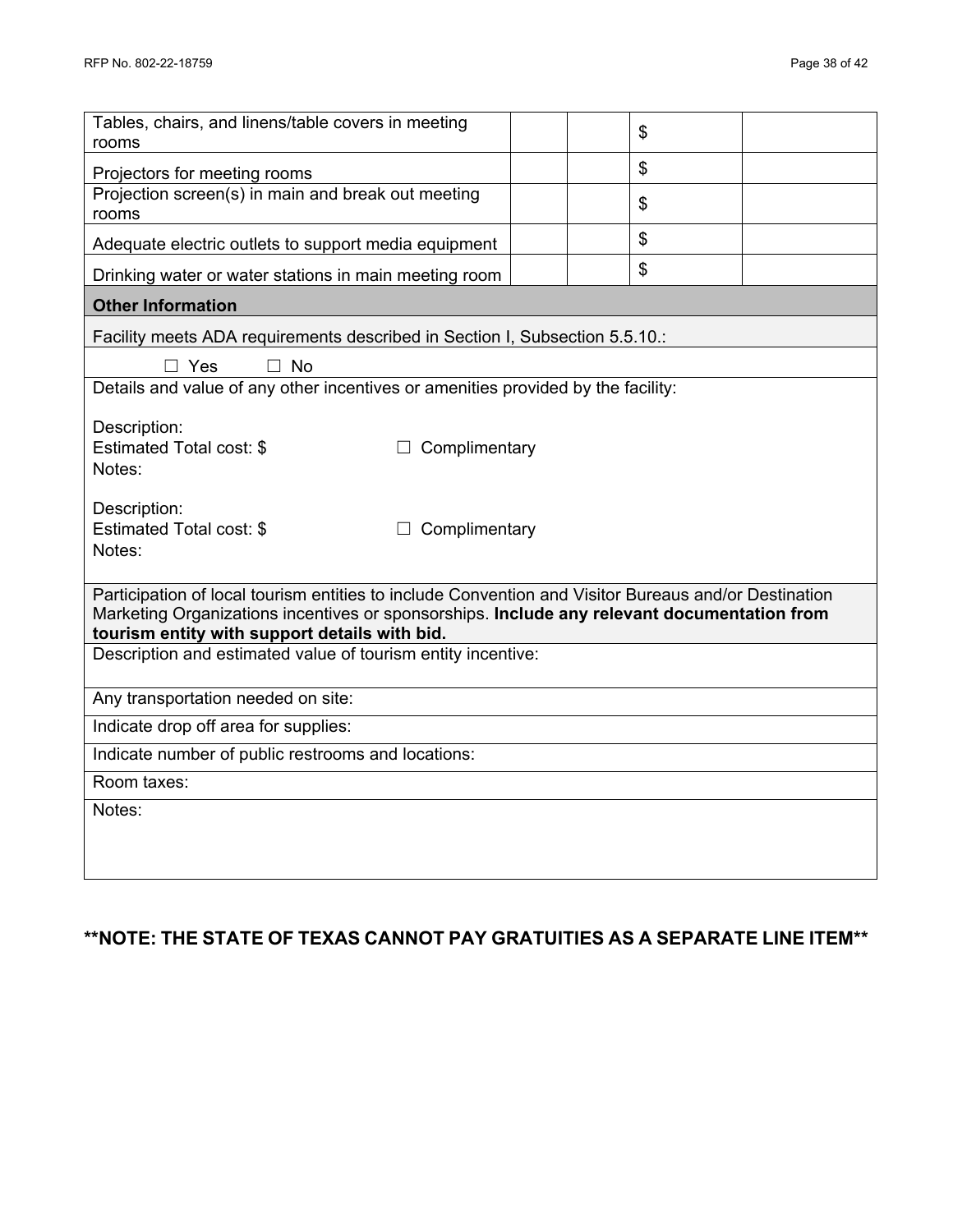## <span id="page-38-0"></span>**EXHIBIT C – PAST PROJECTS WITH CORRESPONDING REFERENCES**

#### **Respondent Name: \_\_\_\_\_\_\_\_\_\_\_\_\_\_\_\_\_\_\_\_\_\_\_\_\_\_\_\_\_\_\_\_\_\_\_\_\_\_\_\_\_\_\_\_**

Respondents shall use this exhibit *(or reasonable facsimile)* to provide a minimum of three (3) past projects with corresponding references for projects completed within the past five (5) years that illustrate experience in successfully completing work of a similar nature and scope as the work described in this solicitation. Include all requested information. *Please do not use TPWD staff or past work performed for TPWD as a "reference" in this Exhibit. Failure to return this exhibit (or reasonable facsimile) may result in proposal being considered non-responsive.*

#### REFERENCE 1:

| <b>Company Name:</b>              |       |  |
|-----------------------------------|-------|--|
| <b>Company Address:</b>           |       |  |
| Contact Name/Title:               |       |  |
| Phone/Email Address:              |       |  |
| Service Period:                   | Cost: |  |
| <b>Brief Project Description:</b> |       |  |
|                                   |       |  |
|                                   |       |  |
|                                   |       |  |
|                                   |       |  |
|                                   |       |  |
|                                   |       |  |

#### REFERENCE 2:

| Company Name:                     |       |  |
|-----------------------------------|-------|--|
| <b>Company Address:</b>           |       |  |
| Contact Name/Title:               |       |  |
| Phone/Email Address:              |       |  |
| Service Period:                   | Cost: |  |
| <b>Brief Project Description:</b> |       |  |
|                                   |       |  |
|                                   |       |  |
|                                   |       |  |
|                                   |       |  |
|                                   |       |  |
|                                   |       |  |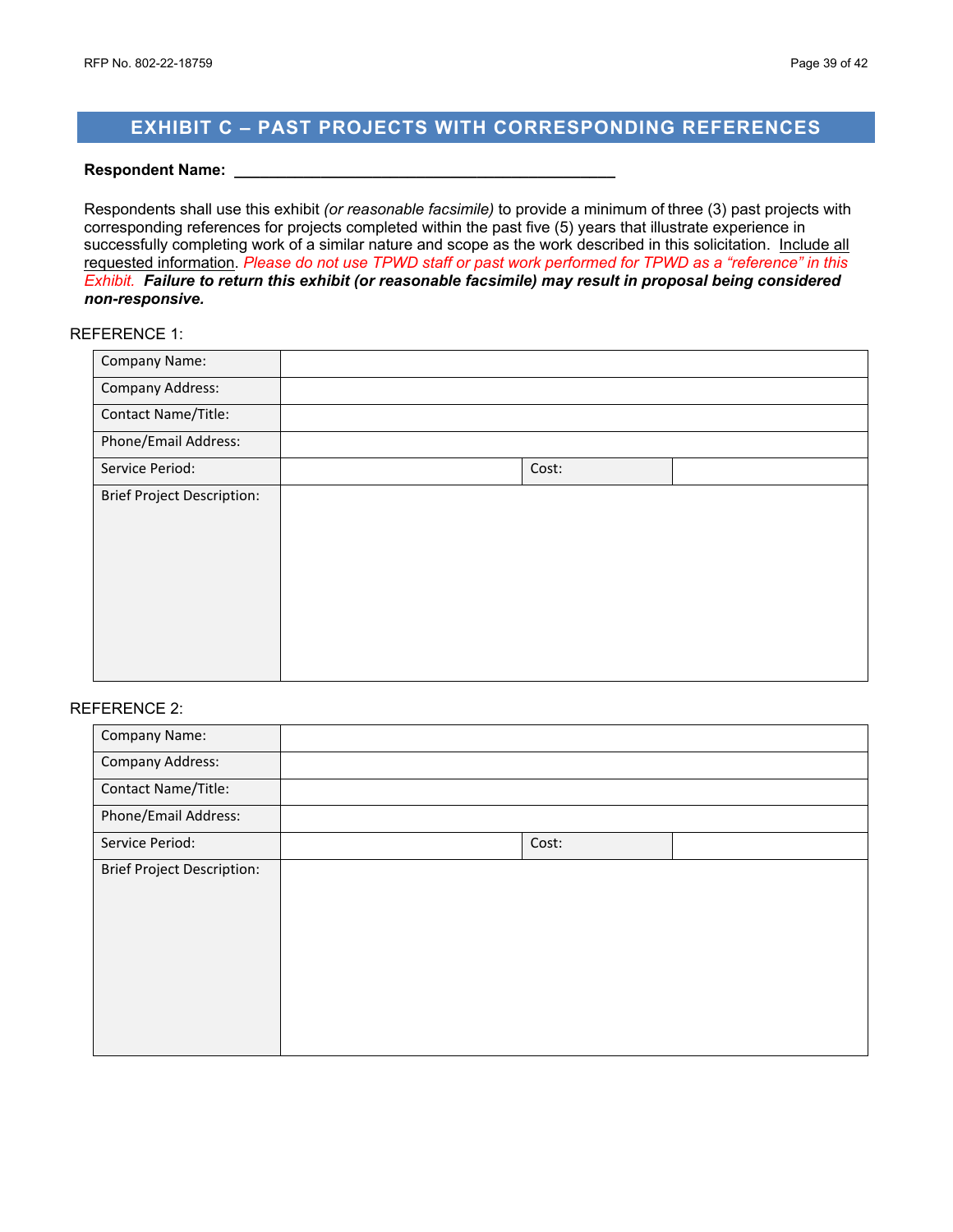#### REFERENCE 3:

| Company Name:                     |       |  |
|-----------------------------------|-------|--|
| <b>Company Address:</b>           |       |  |
| Contact Name/Title:               |       |  |
| Phone/Email Address:              |       |  |
| Service Period:                   | Cost: |  |
| <b>Brief Project Description:</b> |       |  |

#### REFERENCE 4:

| Company Name:                     |       |  |
|-----------------------------------|-------|--|
| <b>Company Address:</b>           |       |  |
| Contact Name/Title:               |       |  |
| Phone/Email Address:              |       |  |
| Service Period:                   | Cost: |  |
| <b>Brief Project Description:</b> |       |  |
|                                   |       |  |
|                                   |       |  |
|                                   |       |  |
|                                   |       |  |
|                                   |       |  |
|                                   |       |  |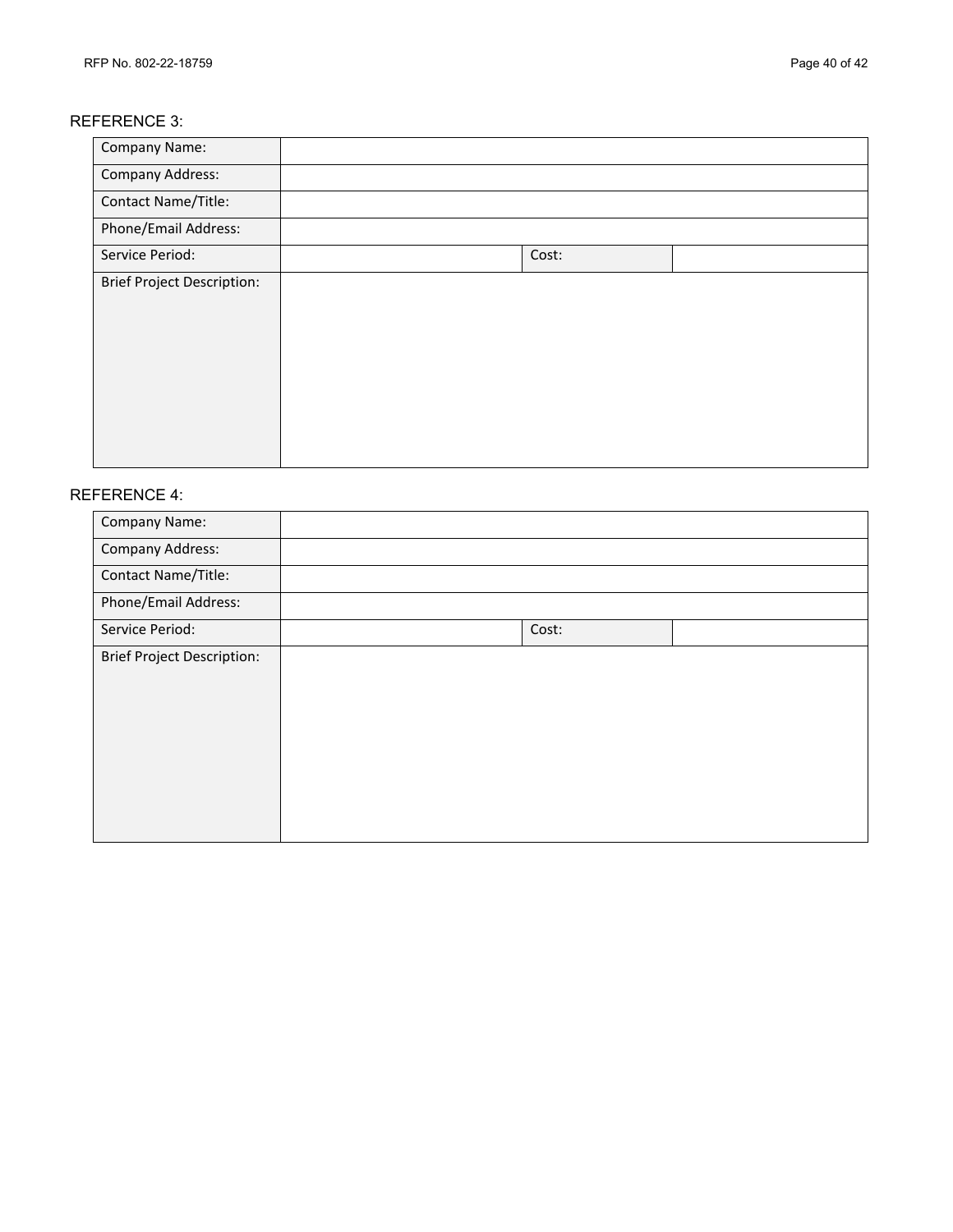## **EXHIBIT D – SAMPLE MENUS**

<span id="page-40-0"></span>**Respondent is to include Sample Menus for Meals with Proposal response.**